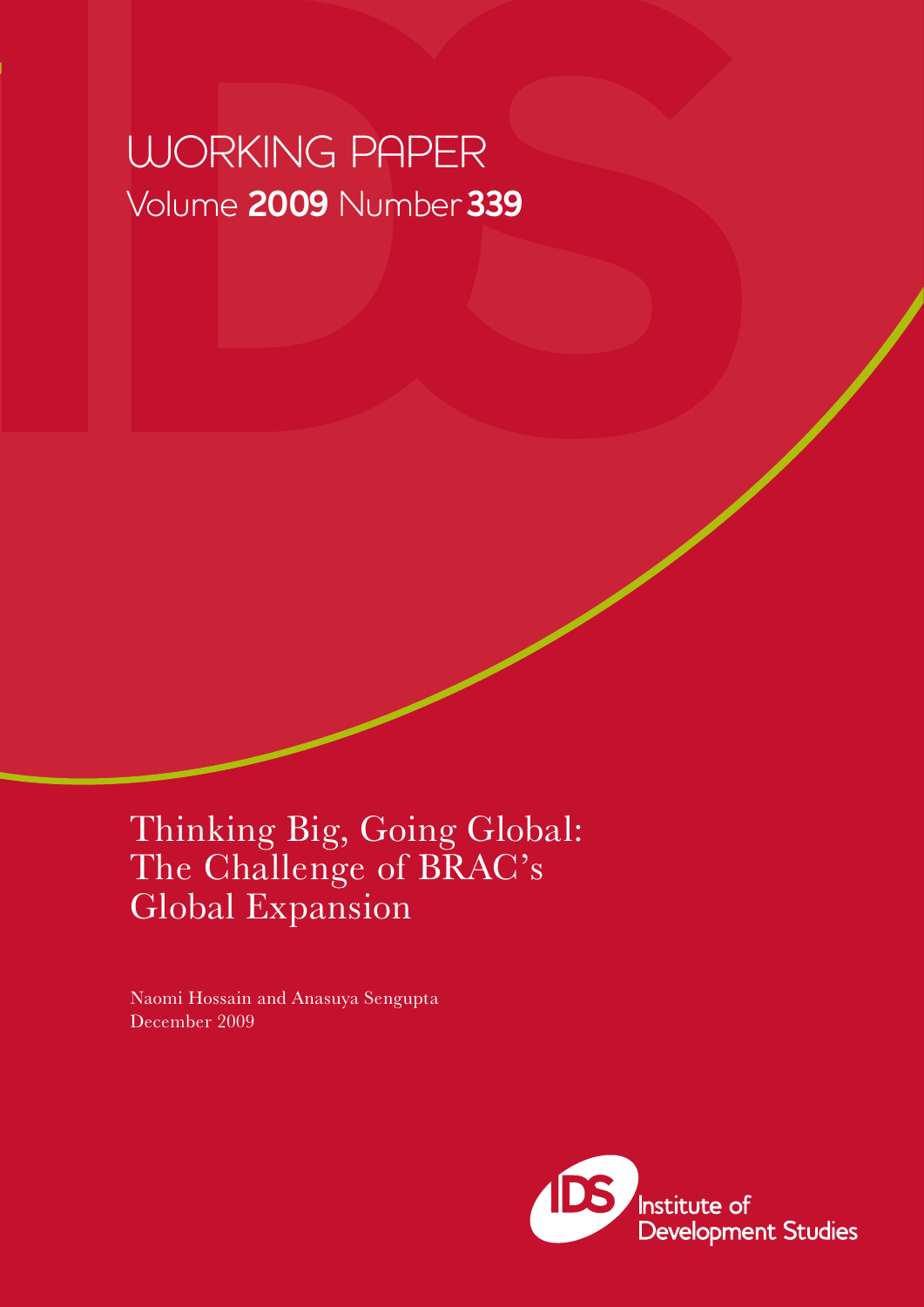#### **About IDS**

The Institute of Development Studies is one of the world's leading organisations for research, teaching and communications on international development. Founded in 1966, the Institute enjoys an international reputation based on the quality of its work and the rigour with which it applies academic skills to real world challenges. Its purpose is to understand and explain the world, and to try to change it – to influence as well as to inform.

IDS hosts five dynamic research programmes, five popular postgraduate courses, and a family of worldclass web-based knowledge services. These three spheres are integrated in a unique combination – as a development knowledge hub, IDS is connected into and is a convenor of networks throughout the world.

The Institute is home to approximately 80 researchers, 50 knowledge services staff, 50 support staff and about 150 students at any one time. But the IDS community extends far beyond, encompassing an extensive network of partners, former staff and students across the development community worldwide.



For further information on IDS publications and for a free catalogue, contact: IDS Communication Unit Institute of Development Studies at the University of Sussex Brighton BN1 9RE, UK

Tel: +44 (0) 1273 915637 Fax: +44 (0) 1273 621202 E-mail: bookshop@ids.ac.uk Web: www.ids.ac.uk/ids/bookshop

IDS is a charitable company, limited by guarantee and registered in England (No. 877338).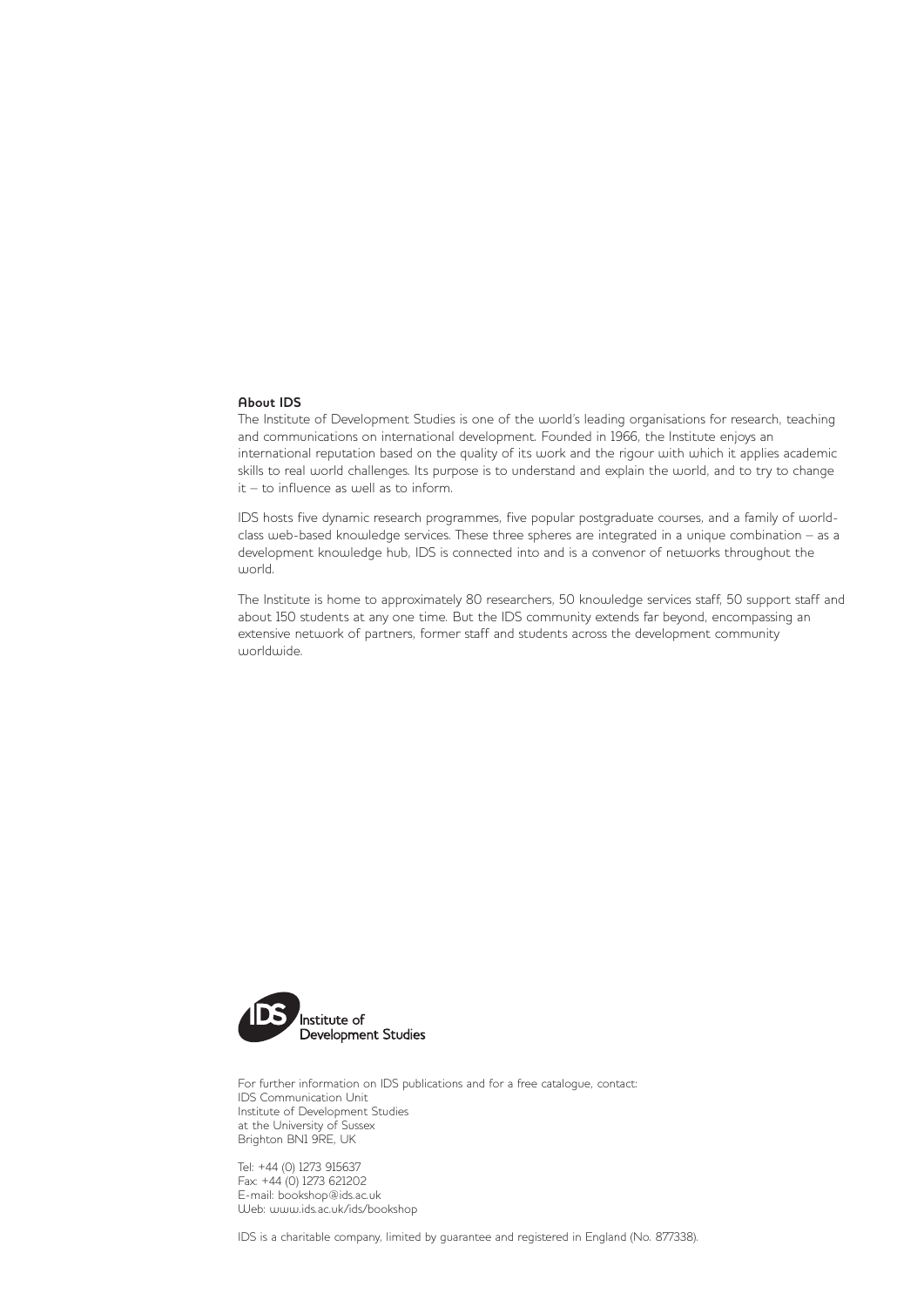IDS WORKING PAPER 339

### Thinking Big, Going Global: The Challenge of BRAC's Global Expansion

Naomi Hossain and Anasuya Sengupta

December 2009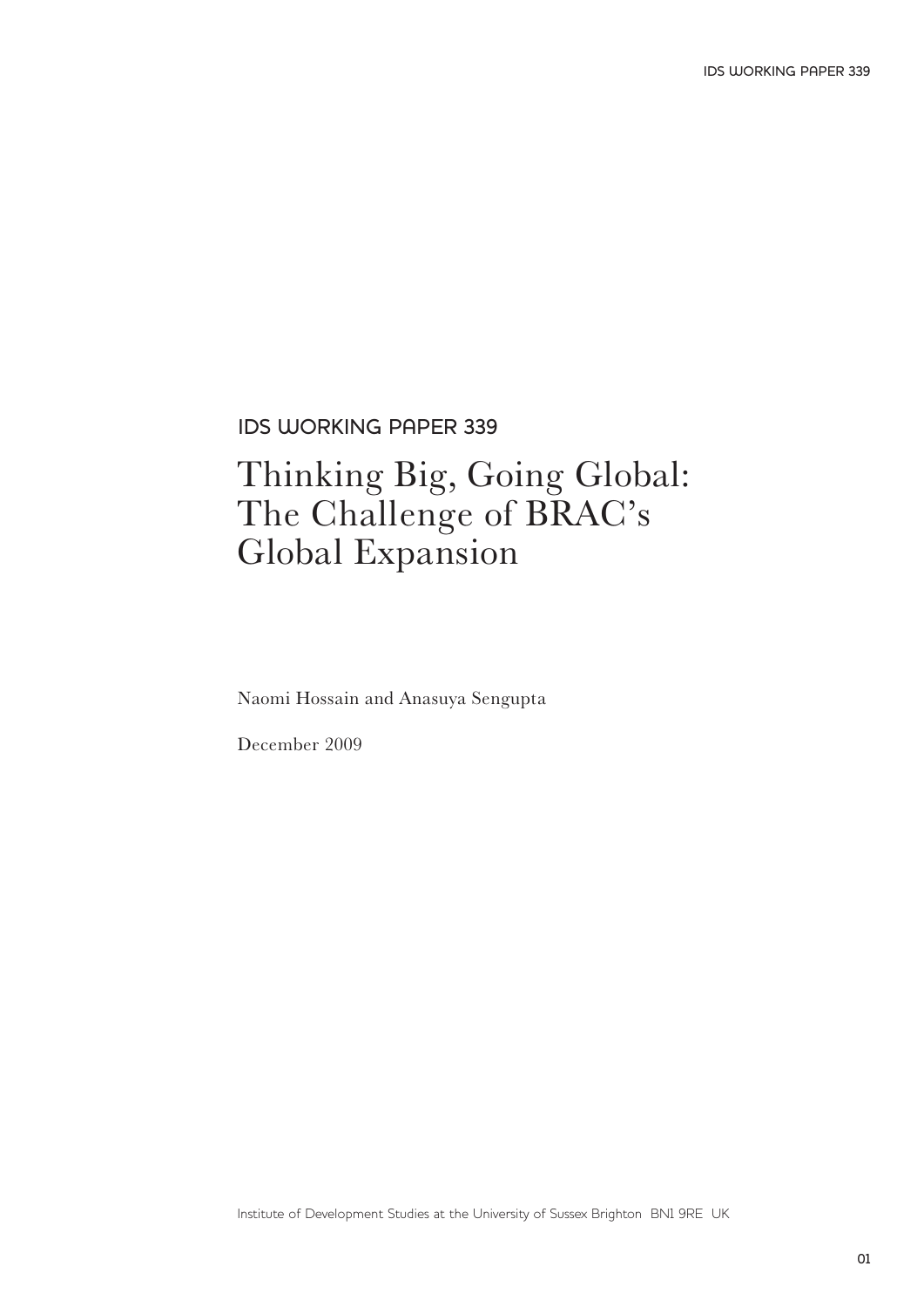Thinking Big, Going Global: The Challenge of BRAC's Global Expansion Naomi Hossain and Anasuya Sengupta IDS Working Paper 339 First published by the Institute of Development Studies in December 2009 © Institute of Development Studies 2009 ISSN: 2040-0209 ISBN: 978 1 85864 908 0

A catalogue record for this publication is available from the British Library. All rights reserved. Reproduction, copy, transmission, or translation of any part of this publication may be made only under the following conditions:

- with the prior permission of the publisher; or
- with a licence from the Copyright Licensing Agency Ltd., 90 Tottenham Court Road, London W1P 9HE, UK, or from another national licensing agency; or
- under the terms set out below.

This publication is copyright, but may be reproduced by any method without fee for teaching or non-profit purposes, but not for resale. Formal permission is required for all such uses, but normally will be granted immediately. For copying in any other circumstances, or for re-use in other publications, or for translation or adaptation, prior written permission must be obtained from the publisher and a fee may be payable.

Available from: Communication Unit Institute of Development Studies at the University of Sussex Brighton BN1 9RE, UK Tel: +44 (0) 1273 915637 Fax: +44 (0) 1273 621202 E-mail: bookshop@ids.ac.uk Web: www.ids.ac.uk/ids/bookshop

Typeset by IDS, Brighton UK. Printed by Nexus, Brighton, UK. IDS is a charitable company limited by guarantee and registered in England (No. 877338).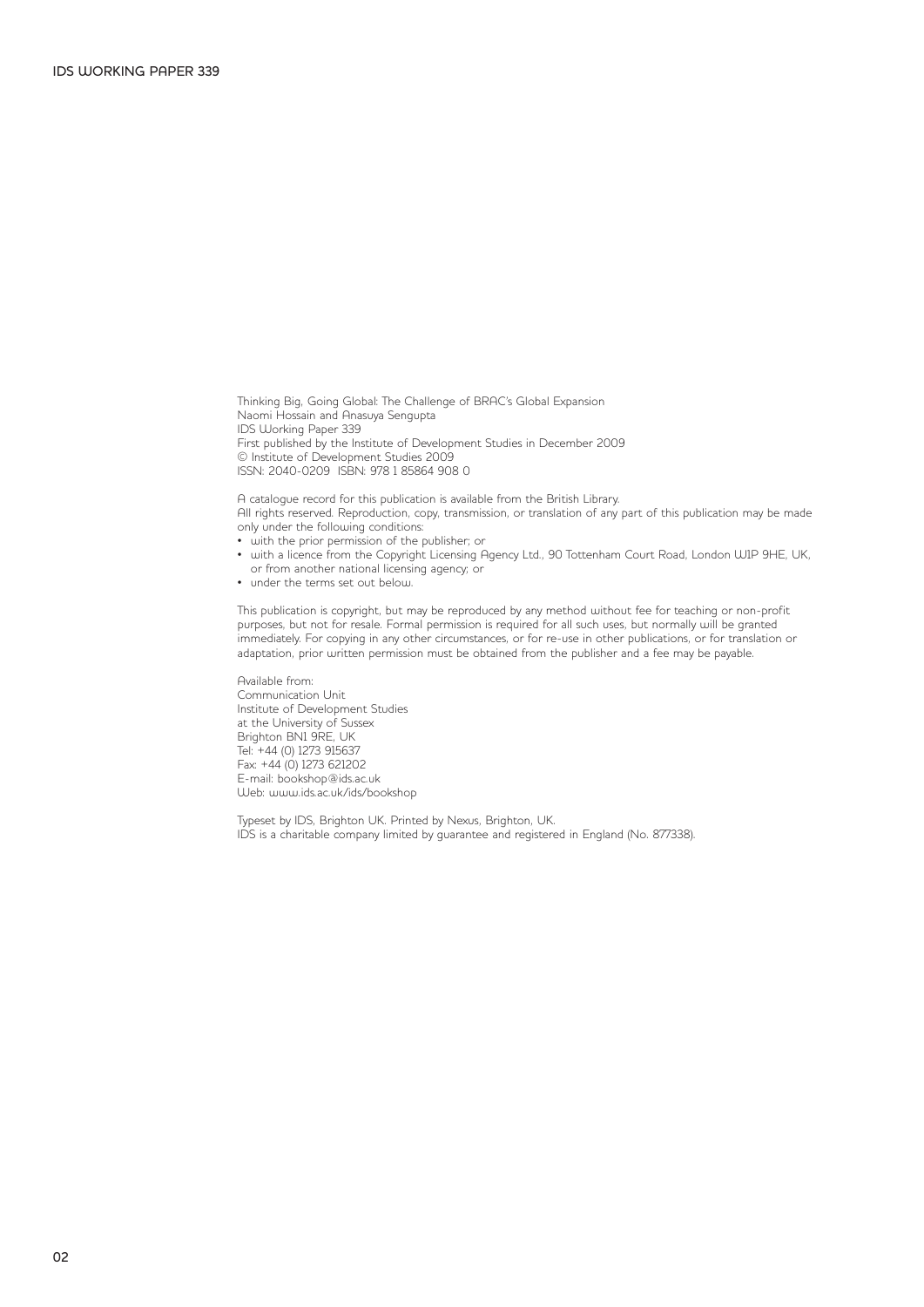#### **Thinking Big, Going Global: The Challenge of BRAC's Global Expansion**

#### **Naomi Hossain and Anasuya Sengupta**

#### **Summary**

Since 2002, BRAC, a non-governmental organisation (NGO) of Bangladeshi origin, has gone global. It has expanded its programme of 'microfinance plus' (education, health, enterprise support, etc) to Afghanistan, Liberia, Sierra Leone, Southern Sudan, Tanzania, Uganda, and Pakistan. It has established organisations in the UK and the USA to raise funds and its international profile. It is believed to be the largest NGO in Afghanistan, is growing fast elsewhere, and has long been the largest non-governmental entity in Bangladesh. BRAC's global expansion appears to be part of a trend of the 'South in the South', marked by the expansion of Chinese business in Africa, but also, it seems, by new forms of Southern non-governmental organisation transplanted across Southern contexts. This paper explores two challenges of BRAC's global expansion. The first is the challenges BRAC faces as it seeks to break new ground as the first International NGO of Southern origin to take its programme and managerial expertise to other countries. It is an ambitious agenda. A critical challenge is the need to attract financing and carve out regulatory room for service delivery programmes within new political spaces that are sometimes unfamiliar with and unwelcoming of NGOs on the BRAC scale. The second challenge of the title is the challenge to thinking about NGOs in development: discussions about NGOs in development currently emphasise disappointment with their performance, and a withdrawal, including among aid donors and discourses, from their 'magic bullet' heyday of the late 1990s. While BRAC's global expansion is facing challenges, its ambitious expansionary programme counters disappointment around NGOs, raising new questions about the roles of NGOs in development.

**Keywords:** NGOs; international NGOs; Microfinance; Bangladesh; relationships for aid.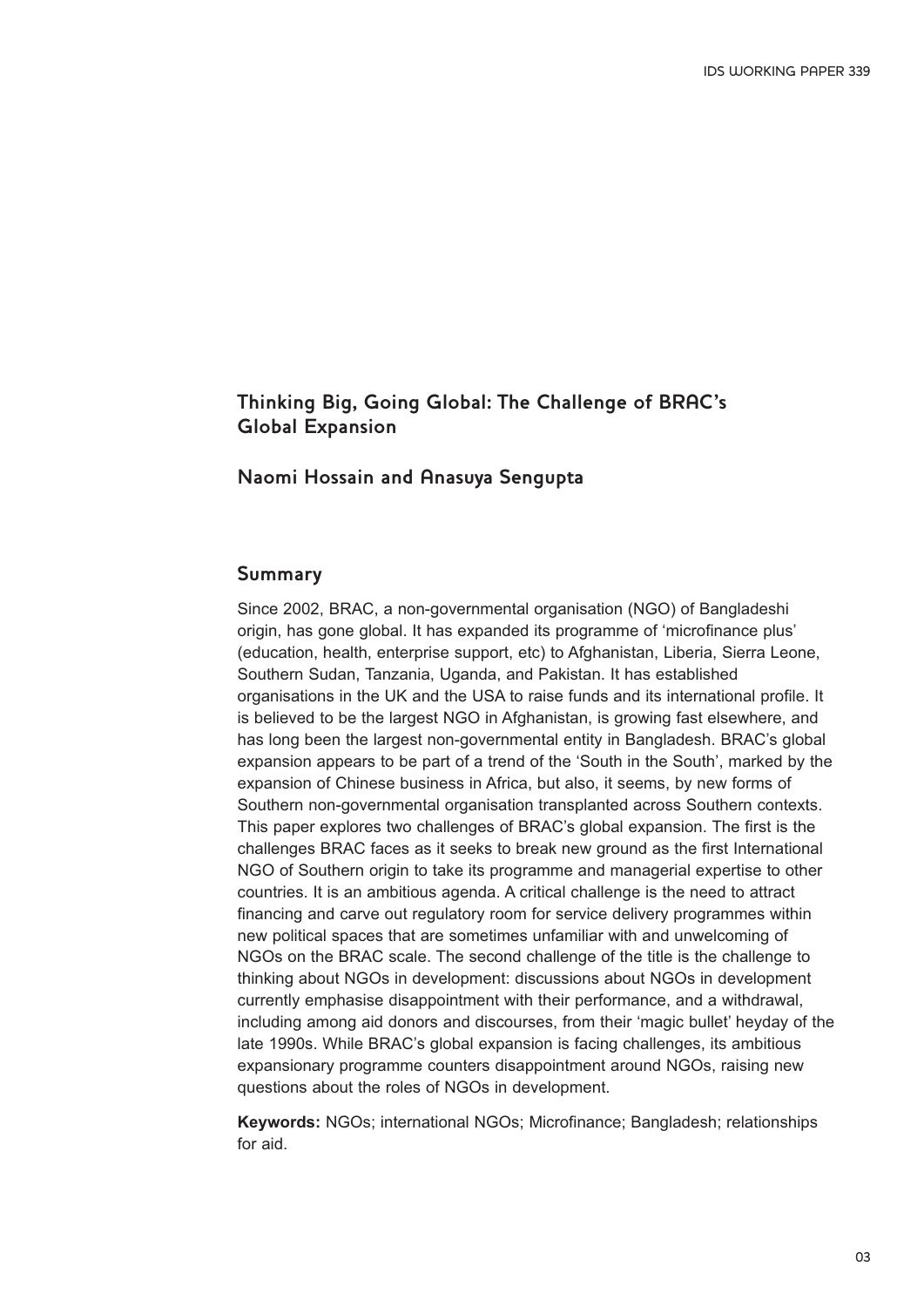**Naomi Hossain** is a Research Fellow in the Participation, Power and Social Change Team at the Institute of Development Studies. She is a political sociologist, with 12 years of research experience in South Asia. Naomi previously worked for the Research and Evaluation Division of BRAC, in Bangladesh, where she established a programme of research on governance. Her main areas of research interest are the politics of poverty and service delivery, gender and governance.

**Anasuya Sengupta** is currently a Research Assistant at the Institute of Development Studies, where she completed her Masters in Poverty and Development in 2008. Her research interests and professional experience include urban child poverty and violence in India. In 2008, she was an intern at BRAC in Dhaka, where she conducted field research on urban children and violence.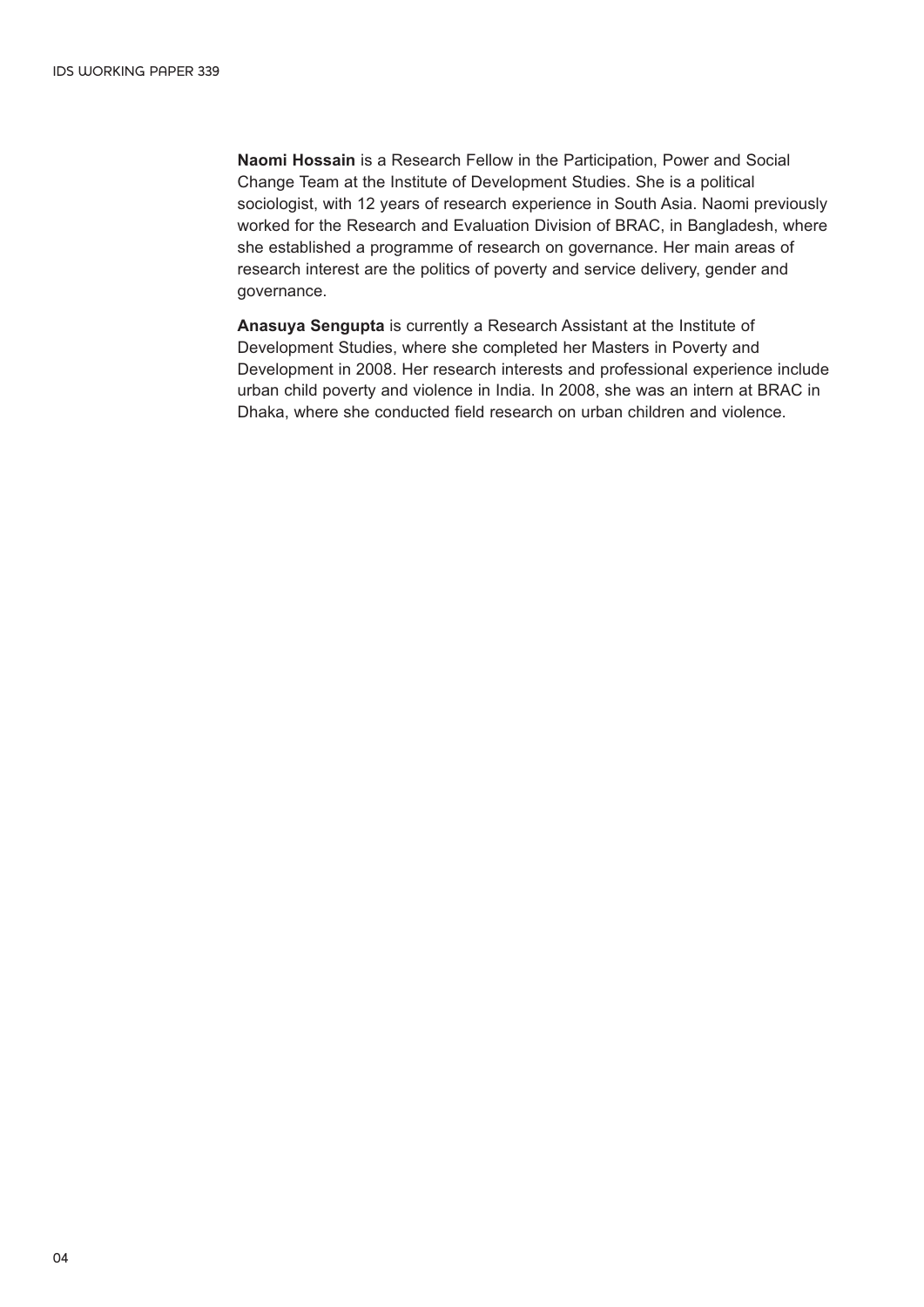# **Contents**

|    |                                                                              | Summary, keywords                                                 | 3              |
|----|------------------------------------------------------------------------------|-------------------------------------------------------------------|----------------|
|    | Author notes                                                                 |                                                                   | $\overline{4}$ |
|    |                                                                              | Acknowledgements                                                  | 6              |
|    | Acronyms                                                                     |                                                                   | 6              |
| 1. | <b>Introduction</b>                                                          |                                                                   | 9              |
|    |                                                                              | 1.1 Background: the new face of aid?                              | 9              |
|    |                                                                              | 1.2 Approach, positionality and limitations                       | 10             |
|    |                                                                              | 2 Going global: the birth of an international organisation        | 12             |
|    |                                                                              | 2.1 BRAC in growth mode: motives and critics                      | 13             |
|    |                                                                              | 2.2 'Southern' international NGOs: a growing trend?               | 19             |
|    |                                                                              | 2.3 How BRAC differs from other international NGOs                | 21             |
|    |                                                                              | 2.4 How BRAC scaled up: the Bangladesh story                      | 23             |
|    |                                                                              | 3 The challenges of going global                                  | 32             |
|    |                                                                              | 3.1 Adapting to new contexts: how important is 'Southern-ness'?   | 32             |
|    |                                                                              | 3.2 The end of alternatives? New ideologies of action             | 34             |
|    |                                                                              | 3.3 The aid regime                                                | 35             |
|    | 4 Conclusions: graduation or metamorphosis: from NGO to<br>social enterprise |                                                                   | 37             |
|    | <b>References</b>                                                            |                                                                   | 39             |
|    | <b>Figures</b>                                                               |                                                                   |                |
|    |                                                                              | Figure 2.1 BRAC budget and share of donor contribution, 1980–2008 | 28             |
|    | <b>Tables</b>                                                                |                                                                   |                |
|    | Table 2.1                                                                    | A chronology of BRAC's global expansion                           | 15             |
|    | Table 2.2                                                                    | A rough typology of 'Southern' international NGOs                 | 20             |

Table 2.3 A chronology of BRAC in Bangladesh 25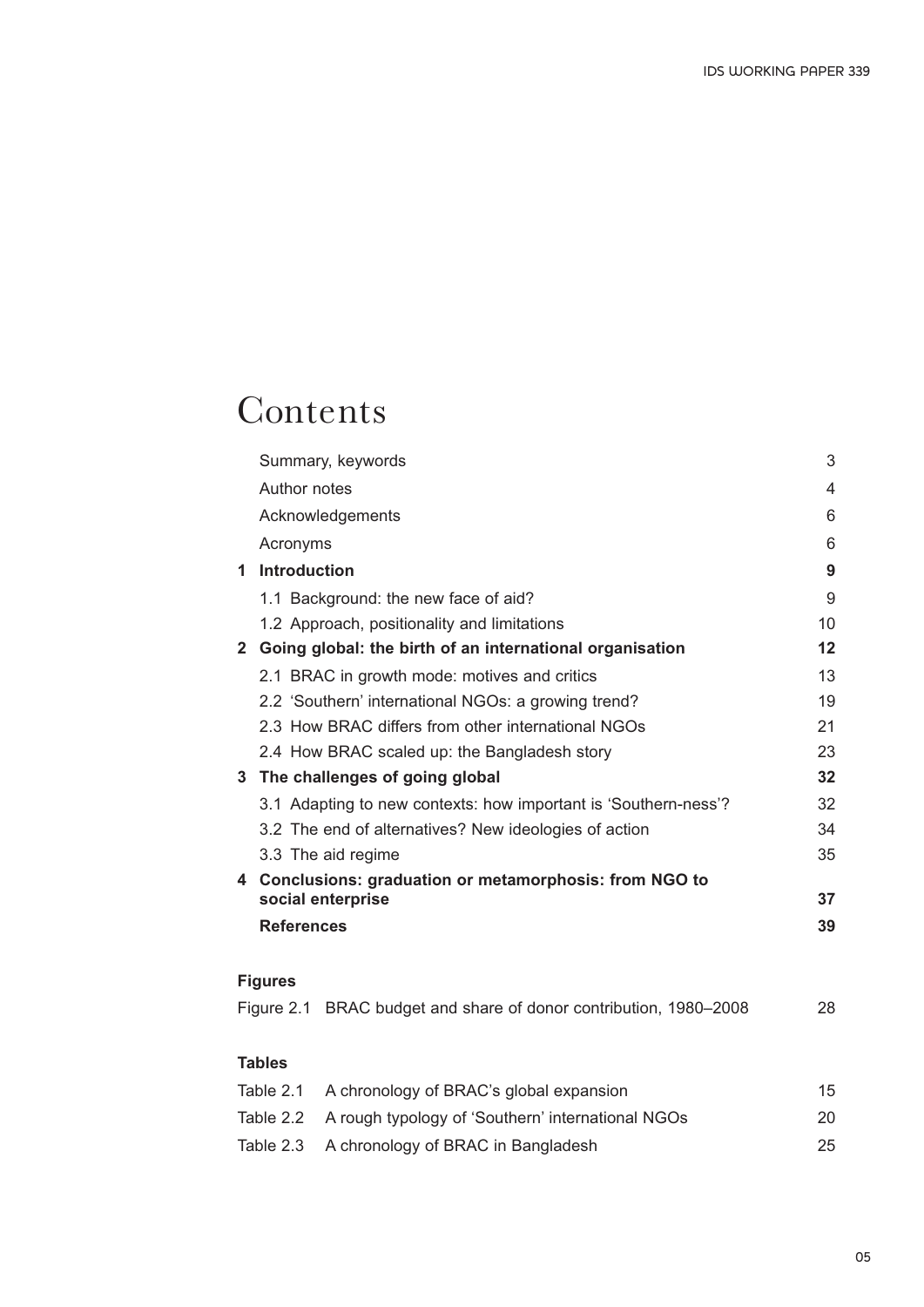# Acknowledgements

Preparation of this paper was made possible through support from the SIDA and SDC-funded Participation and Development Relations (PDR) programme at the Participation, Power and Social Change Team, for which the authors are extremely grateful. The authors also gratefully acknowledge the generous time and inputs provided by Fazle Hasan Abed, Susan Davis, Sandra Kabir, Martin Greeley, David Lewis and Rabeya Yasmin, including lengthy interviews and follow-up questions and discussions. Particular thanks are due to Imran Matin, who has discussed these issues with the authors over a number of years and encouraged research on the topic, as well as to Martin Greeley, David Lewis and Penelope Mawson who provided valuable detailed comments on earlier drafts. Many thanks also to Mahbub Hossain, the Executive Director of BRAC, who encouraged the authors to be 'as critical as possible'. All errors remain those of the authors.

### Acronyms

| ALP             | Alternative Learning Programme                                             |
|-----------------|----------------------------------------------------------------------------|
| ALREP           | Alternative Livelihood Rural Finance Programme                             |
| <b>BEOC</b>     | <b>Basic Education for Older Children</b>                                  |
| <b>BPHS</b>     | <b>Basic Package of Health Services</b>                                    |
| BRAC            | <b>Bangladesh Rural Advancement Committee</b>                              |
| <b>BRAC-RED</b> | <b>BRAC-Research and Evaluation Division</b>                               |
| <b>CBDRR</b>    | <b>Community Based Disaster Risk Reduction</b>                             |
| <b>CFPR</b>     | Challenging the Frontiers of Poverty Reduction                             |
| <b>CGAP</b>     | Consultative Group to Assist the Poorest                                   |
| <b>CHP</b>      | <b>Community Health Promoter</b>                                           |
| <b>CHVs</b>     | <b>Community Health Volunteers</b>                                         |
| <b>DevPro</b>   | Development Professionals Program                                          |
| <b>DOSTANGO</b> | donor-state-NGO                                                            |
| <b>EHC</b>      | <b>Essential Health Care</b>                                               |
| ELA             | <b>Empowerment and Livelihood for Adolescents</b>                          |
| <b>FIDELIS</b>  | Fund for Innovative DOTS Expansion through Local Initiatives<br>to Stop TB |
| <b>FFTIG</b>    | Food for Training and Income Generation                                    |
| <b>FINCA</b>    | Foundation for International Community Assistance                          |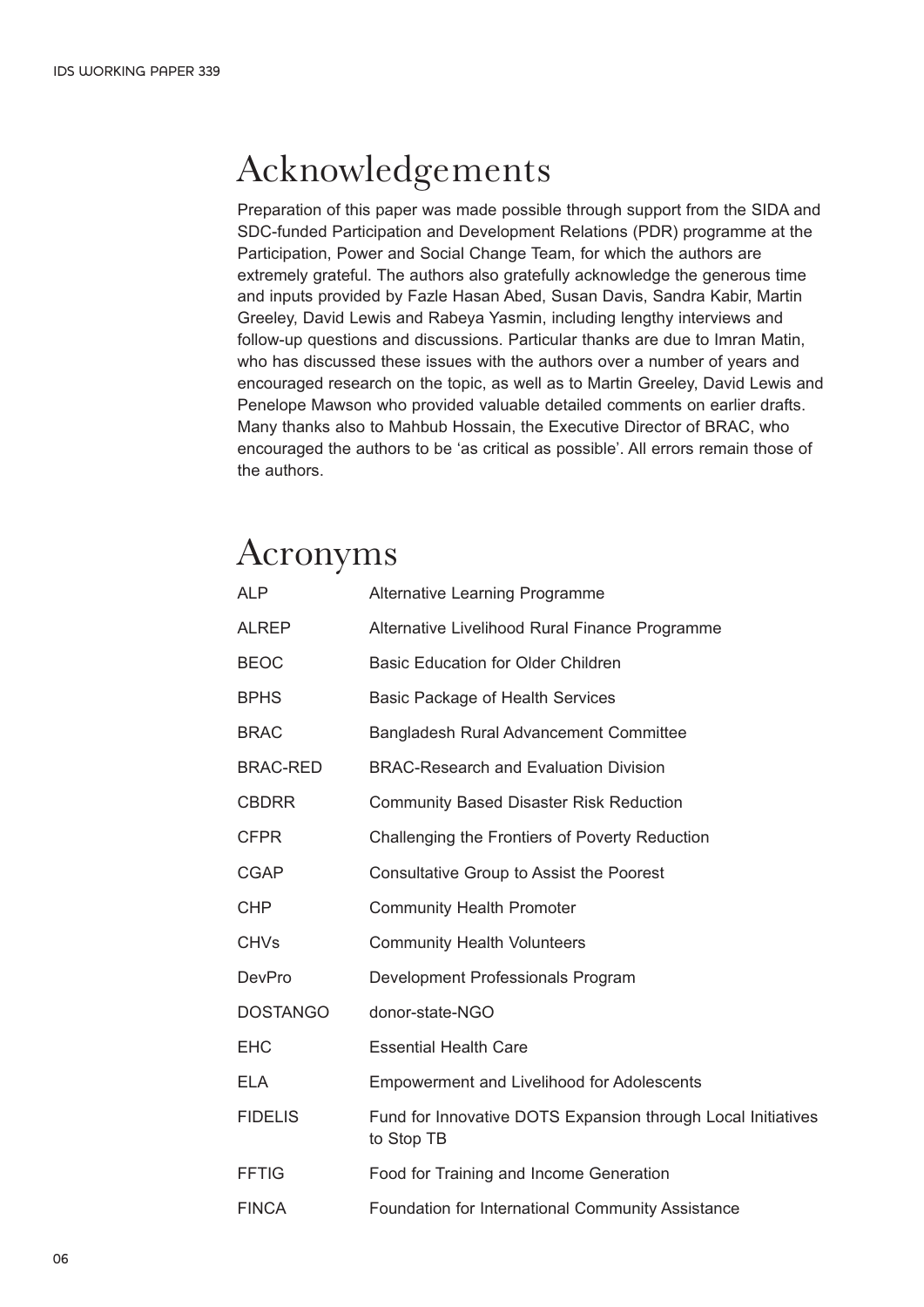| <b>HIV/AIDS</b> | Human Immunodeficiency Virus/ Acquired Immune Deficiency<br>Syndrome |  |
|-----------------|----------------------------------------------------------------------|--|
| <b>IDP</b>      | <b>Internally Displaced Persons</b>                                  |  |
| <b>ISDP</b>     | Infrastructure and Social Development Programme                      |  |
| <b>MISFA</b>    | Microfinance Support Facility for Afghanistan                        |  |
| <b>MFIs</b>     | microfinance institutions                                            |  |
| <b>MoPH</b>     | Ministry of Public Health                                            |  |
| MoU             | memorandum of understanding                                          |  |
| <b>MRRD</b>     | Ministry of Rehabilitation and Development                           |  |
| <b>NFPE</b>     | Non-formal Primary Education                                         |  |
| <b>NGO</b>      | non-governmental organisation                                        |  |
| <b>NSP</b>      | <b>National Solidarity Programme</b>                                 |  |
| <b>NWFP</b>     | <b>North-West Frontier Province</b>                                  |  |
| <b>PDR</b>      | Participation and Development Relations                              |  |
| <b>SME</b>      | small and medium enterprise                                          |  |
| TA              | technical assistance                                                 |  |
| TB              | tuberculosis                                                         |  |
| <b>WATSAN</b>   | Water Supply and Sanitation                                          |  |
| <b>WFP</b>      | World Food Programme                                                 |  |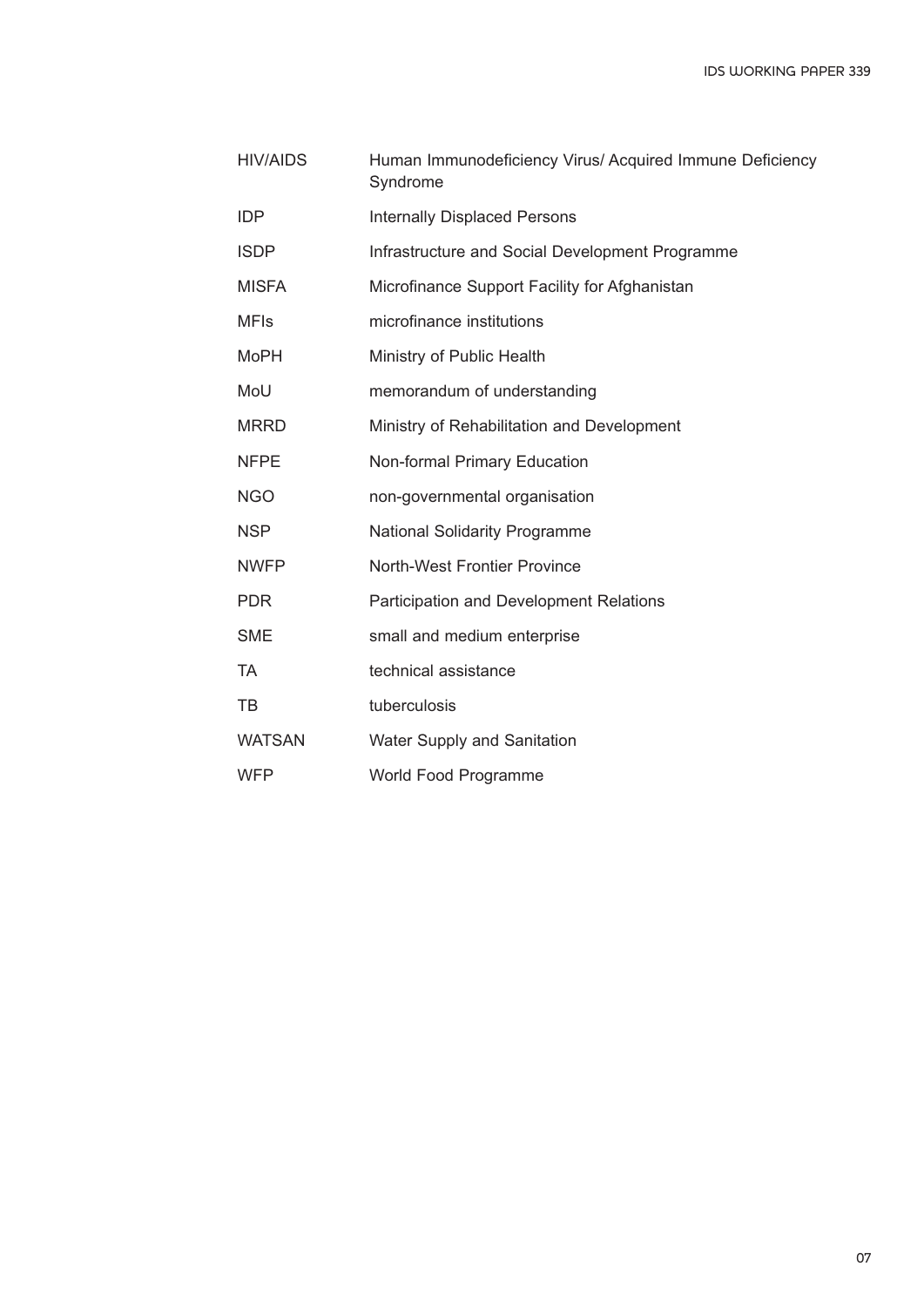IDS WORKING PAPER 339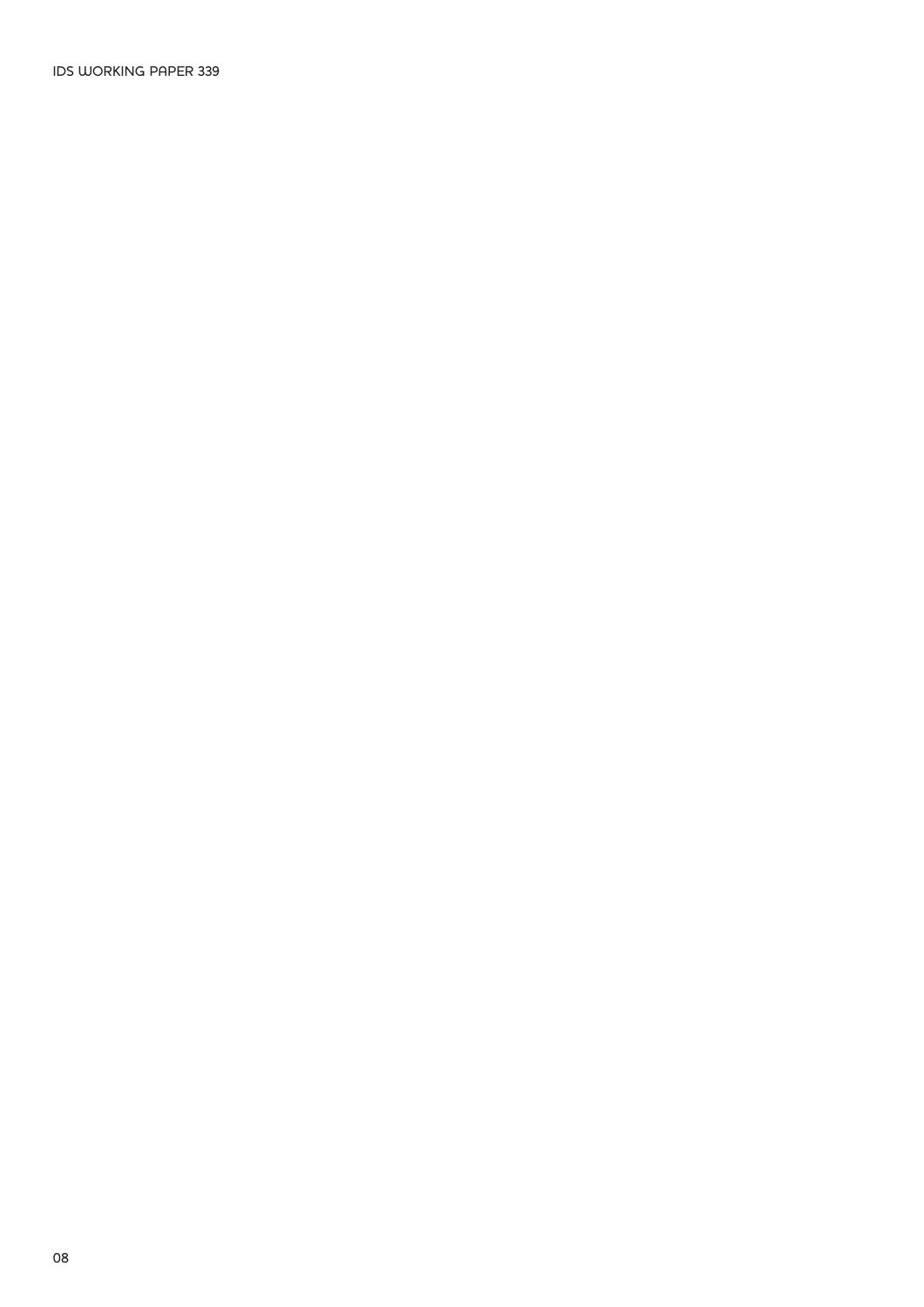### 1 Introduction

#### **1.1 Background: the new face of aid?**

As the British media uses the term, an 'aid worker' refers to an employee of Oxfam, Save the Children or a similarly recognisable brand of international nongovernmental organisation (NGO), usually working in emergency contexts in poor countries, and typically European (or English-speaking and white). The kidnapping of an aid worker in Afghanistan in 2007 was resoundingly ignored by the international press, even though the kidnappings of German, Danish, Italian, Canadian and French journalists and aid workers in the same year had been closely covered. The difference for Nurul Islam was that he works for BRAC.<sup>1</sup> And BRAC is not (yet) a recognisable brand of international non-governmental organisation; its staff are neither European, English-speaking nor white.

The issue of national origins, as well as matters of race and culture, are relevant to the story this paper tries to tell. These are not matters that development studies centrally addresses, despite their intrinsic significance in the cross-cultural, racially-charged face-to-face encounter that marks the development intervention.2 But this paper also covers more conventional terrain of development management, poverty reduction models, finance, scaling up and impact. At the core of the paper is an attempt to grapple with how the unfamiliar issues of national origins, culture and race interact with these more tractable matters of development NGO interventions. It is motivated by the jarring sensation created by BRAC's expansion to other poor developing countries since the 2000s: if Nurul Islam challenges notions of 'aid workers', BRAC more generally challenges development theories of NGOs and civil society.

The purpose of this paper is to offer an account of BRAC's global expansion, a process underway since the 2000s, and to reflect on what this expansion may tell us about new directions in aid and development practice. The 'challenge' of the title is twofold. First, are the challenges faced by BRAC as it seeks to expand its activities to new countries.3 The account discusses the new kinds of aid and development relationships that might, possibly, be engendered by the interesting fact of BRAC's Southern origins, as well as the challenges this brings. It also considers the managerial challenges of transplanting managerial systems across contexts, and the impact of the aid regime in the new countries. The second

<sup>1</sup> An account of the kidnapping of Nurul Islam (written as 'Noor Islam') is given in Smillie (2009: chapter 19).

<sup>2</sup> Exceptions include Sarah White's pioneering work on race in development. See also Eyben on aid and relationships (2006).

<sup>3</sup> There are now eight programme countries, in chronological order: Bangladesh, Afghanistan, Sri Lanka, Uganda, Tanzania, Pakistan, southern Sudan, Sierra Leone and Liberia. Haiti is being discussed as the next country, and a BRAC programme to tackle extreme poverty is already being replicated there. There are also plans for BRAC UK to work in the UK with Tower Hamlets council in east London, on an initiative to employ community health-workers (along the lines of BRAC's *Shasthya Shebika* model) (Sandra Kabir, interview, June 2009).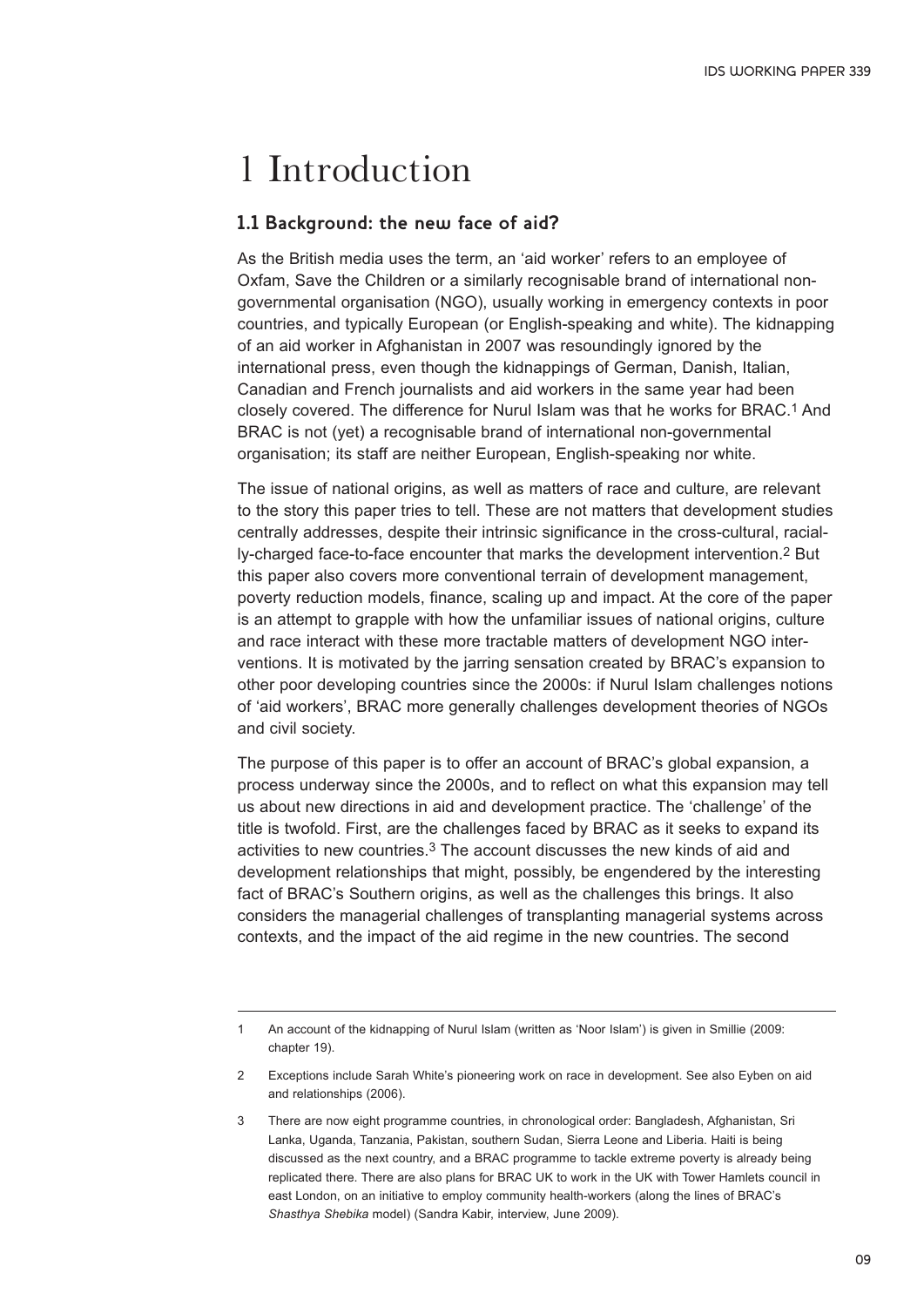challenge is, perhaps, to current thinking about NGOs and development. The paper discusses BRAC's expansion in light of disappointment with NGO performance in terms of delivering development 'alternatives', framed in one recent account as NGOs having 'hit a wall' (Bebbington, Hickey and Mitlin 2008). While the NGO literature offers some entry points for the analysis of the BRAC case, there is little there to direct attention to the core distinctive aspect of BRAC's expansion: that it is a Southern organisation from a poor country expanding to other poor Southern countries. BRAC may be another instance of the South in the South – a transfer of development knowledge, technology or resources across and between poor countries; it may be a relationship to which Northern institutions and actors are secondary, other than as providers of finance. The many important and interesting dimensions to South-South transfers – as the growing literature on Chinese aid and investment in Africa demonstrates (Rohan and Power 2008) – have yet to be addressed in the NGO literature, most likely because this is such a new development within the NGO world.

The paper is in four parts. The introductory section outlines the approach taken to exploring these issues. The second section gives a brief account of BRAC's global expansion, discussing whether this marks a trend, and how BRAC International differs from other international NGOs. This section also offers an analysis of the elements of the BRAC approach that enabled it to achieve the scale it did in Bangladesh. The third section looks in some more detail at the challenges BRAC has faced in its expansion, reviewing these in light of some debates about NGOs in development. Section four concludes.

#### **1.2 Approach, positionality and limitations**

This paper was intended to be exploratory, and was motivated by the sense that there was something interesting and new about BRAC's global expansion, and an inability to pinpoint precisely what this was. This means the paper opens up more lines of inquiry than it is able to address, much space necessarily being devoted to documenting the facts of the case. Part of the appeal of the subject is that it forces 'attention to detail and the specifics of power, history and context', as we witness BRAC's attempts to transplant its programmes, honed in one particular set of power relations, histories and contexts to an entirely new setting (Lewis and Opoku-Mensah 2006: 670). The paper could have continued in a tradition of NGO research by focusing very tightly on the organisational dynamics of growth; instead, the paper brings into focus the policy and political context, including relations between donors, the state and NGOs (Tvedt 2002: 2006).

The NGO and civil society literature suggested two areas as of specific relevance. The first was a strong sense of disappointment among scholars and critical civil society practitioners with the performance of NGOs as 'alternatives' (Bebbington *et al.* 2008); in their volume, Bebbington *et al.* use the exact imagery of having 'hit a wall', even while acknowledging that many NGOs still struggle and negotiate to persist with alternative, transformational development strategies. This sense of disappointment is echoed in a shift in donor interest away from civil society in the 2000s (Lewis and Opoku-Mensah 2006). This shift reflects some disappointment with respect to the impact of aid to NGOs, as well as the rise of the security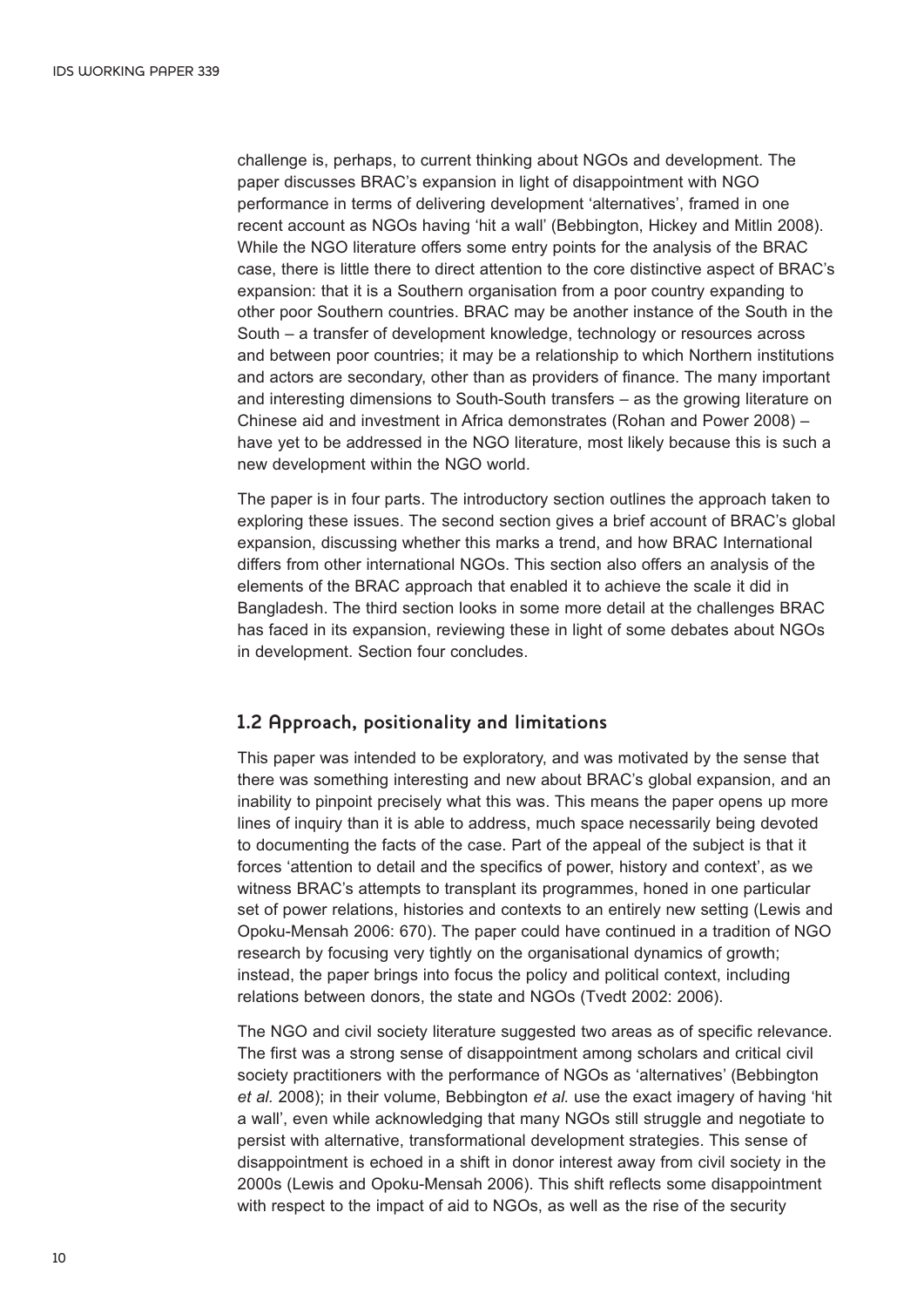agenda, which has meant reduced support for the liberal human rights agendas of civil society in developing countries (Howell *et al.* 2008).

The second issue is, broadly, that of NGO 'transnationality'. This includes insights into how the emergence of 'global civil society' has re-shaped the role of NGOs within international development discourse (Townsend 1999). Mawdsley *et al.* document the surprising rapidity and ease of transfer of ideas and language across NGOs in the south (2002). It seems possible that 'transnationality' has supported – and perhaps motivated – BRAC's expansionary project. There is some reference also to the phenomenon this paper aims to explore – that of Southern organisations expanding their activities internationally (Bebbington *et al.* 2008; Hulme 2008).

Transnationality is certainly relevant to the BRAC story, particularly if, as seems to be the case, BRAC is merely an unusually large and prominent example of a trend for ideas, technologies and resources to be transferred between Southern countries. It is less easy to see how a story of disappointment around the role of NGOs can apply to the present BRAC strategy; alternatively, it could be asked whether BRAC has succeeded in breaking through the wall of NGO incapacity. If so, why?

To tackle this question it is necessary to revisit, briefly, the question of BRAC's 'success'. It is beyond the scope of this paper to undertake a meaningful analysis of impacts on income poverty, health and education, or of how their interventions have shaped accountability in public service delivery. Overall, the paper avoids a strongly normative position on the question of 'success' in this sense; in this it hopes to avoid what Tvedt has roundly criticised as 'a history of NGO activism, producing ideology in favour' of NGOs (2006: 679). Instead, the paper concentrates on the question of why BRAC achieved what it has. This entails a focus on management, including the management of expansion, and learning and innovation, but also takes into account the issue of political space, which is always in effect an issue for BRAC because of the sheer size of its ambitions.

This paper was motivated by the desire to tell – and explore – a story of change in the real world on which to date no narrative structure or theoretical construct had been imposed. It is, nevertheless, a partial account in two senses. First, there is limited documentary evidence on BRAC's global programmes to date.4 This partly reflects the fact of BRAC's unusual structure, size and orientation, and that, therefore, it merits being treated as a unique outcome of its particular historical and personal circumstances, rather than as a 'hybrid' type of organisation, a treatment that would contribute to learning from its 'positive deviance', instead of trying to pigeonhole it within a pre-set managerial category (Biggs and Lewis 2009). But perhaps because there has been so little attention to the issue, no independent critical literature on the specific issue of BRAC's international programmes could be identified.

<sup>4</sup> One journal article on BRAC Afghanistan (Chowdhury *et al.* 2006) explores the transfer of a development model from one poor developing country to another. Smillie's (2009) book-length account of BRAC briefly documented the global expansion. A number of articles in the international print media, and in American business journals have also been published.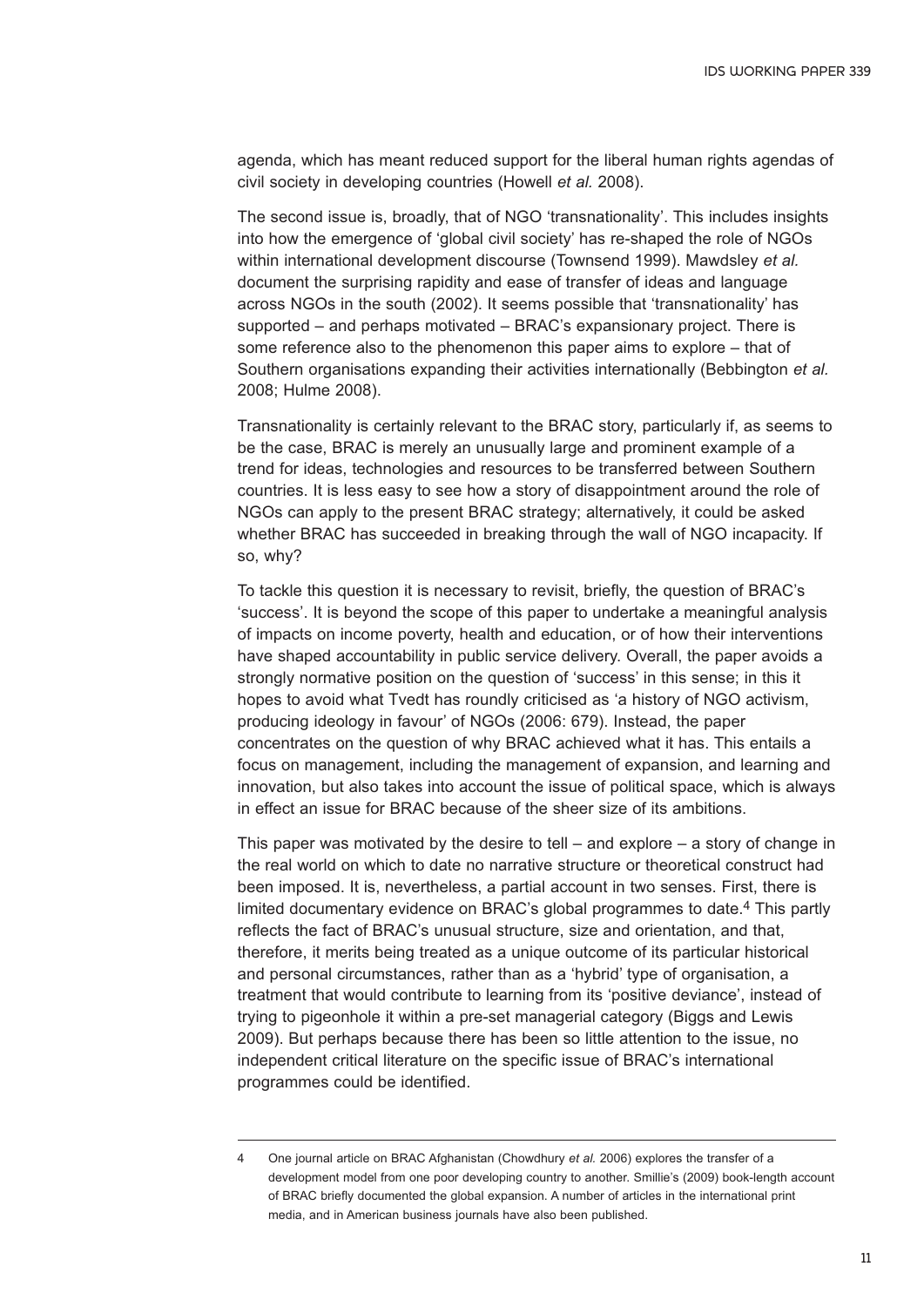Second, the authors of the paper are both partial insiders to BRAC, as well as Bengalis. This predisposes both authors towards appreciation of the achievements of this Bengali-origin organisation. It also afforded the authors some insights from the position of having worked in the organisation, which permitted more first-hand experience of the constraints and rewards of the organisation than any amount of survey work could generate. This positions the research within a 'tradition' of close identification with the NGO being researched; while the present paper may not have entirely avoided the pitfalls of 'over-identification' with the NGO concerned, it is approached from a reflective awareness of our own biases (Lewis and Opoku-Mensah 2006: 670).

Third, as exploratory research, no primary field research in BRAC International Programmes was undertaken. The focus is on the views of senior management, and not the perspectives of field staff or beneficiaries. The paper draws on the following sources:

- l Purposive interviews with BRAC Bangladesh and BRAC International managers, as well as long-term observers of BRAC
- Firsthand experience and observation of BRAC programmes in Bangladesh and Afghanistan. This included substantial interaction with management staff over a four year period (2004–2008) and previous discussions with international programme staff about the expansion experience
- Organisational material (annual reports, website material, research and evaluation outputs)
- Other secondary literature, including blogs from visitors to the BRAC International programme, academic and policy studies and documentation.

## 2 Going global: the birth of an international organisation

At the time of writing, in June 2009, BRAC International as a formal entity has just been established. This brings the organisational members of the BRAC group to 11: the eight 'new' countries that comprise BRAC International (Afghanistan, Liberia, Pakistan, Sierra Leone, Sri Lanka, Southern Sudan, Tanzania and Uganda), the parent Bangladesh organisation, where the Head Office remains, and BRAC UK and BRAC USA, both of which are primarily geared towards communications work and/or fundraising. Each new country organisation is also registered under the various national legal frameworks in place. The Board of BRAC International had recently met, and was beginning to develop the systems and practices through which BRAC International would be governed and managed. As the CEO of BRAC USA put it, they were involved in 'midwifing' the new organisation into life.5

<sup>5</sup> Interview with Susan Davis, 24 June 2009.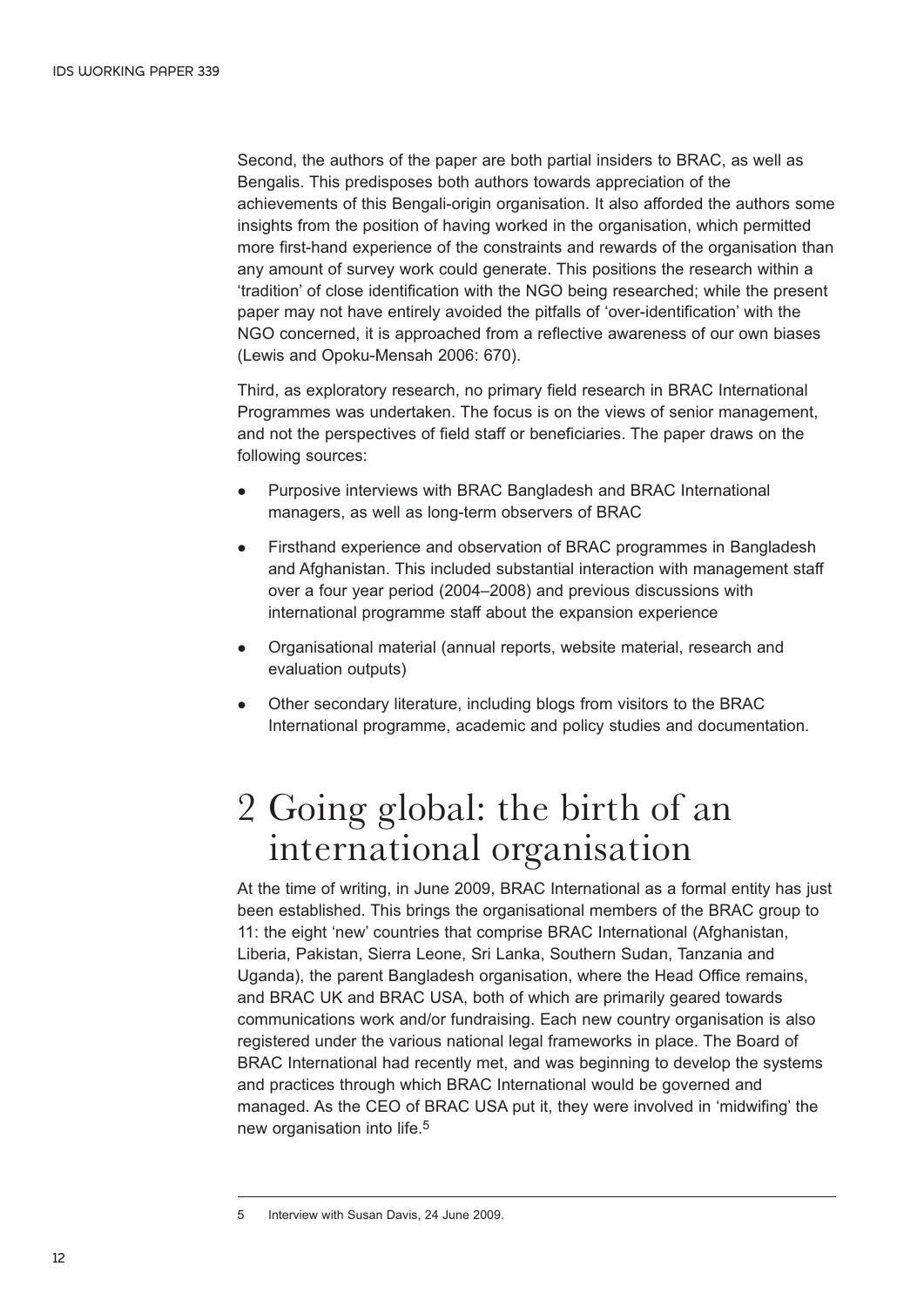#### **2.1 BRAC in growth mode: motives and critics**

Why is BRAC going global? It is difficult to get a very clear understanding of the full range of motivations behind taking BRAC to an international stage. One way of looking at the question is to reverse, and it to ask: why should a Southern NGO not do what large Northern NGOs take for granted? F.H. Abed, the founder and chairperson of BRAC, recounted how at a high-level international meeting, the former Prime Minister of Canada had asked: 'so has BRAC finished all the work in Bangladesh? Why is Abed going to Africa?' to which the former Prime Minister of Sri Lanka had responded, 'Do you think Southern NGOs can't go anywhere else? Is it only Northern NGOs that can go to other countries?'6

The clearest reason offered for expanding is confidence that the BRAC approach offers a tested, broad approach to the problems of rural poverty, with management systems flexible enough to adapt to the new country contexts, and with an in-built drive for scale. This confidence has been matched by an expectation that there is some space for BRAC with its ambitions of scale and extensive experience: few of the 'small and beautiful' programmes to tackle poverty in the poorest developing countries have gone to scale. $<sup>7</sup>$  In addition, there was the expectation that</sup> fundraising would be relatively easy.

Going global does not appear to have been part of some grand strategy as much as a series of experiences in new country contexts, brought about out of differing circumstances. And it fit within a more generally global outlook, organisationally: in one view, BRAC had always been very open to learning from other country and other organisational experiences, to sharing in turn, and to 'getting the best from the world', including by bringing in non-Bangladeshi staff.8

The way the narrative is told by F.H. Abed, the global strategy emerged in fits and starts, with experience and lessons accumulating with each new country programme. The expansion started with Afghanistan in 2002, with (for BRAC) the advantages of the situation's close resemblance to the post-war refugee work with which BRAC started in Bangladesh, as well as the cultural and religious affinities between Afghanistan and Bangladesh. Another senior manager presented the expansionary motivations as those of a 'social entrepreneur':

*It is a mixture of opportunity and need, just like any entrepreneur. But in our case we look at opportunity and need not only in terms of being able to make money, but in being able to make a social difference. So... I don't think that its because there have been huge calls for support from these countries, you know, that 'come and help us', governments coming and telling us...* 9

The use of the language of 'social enterprise' is problematic, including that some of its dominant usages are distinctively different from the sense offered in the

<sup>6</sup> Interview with F.H. Abed and Sandra Kabir, 25 June 2009.

<sup>7</sup> Interview with F.H. Abed and Sandra Kabir.

<sup>8</sup> Interview with Imran Matin, 29 July 2009.

<sup>9</sup> Interview with Imran Matin, 29 July 2009.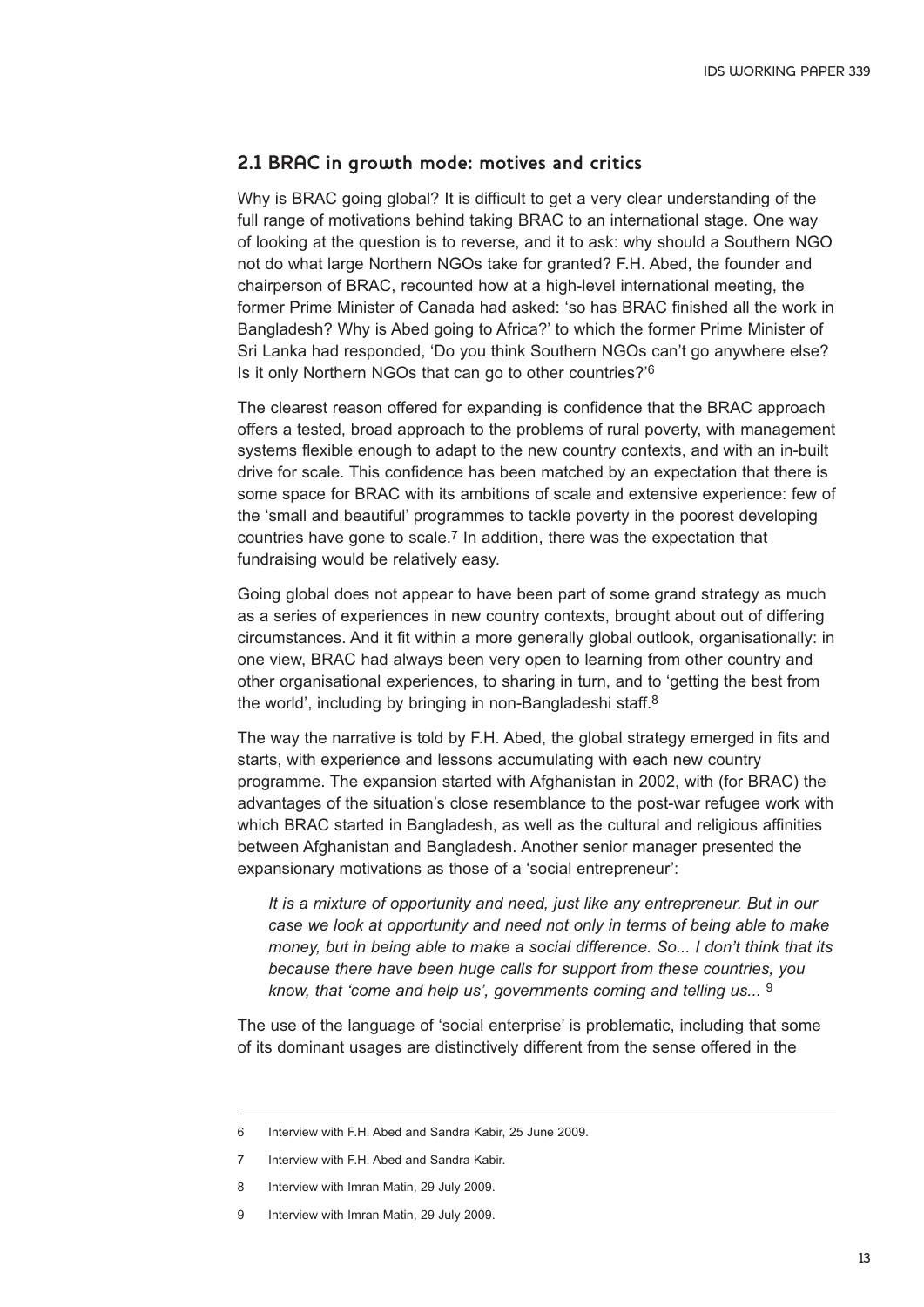quotation above. BRAC does not, for instance, engage in 'social business', but sees 'profits' as reserves for growth. Similarly, its development projects are not the projects of corporate social responsibility, but its core 'business'.10

The Afghanistan programme was considered a success, and by 2006, BRAC was reportedly one of the largest NGOs in the country. Four key lessons were drawn from this experience, as documented by some of the key actors in BRAC senior management at the time:

- 1 South-South collaboration worked, and that motivated, experienced Bangladeshi development professionals could work successfully with trained local staff to deliver a rapid programme expansion.
- 2 The basic elements of the BRAC development model worked and could be replicated, once adapted to local conditions. In Afghanistan, schools had to be for girls only, and the costs of delivering services were higher.
- 3 The value assigned to a philosophy of scale, to 'serve as many people as possible', has been important for staff motivation.
- 4 Resource constraints can be overcome. BRAC Afghanistan initially received a small grant from BRAC Bangladesh and donor funding followed once results were demonstrated.

(Chowdhury, Alam and Ahmed 2006)

For BRAC, the Afghanistan adventure

has been very rewarding. It has confirmed that its development model can be applied elsewhere, to great effect. Based on this positive experience, BRAC is now setting up programmes in east Africa and Pakistan.

(Chowdhury, Alam and Ahmed 2006: 680)

BRAC's experience with disaster relief and rehabilitation then took it to Sri Lanka after the 2004 tsunami. While there had been no initial plan to remain in Sri Lanka, where the need for BRAC services was deemed less pressing than in other poorer countries, a gap in the microfinance market was identified, and BRAC resolved to stay and to establish its 'microfinance plus' programme. BRAC UK followed next in 2006, as did BRAC Uganda with microfinance and a non-formal primary education programme for IDPs in northern Ugandan camps. In 2007, BRAC Tanzania started work with microfinance and a health programme. Later that year, BRAC USA was formed, an MoU was signed with the government of NWFP in Pakistan to deliver a range of services, and credit work in Southern Sudan also started. In 2008, Sierra Leone and Liberia programmes were also started with microfinance activities. Essential health care, education, agriculture and livestock, and programmes for adolescent girls have all been set up across the five African country programmes (see Table 2.1 A chronology of BRAC's global expansion).

<sup>10</sup> Many thanks to Martin Greeley for these points.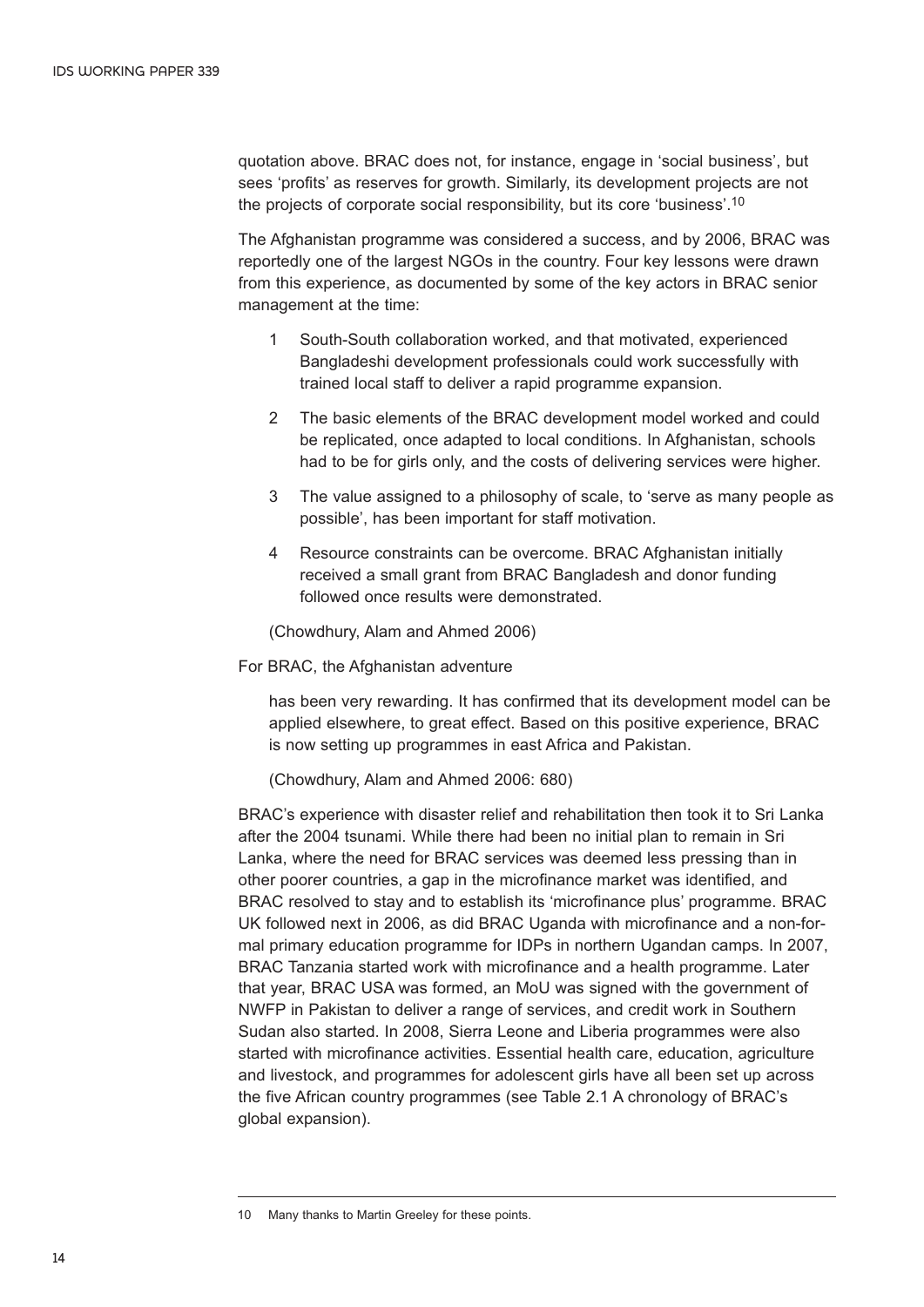BRAC's global expansion has its critics; perhaps because this process is not yet very widely known, these have to date mainly been friendly critics. One criticism that has been heard since the early period of expansion is that not only is there still room for BRAC to further its work in Bangladesh, going global jeopardises the management of both the home country programme and the new programmes, as senior staff become increasingly over-stretched. There certainly seems to be truth in the charge that management is stretched, and it is recognised within the organisation. But rapid scaling up also tested the management capacities of BRAC Bangladesh; to some extent, there seems to be a calculated risk that no lasting damage will be done from the rapid extension to new contexts of the responsibilities of senior managers.

While it remains too early to consider the question of the success or otherwise of BRAC's global adventure, it seems clear that parts of the Africa programme have created new challenges, which are absorbing a great deal of senior management energy and time. One is that resources have proven to be a constraint, or at least not being generated as fast to keep pace with BRAC's absorptive capacities. Ongoing conflict and security threats in Afghanistan and Southern Sudan have created significant difficulties for programmes and particularly staff in Afghanistan. However, the BRAC expansion continues apace; new country programmes are scaling up, new funding is being sought, and approaches are being experimented with, some to be discarded, others retained.

| 2002               | • BRAC is invited by the Government of Afghanistan to assist in<br>post-conflict reconstruction of the country<br>• BRAC establishes education programmes in Southern Sudan<br>with UNICEF, providing technical assistance in curriculum design<br>and operational management. |  |
|--------------------|--------------------------------------------------------------------------------------------------------------------------------------------------------------------------------------------------------------------------------------------------------------------------------|--|
| <b>May</b><br>2002 | • BRAC sets up their two main microfinance projects – Microloans<br>and Small Enterprise Loans for women from poor households,<br>assisted by Microfinance Support Facility for Afghanistan<br>(MISFA) and the Ministry of Rehabilitation and Development<br>(MRRD).           |  |
|                    | • The Alternative Livelihood Rural Finance Programme (ALREP) is<br>also set up to create counter the problem of opium cultivation.                                                                                                                                             |  |
|                    | • Infrastructure and Social Development Programme (ISDP) is set<br>up. The first project - National Solidarity Programme (NSP) in<br>six provinces is set up to assist the Government in strengthening<br>governance at the local community level.                             |  |
| July<br>2002       | Educational Programme is started in Afghanistan<br>• Basic Education for Older Children (BEOC)                                                                                                                                                                                 |  |

#### **Table 2.1 A chronology of BRAC's global expansion**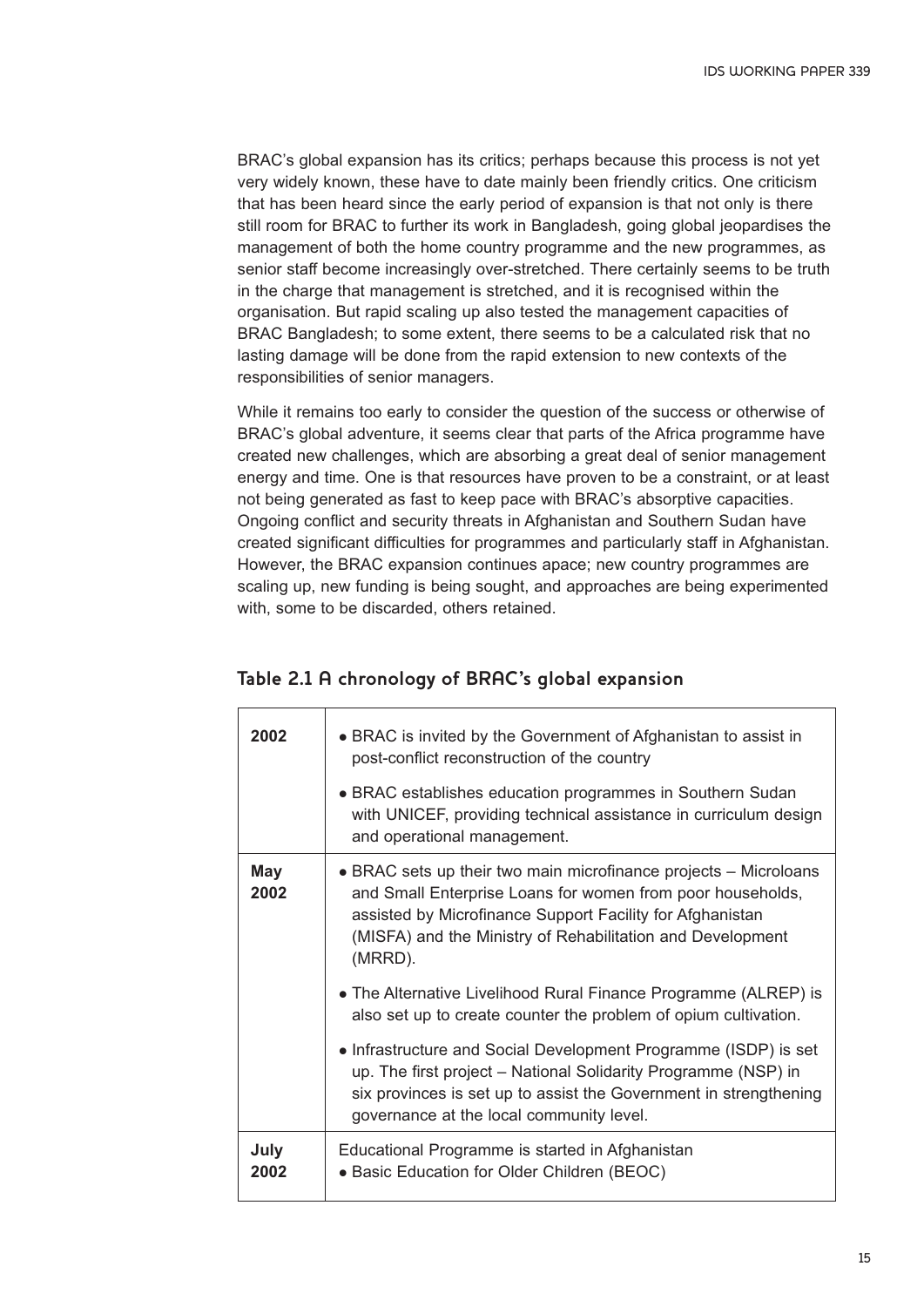|                                                                                                                                                                                                                                                            | • Non-Formal Primary Education (based on the successful NFPE<br>model implemented in Bangladesh)                                                                                                                                                                               |
|------------------------------------------------------------------------------------------------------------------------------------------------------------------------------------------------------------------------------------------------------------|--------------------------------------------------------------------------------------------------------------------------------------------------------------------------------------------------------------------------------------------------------------------------------|
| 2003                                                                                                                                                                                                                                                       | • BRAC becomes an active implementing partner with the Ministry<br>of Public Health (MoPH) of Afghanistan, in three provinces for<br>introducing the Basic Package of Health Services (BPHS). The<br>programme subsequently expands to three more provinces.                   |
|                                                                                                                                                                                                                                                            | • Becomes a principal recipient of the Tuberculosis and Malaria<br>Control Programme of Global Fund Round 8                                                                                                                                                                    |
|                                                                                                                                                                                                                                                            | • Agriculture and Livestock Programme is initiated in 12 provinces                                                                                                                                                                                                             |
|                                                                                                                                                                                                                                                            | • Afghanistan Training and Resource Centre is opened -<br>consisting of training and non-training interventions                                                                                                                                                                |
| Decem-<br>• In response to the Tsunami, BRAC sets up disaster relief and<br>ber 2004<br>emergency livelihood programmes in Sri Lanka. After the<br>emergency, BRAC went on to establish microfinance<br>programmes through capacity building of local NGOs |                                                                                                                                                                                                                                                                                |
|                                                                                                                                                                                                                                                            | • BRAC also agrees to provide technical support to establish<br>microfinance programmes in Aceh, Indonesia, in the aftermath of<br>the Tsunami.                                                                                                                                |
| January<br>2006                                                                                                                                                                                                                                            | • BRAC UK is founded in London, UK, main areas of focus being<br>- programme implementation among diaspora communities in<br>the UK, advocacy for development led by the South and<br>fundraising for BRAC programmes, primarily in Africa.                                    |
|                                                                                                                                                                                                                                                            | • The FIDELIS (Fund for Innovative DOTS Expansion through<br>Local Initiatives to Stop TB) project is set up in Afghanistan as<br>part of BRAC's Health Programme                                                                                                              |
| June<br>2006                                                                                                                                                                                                                                               | • BRAC enters Africa for the first time, as it starts the Microfinance<br>programme in Uganda, which now operates in 33 out of 83<br>provinces.                                                                                                                                |
|                                                                                                                                                                                                                                                            | • The Alternative Learning Programme, modelled on the NFPE<br>Programme in Bangladesh, is set up at the request of local<br>authorities to address the urgent need for educational<br>opportunities for out-of-school children in Internally Displaced<br>Persons (IDP) camps. |
| Decem-<br>ber 2006                                                                                                                                                                                                                                         | BRAC establishes the Girl's Education Project in Afghanistan to<br>focus specifically on encouraging enrolment of girls into formal<br>education and increasing literacy rates - which dropped to 15%<br>during the Taliban regime.                                            |
| <b>January</b><br>2007                                                                                                                                                                                                                                     | • BRAC starts setting up Community-based Schools in<br>11 provinces in Afghanistan (till December 2008)                                                                                                                                                                        |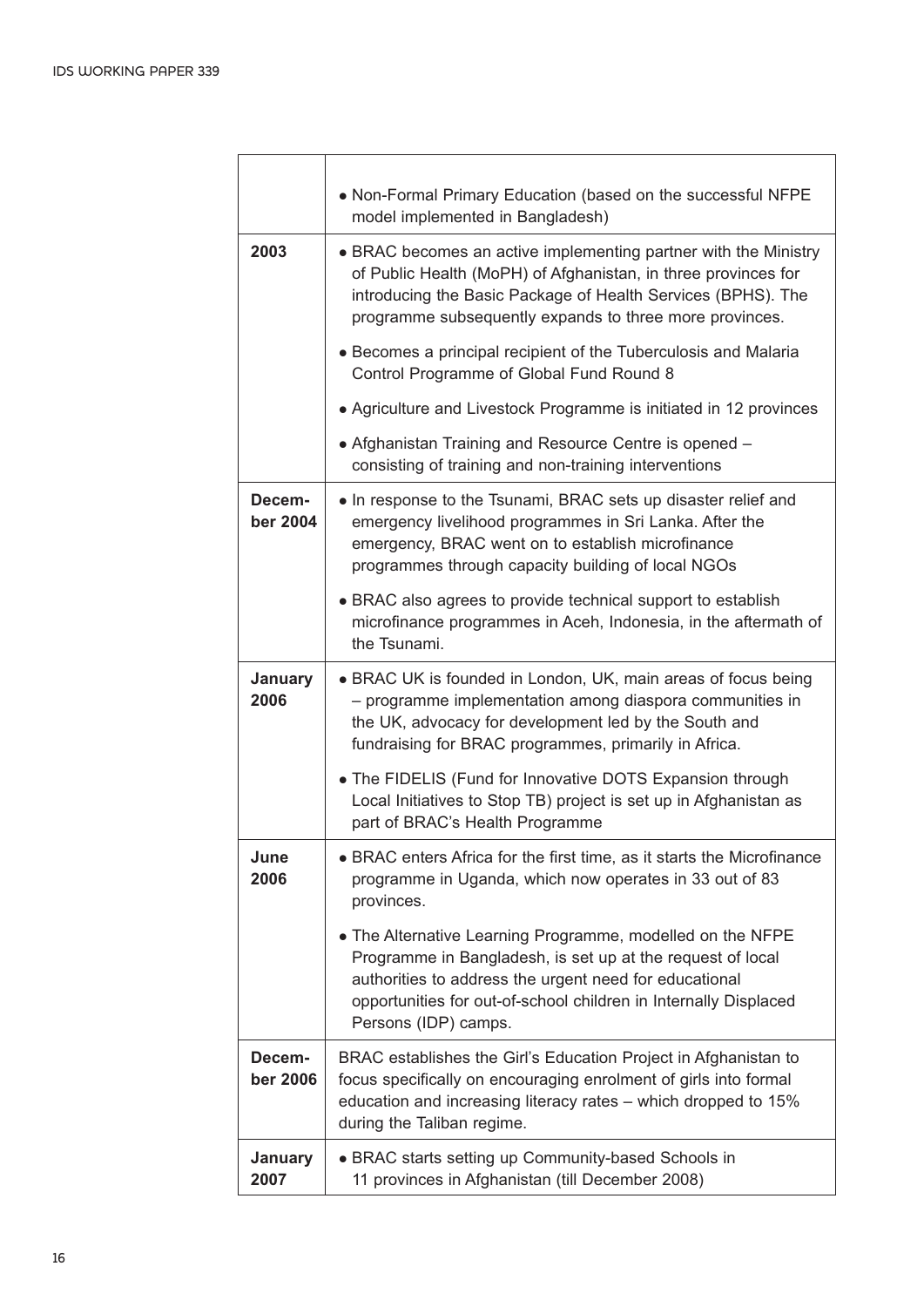|                       | • As part of the ISDP, Water Supply and Sanitation (WATSAN)<br>Project is set up in 8 districts of Kabul and Badghis province<br>• Community Based Disaster Risk Reduction (CBDRR) Project is<br>set up in Samangan Province in Afghanistan.                                                                                                                                                                     |
|-----------------------|------------------------------------------------------------------------------------------------------------------------------------------------------------------------------------------------------------------------------------------------------------------------------------------------------------------------------------------------------------------------------------------------------------------|
|                       | • BRAC also establishes Microfinance Programmes in Tanzania.                                                                                                                                                                                                                                                                                                                                                     |
|                       | • The Essential Health Care (EHC) Programme is set up in<br>Tanzania to provide primary health care services to their<br>microfinance members, their families and wider communities -<br>focusing on Malaria, Tuberculosis (TB) and HIV/AIDS, the<br>reduction of infant and under-five mortality rates, increasing<br>access to healthcare services and improving utilisation of<br>government health services. |
|                       | • As a part of the health programmes in Tanzania, modelled on<br>the Shastha Shevika Model in Bangladesh, women from<br>Microfinance groups are trained to become Community Health<br>Promoters (CHPs).                                                                                                                                                                                                          |
| <b>March</b><br>2007  | BRAC starts the Agriculture, Livestock and Poultry Programme in<br>Tanzania. The programme operates through trained agricultural<br>extention farmers and model crop farmers, who are female<br>volunteers from microfinance groups to help other farmers.                                                                                                                                                       |
| <b>April</b><br>2007  | BRAC takes a historical step by signing the memorandum of<br>understanding with the Government of Pakistan to set up<br>programmes in microfinance, education and health in two<br>provinces - Punjab and North-West Frontier Province (NWFP).                                                                                                                                                                   |
| May 2007              | BRAC starts a microfinance programme in Southern Sudan,<br>based on the success of its model in neighbouring countries,<br>Uganda and Tanzania. The solid organisational base in Uganda<br>helps to establish its operations smoothly.                                                                                                                                                                           |
| July<br>2007          | • BRAC USA is officially registered as an independent, non-profit<br>organisation is the USA, for increasing visibility about BRAC's<br>successful community development model in the global North,<br>mobilising resources and building business partnerships.                                                                                                                                                  |
|                       | • The Essential Health Care (EHC) Programme is launched in<br>Uganda.                                                                                                                                                                                                                                                                                                                                            |
|                       | As a part of the health programmes in Uganda, based on the<br>successful replication of the Shastha Shevika Model in Tanzania,<br>women from microfinance groups are trained to become<br>Community Health Promoters (CHPs).                                                                                                                                                                                     |
| <b>August</b><br>2007 | BRAC sets up 10 offices in NWFP in Pakistan for the microfinance<br>programme.                                                                                                                                                                                                                                                                                                                                   |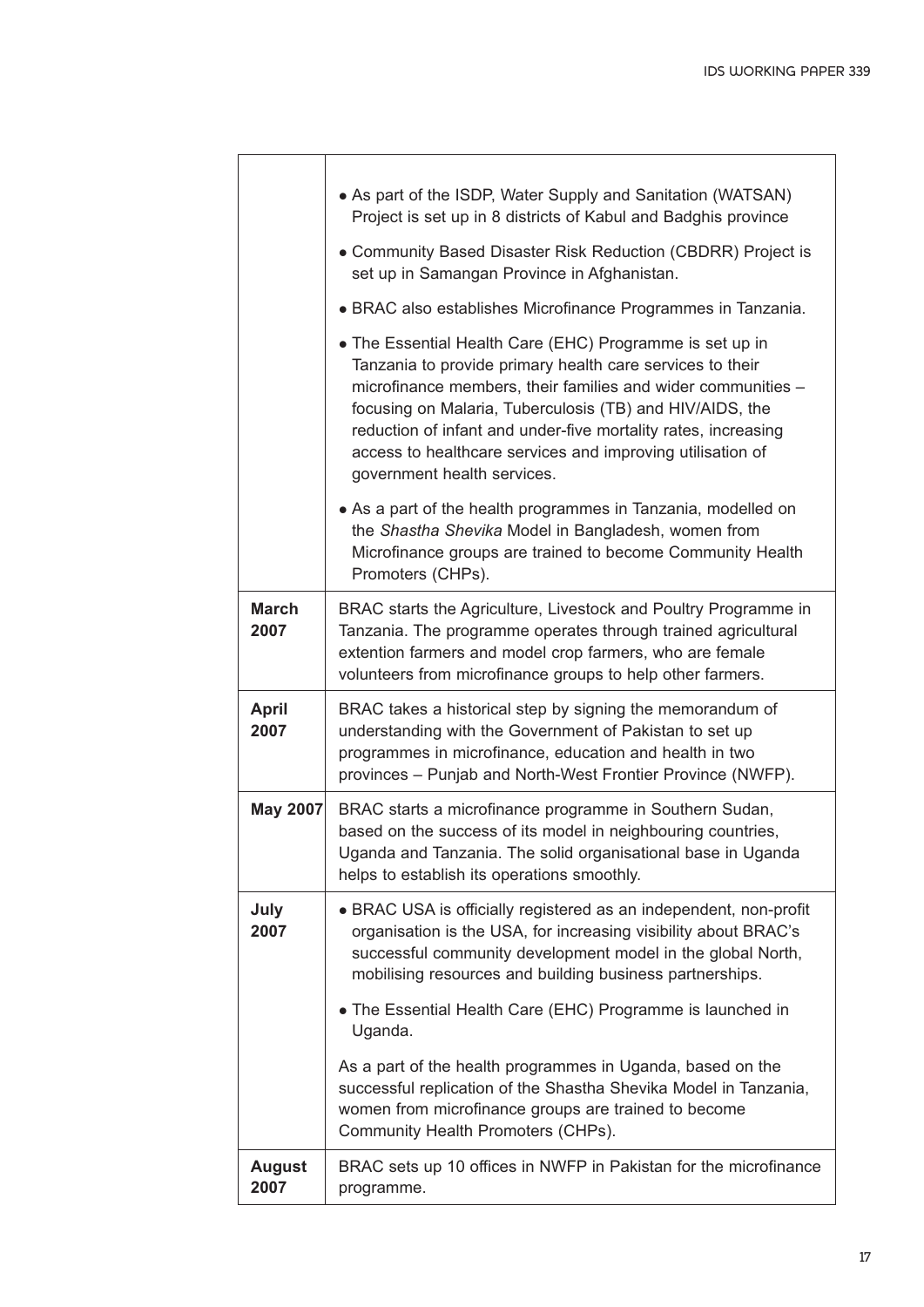| 2008                 | • Launches an Essential Health Care Programme (EHC) in<br>Southern Sudan, based on the similar model in Uganda and<br>Tanzania.                                                                                                                                                                                                                                                                                                                                 |
|----------------------|-----------------------------------------------------------------------------------------------------------------------------------------------------------------------------------------------------------------------------------------------------------------------------------------------------------------------------------------------------------------------------------------------------------------------------------------------------------------|
|                      | • As a part of the health programmes in Southern Sudan, women<br>from microfinance groups are trained to become Community<br>Health Volunteers (CHVs).                                                                                                                                                                                                                                                                                                          |
|                      | • The Empowerment and Livelihood for Adolescent (ELA)<br>Programme, aimed at teenage girls, is launched in Uganda and<br>Tanzania, based on its successful implementation in<br>Bangladesh. This programme focuses on providing income-<br>generation skills and life skills training, and creating<br>opportunities for earning their living. This is operated through<br>peer groups called adolescent development clubs, assisted by<br>microfinance groups. |
|                      | • A regional Research and Evaluation Unit for Africa is established<br>in Kampala, Uganda.                                                                                                                                                                                                                                                                                                                                                                      |
|                      | • BRAC signs a memorandum of understanding (MoU) with the<br>Uganda's Vice-President's office, reiterating BRAC's role and<br>involvement in the Bonna Bagaggawale (Prosperity for All)<br>initiatives for eradicating poverty.                                                                                                                                                                                                                                 |
| <b>April</b><br>2008 | • BRAC launches its own Education Programme in Southern<br>Sudan, with the aim of opening of 1,000 non-formal primary<br>schools within five years.                                                                                                                                                                                                                                                                                                             |
|                      | • As an extension of 'microfinance plus'* approach, a pilot<br>agriculture programme is launched in Southern Sudan, while<br>funding is being secured for a greater Agriculture, Livestock and<br>Poultry Programme.                                                                                                                                                                                                                                            |
|                      | As part of this programme, The Food for Training and Income<br>Generation (FFTIG) project, a combination of food aid and<br>training, was initiated to help households headed by widows. It<br>was an eight month initiative with World Food Programme.                                                                                                                                                                                                         |
| May 2008             | BRAC initiates its Agriculture and Livestock Programme in<br>Uganda, which is the most important source of income for women.<br>Its operation is similar to that of Tanzania.                                                                                                                                                                                                                                                                                   |
| Septem-<br>ber 2008  | MasterCard Foundation approves a two year partnership with<br>BRAC Uganda to scale up the 'Microfinance Plus' approach.                                                                                                                                                                                                                                                                                                                                         |
| Novem-<br>ber 2008   | BRAC initiates its first programmes in Sierra Leone and Liberia,<br>both post-conflict countries - in Health, Agriculture and Livestock.                                                                                                                                                                                                                                                                                                                        |
|                      |                                                                                                                                                                                                                                                                                                                                                                                                                                                                 |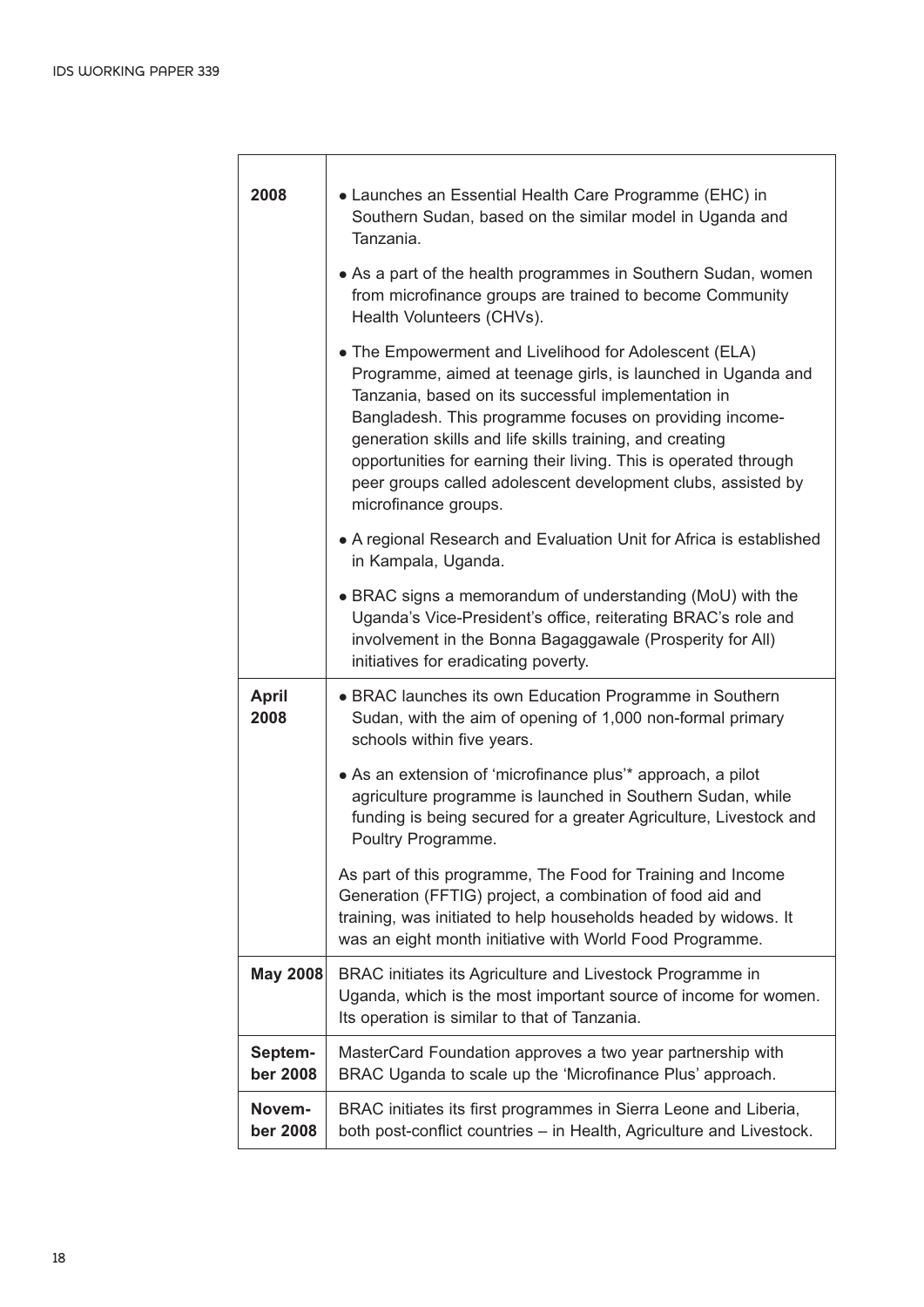| 2009    | • BRAC launches a \$15 million poverty alleviation initiative in<br>post-conflict Sierra Leone and Liberia in partnership with the<br>Soros Economic Development Fund, Open Society Institute<br>West Africa, Omidyar Network, and Humanity United.<br>• Microfinance programmes are started in both Sierra Leone and<br>Liberia. |
|---------|-----------------------------------------------------------------------------------------------------------------------------------------------------------------------------------------------------------------------------------------------------------------------------------------------------------------------------------|
| Ongoing | Technical support is provided to India and Haiti on implementing<br>the Ultra Poor programme of BRAC Bangladesh. Technical<br>support is also given to Microfinance networks in Honduras and<br>Peru.                                                                                                                             |

\* 'Microfinance *Plus*' Approach involves provision of capital for credit in addition to livelihood development services that increases people's abilities to manage and expand their businesses.

#### **2.2 'Southern' international NGOs: a growing trend?**

One possibility that this paper aimed to explore was that the internationalisation of NGOs of Southern origin marked a growing trend of which BRAC is merely one example. This proved to be difficult to verify, but there are signs of a trend.

#### *2.2.1 South-South development organisational expansion*

BRAC is not the first such example of a South-South transfer of a development intervention model; the Grameen Bank replication model (through the Grameen Trust and the Grameen Fund) means that it is not even the first example of an organisation of Bangladeshi origin to have transmitted its knowledge, technology and resources to other Southern countries. But this is an example of what David Hulme has called 'institution breeding' as distinct from organisational expansion (Hulme 1990).11 Among Bangladeshi microfinance institutions (MFIs), ASA has also been developing a replication system internationally, including through technical assistance to some 17 developing countries and the global MFI network being built by ASA International (a limited liability company registered in Mauritius) in Sri Lanka, India, the Philippines, Ghana and Nigeria, with plans to expand to Pakistan, Nepal, Yemen, Indonesia and Afghanistan.12 Global microfinance networks have been particularly effective vehicles for spreading service provision models developed and refined in poor countries across other poor countries, through networks such as FINCA (Foundation for International Community Assistance) (whose founder is North American).

<sup>11</sup> Many thanks to David Lewis for this point.

<sup>12</sup> Information from ASA website (www.asa.org.bd/global.html; accessed 26 June 2009) and from Martin Greeley (personal communication).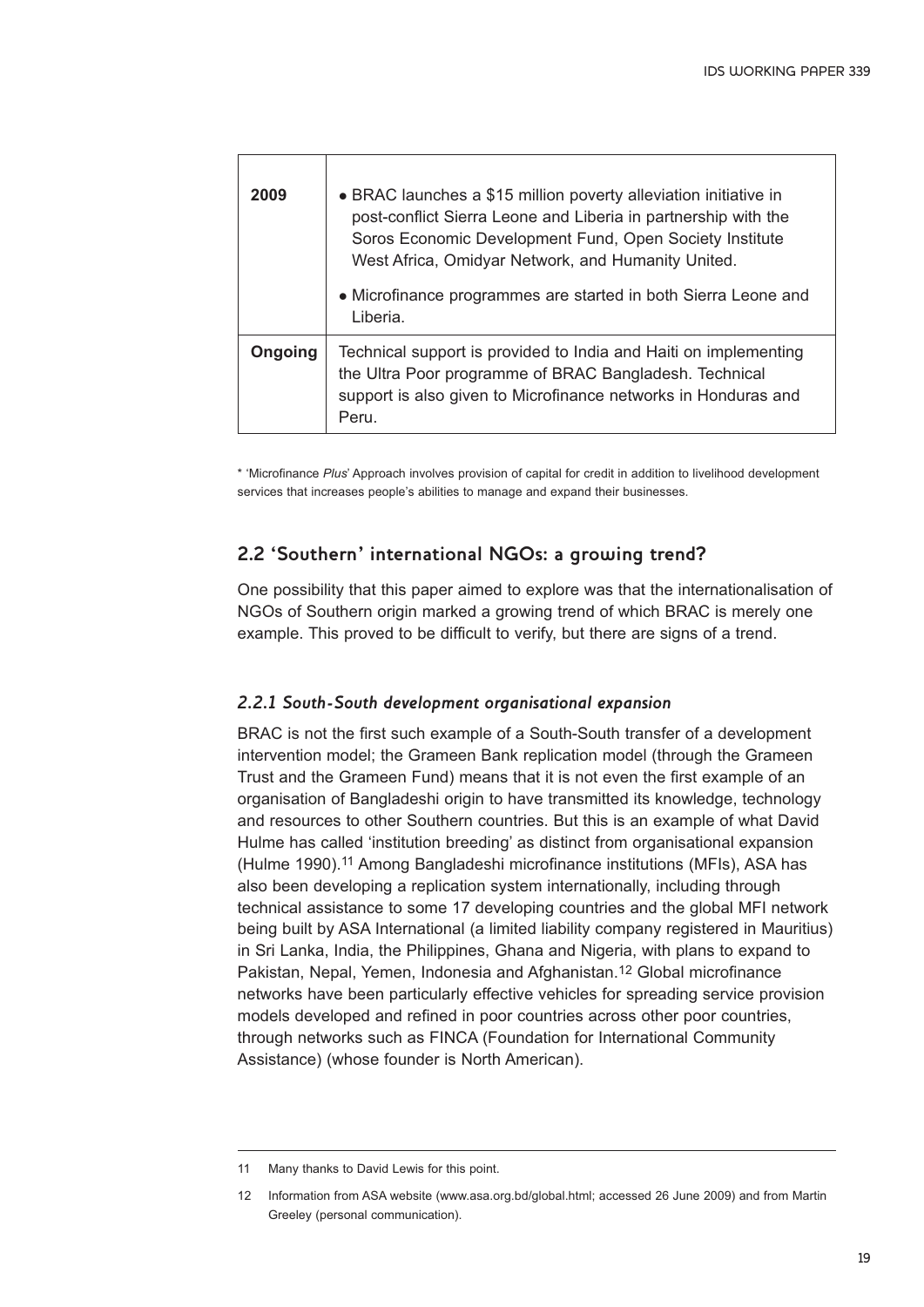|                                                                                                     | <b>Key features</b>                                                                                                                                    | <b>Examples</b>                                                                              |
|-----------------------------------------------------------------------------------------------------|--------------------------------------------------------------------------------------------------------------------------------------------------------|----------------------------------------------------------------------------------------------|
| MFI replication<br>networks                                                                         | Learning about microfinance<br>models replicated across<br>developing countries through<br>technical assistance, promo-<br>tion, loan funds and grants | FINCA, Grameen replication,<br><b>ASA</b> replication                                        |
| Diaspora-<br>based<br>organisation                                                                  | Ethnic and religious minority<br>communities in the developed<br>world financing and staffing<br>programmes in developing<br>countries                 | MuslimAid, Islamic Relief, Aga<br>Khan Foundation/Aga Khan<br><b>Rural Support Programme</b> |
| Decentralised<br><b>Northern</b><br>International<br><b>NGOs</b>                                    | Northern International NGOs<br>shifting the locus of organisa-<br>tional power south                                                                   | ActionAid                                                                                    |
| Southern<br>NGO <sub>s</sub> with<br>offices in the<br>North and<br>other develop-<br>ing countries | Service delivery and advocacy<br>NGOs originating in the South<br>expanding organisationally into<br>other Southern countries                          | <b>BRAC</b> International                                                                    |

#### **Table 2.2 A rough typology of 'Southern' international NGOs**

While BRAC is not the first Southern organisation to transfer knowledge or resources to other countries in the South, evidence to support the idea of a trend is not readily available. See Table 2.2 for an initial attempt at typologising Southern international NGOs. Within the microfinance world BRAC's Southern expansion is unremarkable, because global replication programmes are an established feature of the industry. However, these programmes are often minimalist 'build-operate-transfer' or technical assistance models,<sup>13</sup> and do not involve the transfer of full-scale management systems and organisational culture, including trained personnel. BRAC's activity is distinct from other global microfinance networks in that:

• Unlike the Grameen replication programme, it has not replicated a technology or a model through partner institutions (although the BRAC Challenging the Frontiers of Poverty Reduction (CFPR) programme is also doing that), but through the creation of entirely new organisations. In fact, one explanation for BRAC's organisational expansion is that it had a somewhat dissatisfactory experience with the provision of technical assistance (TA) to a UNICEF project in Southern Sudan on non-formal education; it was felt then that they might not have been very good at providing TA, and could do a great deal

<sup>13</sup> Many thanks to Susan Davis for pointing this out.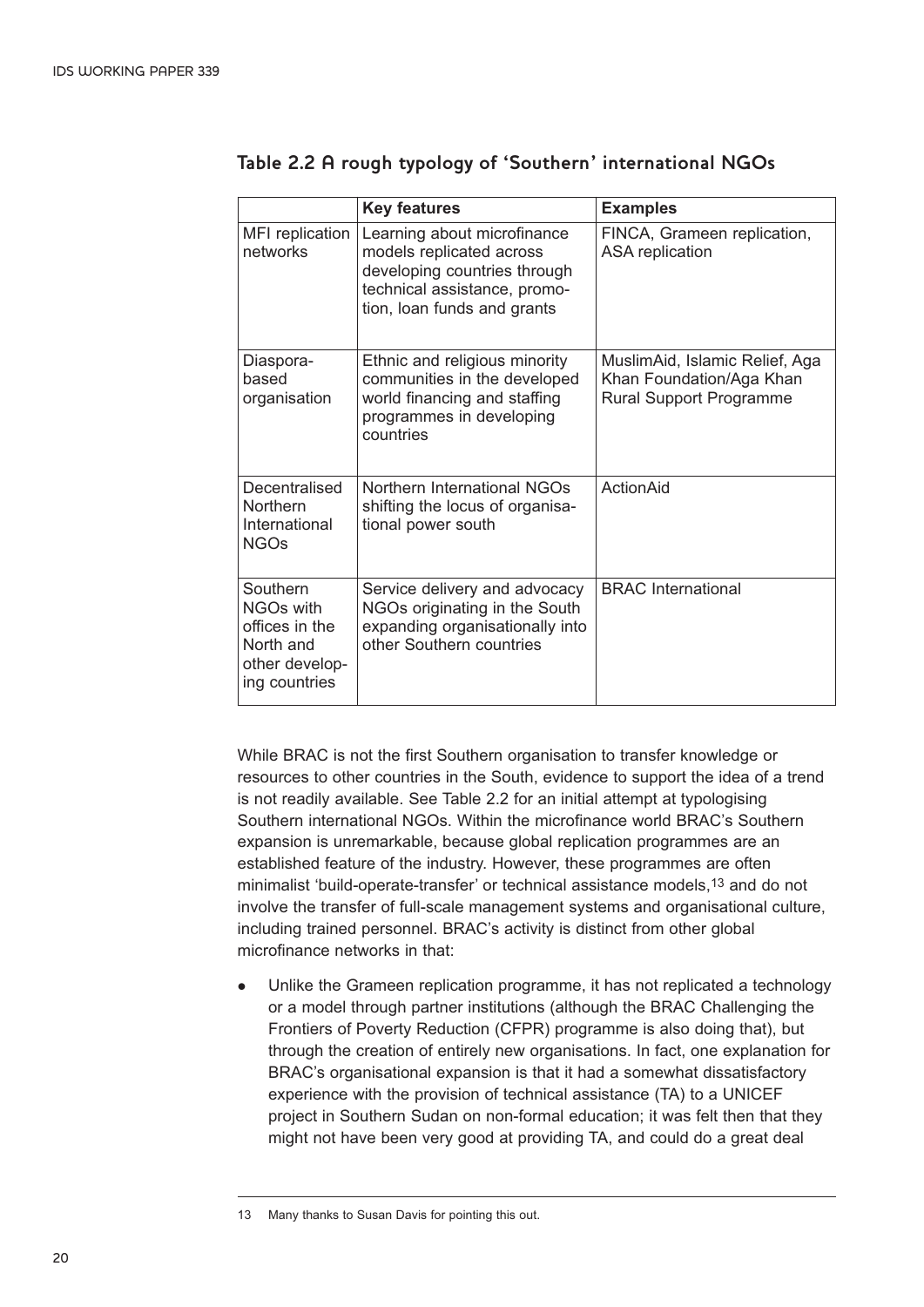more if it really got to understand the problems and tried to tackle them in its own way.

- Unlike the FINCA network, the origins of BRAC, including its founder and senior management, are Southern. As will be discussed below, the personal characteristics, including the national origins of staff, have some significance for their relationships.
- $\bullet$  Unlike most microfinance networks, the expansion has involved a wide range of development interventions, at least some of which emerge from in-country (donor, government or other) demand. This entails that the BRAC expansion is more significant and complex than the neat sharing of the spare, elegant, globally tested microfinance models.14 The BRAC model is increasingly being promoted under the rubric 'Microfinance Plus'. BRAC's global expansion, while strongly focused on microfinance, is far from an example of a pure microfinance institution internationalising its model.
- BRAC's global expansion has entailed an organisational expansion, with all the attendant complexities and scaling up of management, human resources, monitoring, research and evaluation that implies.

#### **2.3 How BRAC differs from other international NGOs**

In organisational terms, BRAC's international expansion resembles what happens when a Northern NGO (an Oxfam, HelpAge International, Plan International etc) expands into new countries, with two caveats. First, international NGOs increasingly work through local partners, rather than seeking to set up their own frontline service provision (Mawdsley *et al.* 2002). This has inevitably led to concerns that the relationship between local and Northern international NGOs has recreated the negative, power-laden dimensions of donor-recipient relations (Bebbington *et al.* 2008). BRAC's strategy is to create entire new frontline organisations in the new countries, rather than to act as brokers for international aid. Such a strategy is hardly problem-free; the numbers of Bangladeshi staff in the international programmes are small, but it is proving hard to retain good local staff in the new countries. Bangladeshis are still being recruited to work in other country programmes; this includes some freshly-recruited staff from Bangladesh, who therefore cannot be presumed to bring the experience which could arguably be claimed as a core component of their advantage in the service delivery market.

A second difference between BRAC and other international NGOs is that many of the latter have moved away from direct service delivery towards 'strategic' high-end policy or rights-based advocacy work since the 1990s. While the rationale, particularly the pursuit of rights-based and pro-poor policy agendas through 'civil society' type pressure activities, may have been sound, the withdrawal from frontline services – from 'doing development' – arguably comes at

<sup>14</sup> The universal or template nature of microfinance models is testified to by the easy comparability and categorisation of MFIs in the information and other resources offered by the Consultative Group to Assist the Poorest (CGAP) and Mix Market.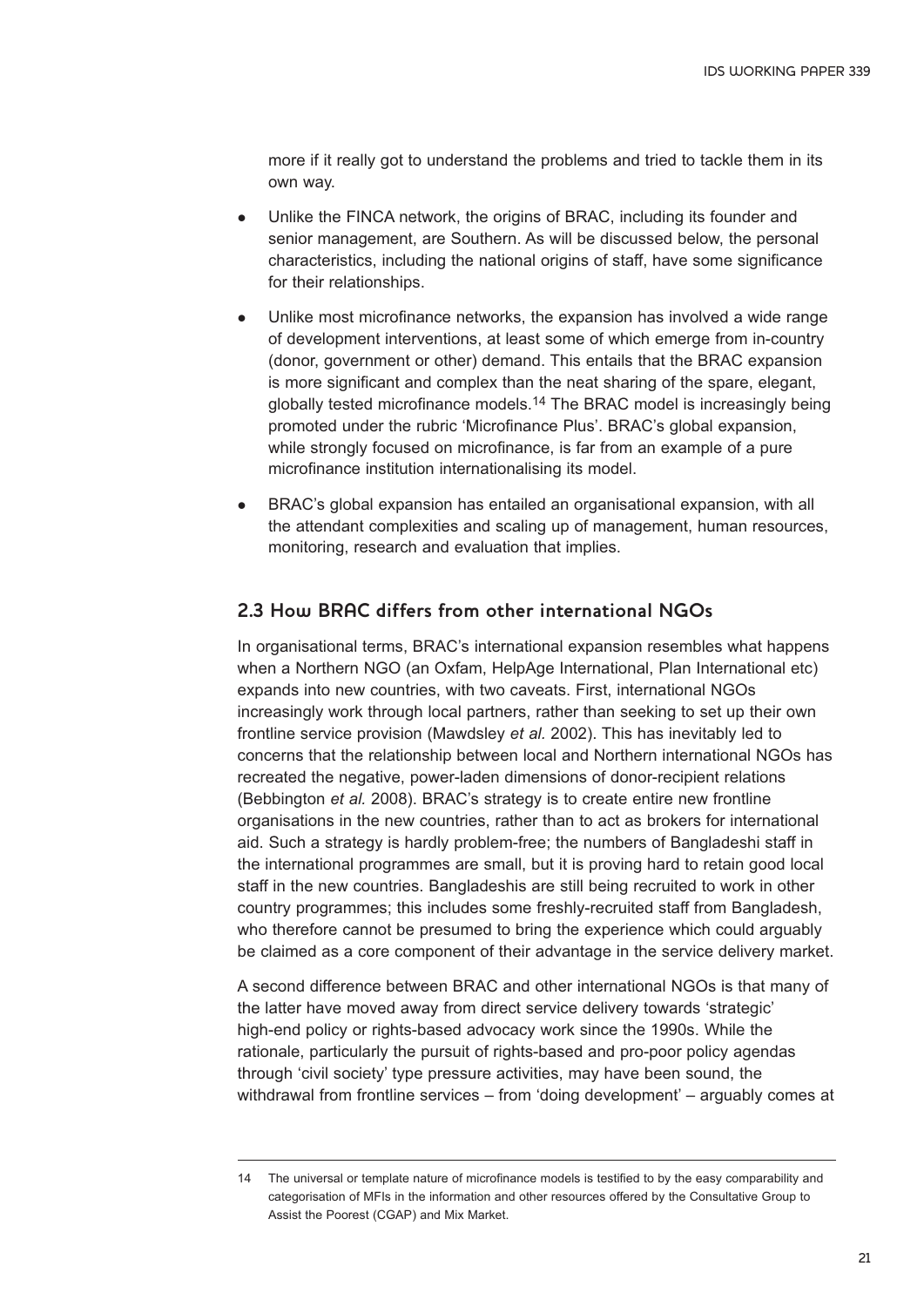some costs to organisational access to people's realities, and therefore organisational capacities to effect a significant difference. A relevant difference between BRAC and other international NGOs here is that BRAC's headquarters are in the same country as their biggest programme, which does not seem to be the case for other international development NGOs.15

It is with respect to the issue of the scale and ambition of their field activities – their service delivery – that BRAC management sees the sharpest distinction between its own international programme and those of other international NGOs. In the view of BRAC senior managers, BRAC International is more ambitious than other international NGOs. Some BRAC staff jokingly criticise INGOs as having 'flag-planting' tendencies, by which they mean that country programmes enable organisations to demonstrate that they 'work in X country', but these are in fact so modest in scale and ambition – 'small and beautiful', as Mr Abed ironically described them – as to be able to effect a very small difference for very few people.

It is interesting that in their expansionary move, BRAC did not appear to have considered that in other countries, there may be less space for NGO service delivery, national or international. In interviews with F.H. Abed and Imran Matin, it seemed that the possibility of resistance to NGOs delivering services, for example on grounds of undermining state accountability, had not been fully considered. The situation is different for global microfinance networks, but these appear to have become increasingly distanced from international NGO concerns, perhaps partly in response to new relationships to private sector sources of funding.

It is not that BRAC did not have to work to carve out the space for its programmes in Bangladesh. The joke is that BRAC is 'second government' – a half-admiring dig at BRAC's relentless expansion and diversification. But within BRAC, and among some who have directly observed the effects of their services on public service delivery, there is a belief that these have complemented government efforts through partnerships, 'demonstration effects', serving areas and groups government cannot or will not; possibly also, through competitive pressures on government to expand access to its services (mainly primary education).16

In this context it is interesting to consider how BRAC's global expansion may have been affected by the Paris Agenda. BRAC's experience to date appears to suggest that bilateral aid has been less easily available than had been expected, based on the Bangladesh and Afghanistan experiences. This is substantially because of budget support and sector wide programmes, but also because there is less space for NGO service delivery in these new countries than in Bangladesh, always with the caveat of post-conflict zones in which there is more space for effective service delivery organisations.

<sup>15</sup> Many thanks to Penelope Mawson for pointing this out.

<sup>16</sup> Smillie (2009) documents the partnerships around diarrhoea and tuberculosis treatment, as well as the challenges faced by the BRAC education programme in working with government. The rapid growth of BRAC non-formal primary schools in the 1990s has been cited as a competitive pressure on government to widen access to the government education system (Hossain, Subrahmanian and Kabeer 2002).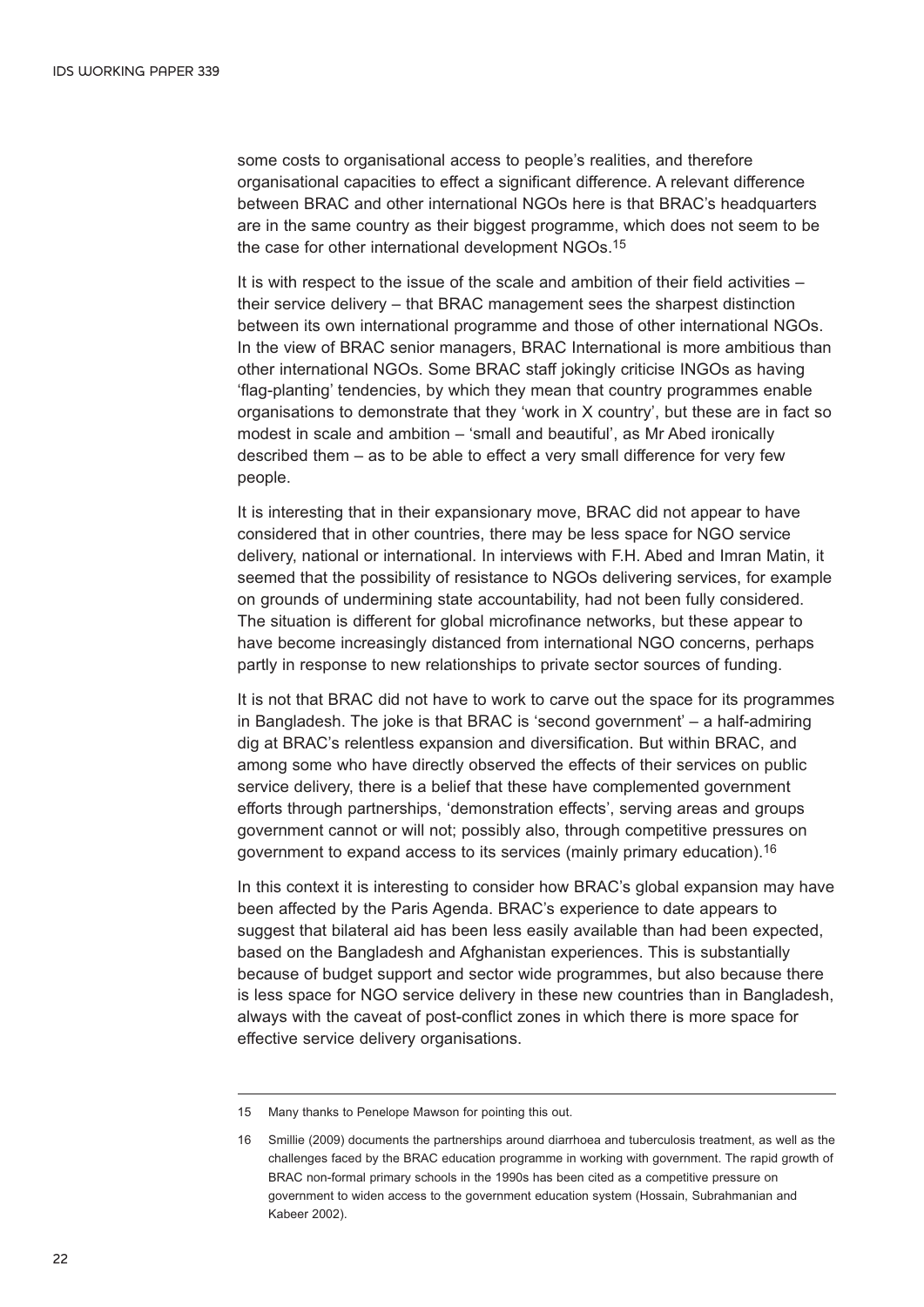BRAC International may, then, be spearheading a trend towards the internationalisation of Southern NGO activity which is distinct from, and more extensive than the global MFI networks that have to date dominated the space for South-South development transfers. But there are as yet no close competitors. In its own language, BRAC is confident about its own unique position, a confidence which appears to be based on fundraising achievements to date:

With the success of BRAC USA and BRAC UK, BRAC will be the world's first international development organization initiated and led by people from the developing world with solidarity and support from the developed world.

(BRAC USA website: www.brac.net/usa/about\_us.php, accessed 26 June 2009)

This vision statement leaves no doubt that the critical points here are (a) the international dimension; and (b) leadership by the developing world; interestingly, (c) 'solidarity' with the developed world is also an important part of the story.

#### **2.4 How BRAC scaled up: the Bangladesh story**

The story of BRAC going global makes most sense with some understanding of the scale of BRAC operations in Bangladesh, and the factors behind its expansion nationally. This section will sketch BRAC's history in Bangladesh; readers who require more information may refer to more detailed accounts of BRAC's Bangladesh programme.17 It should be noted that while BRAC is the largest, there are a number of other big Bangladeshi NGOs, many of which have 'scaled up' for reasons and in ways that resemble that of BRAC, and were enabled by similar factors, particularly the political space and availability of aid (see Zaman 2004 for an account of the scaling up of microfinance in Bangladesh).

BRAC was founded in the war-torn newly independent Bangladesh in 1972, initially as a committee of volunteers trying to contribute to rehabilitation among returning refugees in Sulla in Sylhet district. In the 37 years since its modest beginnings, BRAC has expanded and diversified into a large, complex organisation, covering all 64 districts of the country. The scale and complexity of its operations within Bangladesh make it difficult to capture; Box 2 summarises key highlights in its history.

BRAC currently frames its core approach as 'microfinance plus'. This means that BRAC provides credit and savings facilities, the returns from which support its other social mission. A key feature of this support is the physical infrastructure, human resources and managerial functions the microfinance office can provide. BRAC is by no means the lean credit machine that ASA, for example, has perfected. While there is a Fordist aspect to BRAC, in its homogeneous frontline offices and multi-level monitoring systems, it is a messier and more complex

<sup>17</sup> General accounts: Chowdhury *et al.* (2006) on the original motivations for the BRAC Afghanistan programme; Smillie (2009); Lovell (1992); Smillie and Hailey (2001); Chen (1986); DFID BINGO reviews (Thornton *et al.* 2000; Verulam Associated Ltd 2005); World Bank (2006).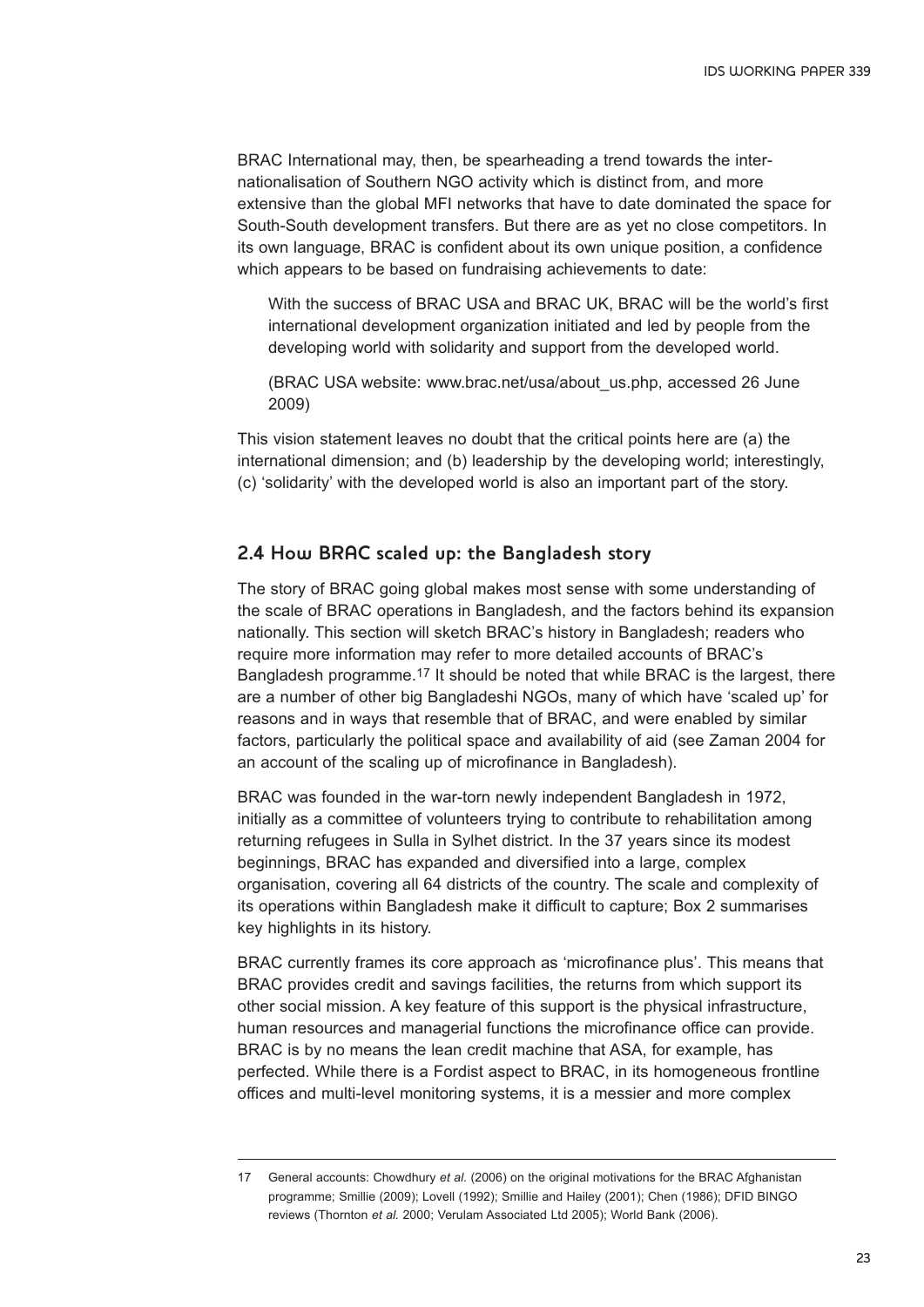organisation than 'pure' microfinance institutions like ASA. This messiness and complexity arises from the layering on to the basic microfinance platform a wide range of social services: livelihoods training; formal and non-formal, pre-, primary, secondary and higher education; sanitation and public health education; primary health care services; rights and legal education, legal aid, and institution-building and coalition-building. It has a large, complex programme for the ultra poor, which aims to tackle the multiple dimensions of the most severe forms of deprivation. Through its commercial activities BRAC provides backward linkages to agricultural inputs and forward linkages with markets. BRAC operates a commercial bank, initially with a small and medium enterprise (SME) focus, but now a widening range of products, including migrant remittance services.

BRAC started developing profit-making enterprises in support of its social mission early on (see Table 2.3). The dairy plant, for instance, was established in order to process and retail milk products from members' cows purchased using microcredit.18 BRAC appears to have been moderately effective at generating profits and recycling surpluses in support of its social mission (World Bank 2006). One study concluded that equity considerations were central to BRAC's enterprises, and that these 'often set a price floor even when market conditions change' to protect poor producers; this market distortion 'is justified on equity grounds, given the organization's overall poverty reduction mandate' (cited in World Bank 2006: 55). Widespread criticism has extended to legal challenges to BRAC Bank (ultimately over-ruled by the courts), and includes the implications for reputation, competition and commercial viability:

Relative to other NGOs, BRAC's significantly large portfolio is a manifestation of top management's corporate and business background, a conviction that such deviation from social development efforts is desirable both for the organization and society at large, and the belief that it will contribute to sustainability... A closer look at [BRAC businesses'] financial data suggests that their returns are only modest... The challenge of deficit financing, and in many cases exiting the market, is an important consideration that cannot be overlooked by NGOs contemplating business ventures. What also cannot be eschewed is the perception among many stakeholders that BRAC's wholesome image of an institution representing the poor, and an innovator in social development and empowerment, has been compromised. BRAC and others have deviated from their core objectives by involving themselves in business operations, which may undermine their acceptability and effectiveness, many allege.

(Verulam Associates 2005)

While the financial returns from BRAC's market ventures are limited and may contribute little directly to financing its social mission, profits from its microfinance programme are used to subsidise 'soft' and smaller sized loans for poorer people. In the mid-2000s it was estimated that BRAC loans were on average 40 per cent smaller than those of ASA (World Bank 2006), and a higher proportion were

<sup>18</sup> See Smillie (2009) for detailed accounts of the origin of some of these enterprises.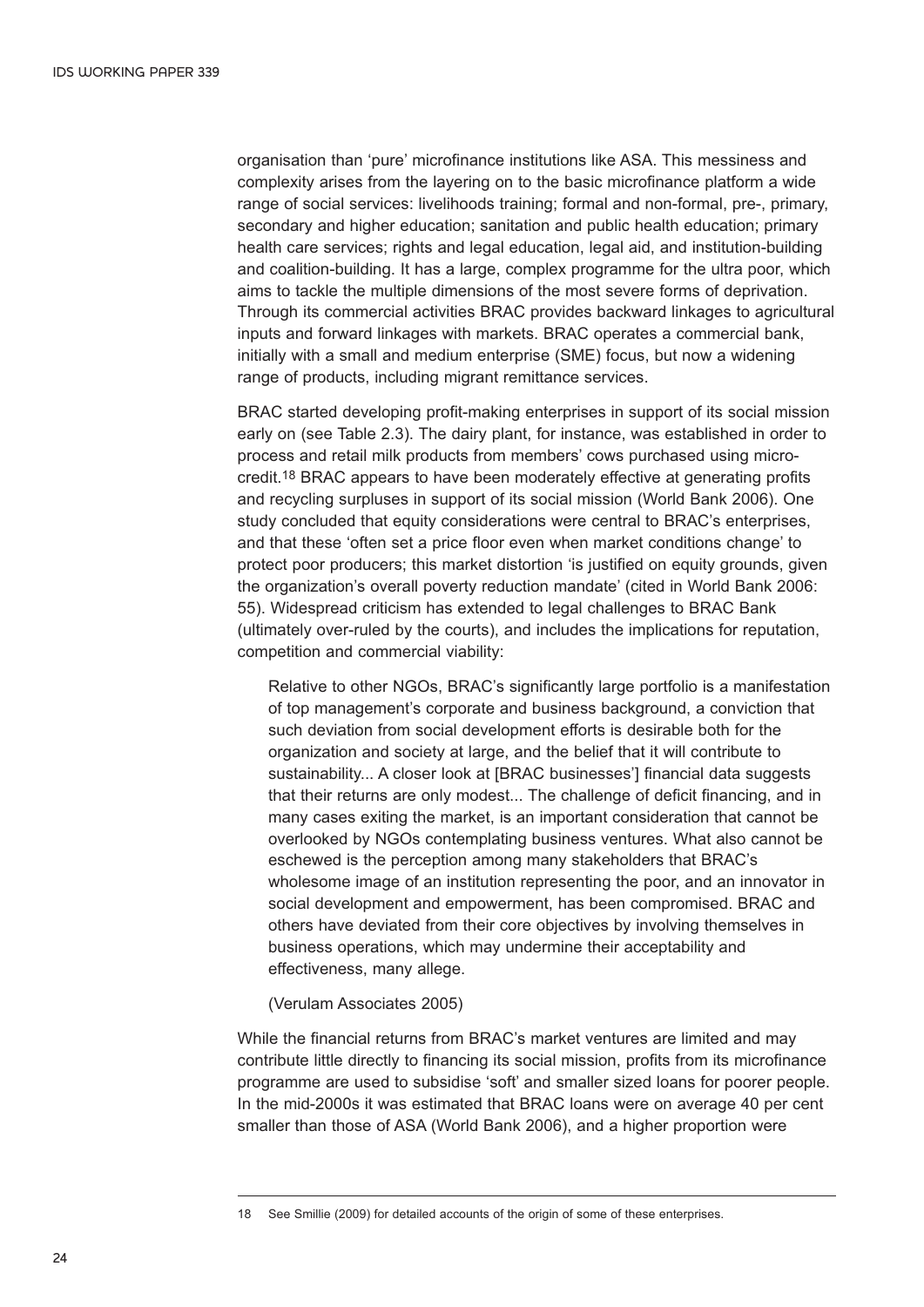reaching the very poor (Verulam Associates 2005: 29). BRAC's for-profit activities are relevant for its current move towards reframing its role as that of 'social enterprise' (see Table 2.3 – A chronology of BRAC in Bangladesh).

#### **Table 2.3 A chronology of BRAC in Bangladesh**

**1972** The Bangladesh Rehabilitation Assistance Committee was founded to help returning refugees.

**1973** From rehabilitation to development. After working with refugees to rebuild their livelihoods, BRAC was renamed Bangladesh Rural Advancement Committee, to reflects its new focus on long term rural community development.

**1974** First loans provided in the microcredit plus approach, with 300 staff. The programme began to expand beyond Sylhet.

**1975** Research and Evaluation Division set up.

**1975** BRAC starts to experiment with different approaches to rural development in Jamalpur and Manikganj.

**1975** BRAC

**1977** Member-based village organisations set up.

**1977** Aarong – retail outlet for handicraft producers – opened.

**1977** *Shasthya shebika* (volunteer healthworker) programme introduced

**1977** First training centre for staff and members established

1978 Poultry and livestock activities started

**1979** Oral therapy extension programme (oral saline) developed.

**1980s** Business ventures to support BRAC programmes and add value to enterprises of members established, including cold storage facility, printing press, iodised salt factory, tissue culture laboratory, and a cattle breeding station.

**1984** Pilot TB control project started to complement Government programme

**1985** First BRAC one-room schools opened in 22 villages

**1986** Social development programme including training on human rights for women

**1989** Oral rehydration solution used in diarrhoea cases was reaching 13 million out of a total of 15 million households after a decade of the ORT programme.

**1991** Women's health development programme established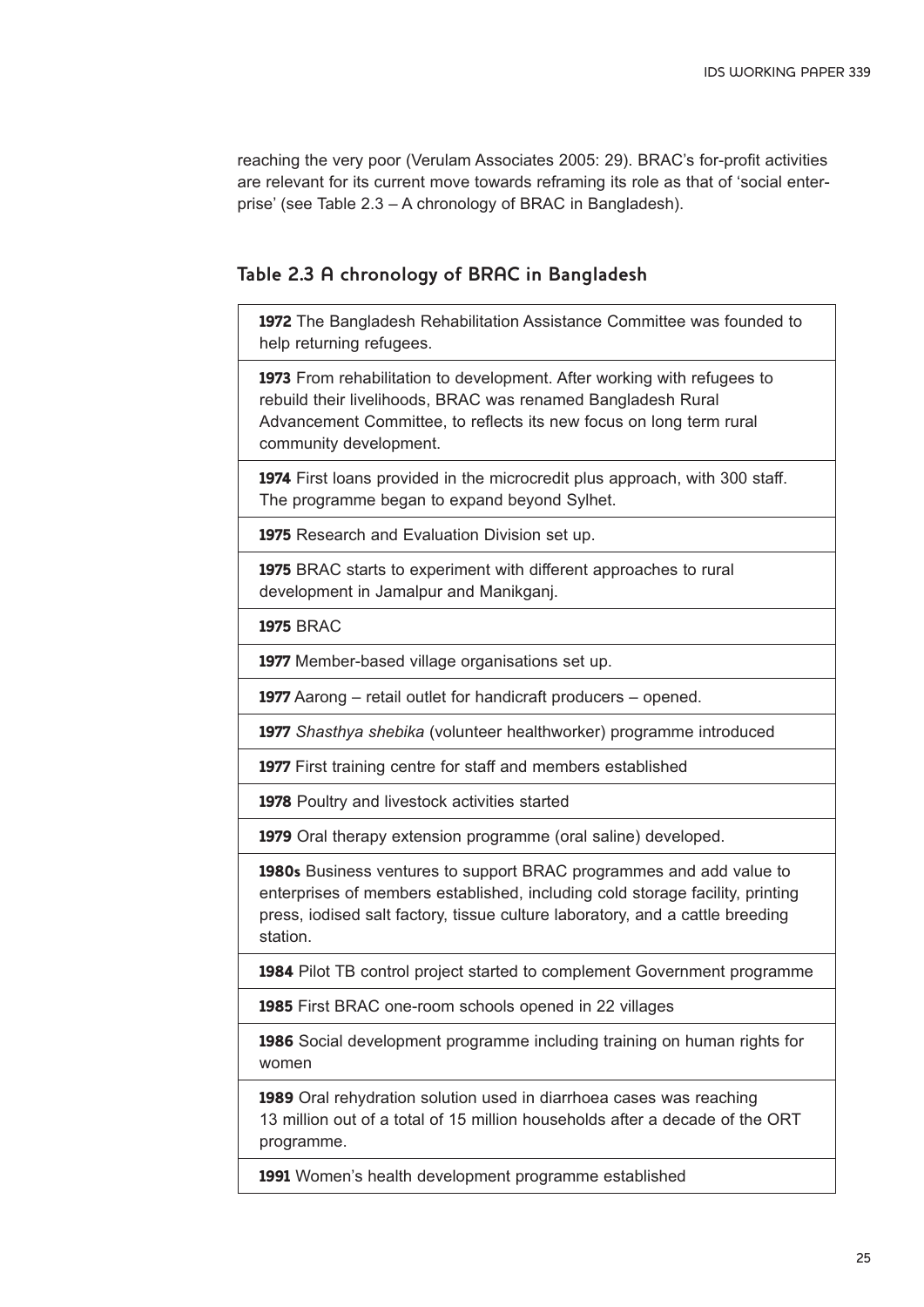**1994** Tuberculosis treatment programme. BRAC implemented the Government TB programme

**1994** Replication of BRAC non-formal education programmes in Africa

**1995** Shushasthyas Health centres set up

**1998** Legal aid clinics

**1998** Dairy plant to process milk from members' cows. Now processing 70,000 litres per day

**1998** Programmes extended to indigenous communities in the Chittagong Hill Tracts

**1990s** Scaling up: microfinance, health, education and social development programmes scaled up to all 64 districts and 69,000 villages

**2001** BRAC Bank. Commercial banking supporting small and medium enterprises

**2001** BRAC University established

**2002** Targeting the Ultra Poor: an integrated programme to address extreme poverty was established in the northwest, expanding in 2007 to 15 districts

Source: Adapted from BRAC (www.brac.net/index.php?nid=11; accessed 29 June 2009).

A more recent arena of growth has been civil society activism, through the establishment of the BRAC Advocacy and Human Rights Unit in 2002 and BRAC University and its associated research institutes.19 Compared to other NGOs, including many international NGOs operating within Bangladesh, it is uncontroversial to argue that BRAC has to date been less prominent with respect to civil society advocacy, particularly around good governance issues, than might be expected from an organisation of its size and clout. But it would be to overstate the matter to suggest that BRAC focuses on service delivery to the exclusion of other, more deeply political structural issues. Underlying and informing BRAC's overall strategy has often been some grounded political analysis, although BRAC has never been known as a heavyweight in national governance debates. It has relatively recently entered the arena, however, with its Institute (formerly Centre) for Governance Studies, based at BRAC University, which has provided

<sup>19</sup> These include (i) the Institute for Educational Development, which participates in the production of the annual *Education Watch* report by the Campaign for Popular Education since 1999; (ii) the Institute of Governance Studies, which has published an annual report on The State of Governance in Bangladesh since 2006; (iii) the James P. Grant School of Public Health, which is gaining a global reputation for innovation in public health education, and which also publishes the Health Equity Watch report; and BRAC Development Institute, which has a wider mandate, but is focused on research and training around practical solutions to poverty in the global South (BRAC 2009).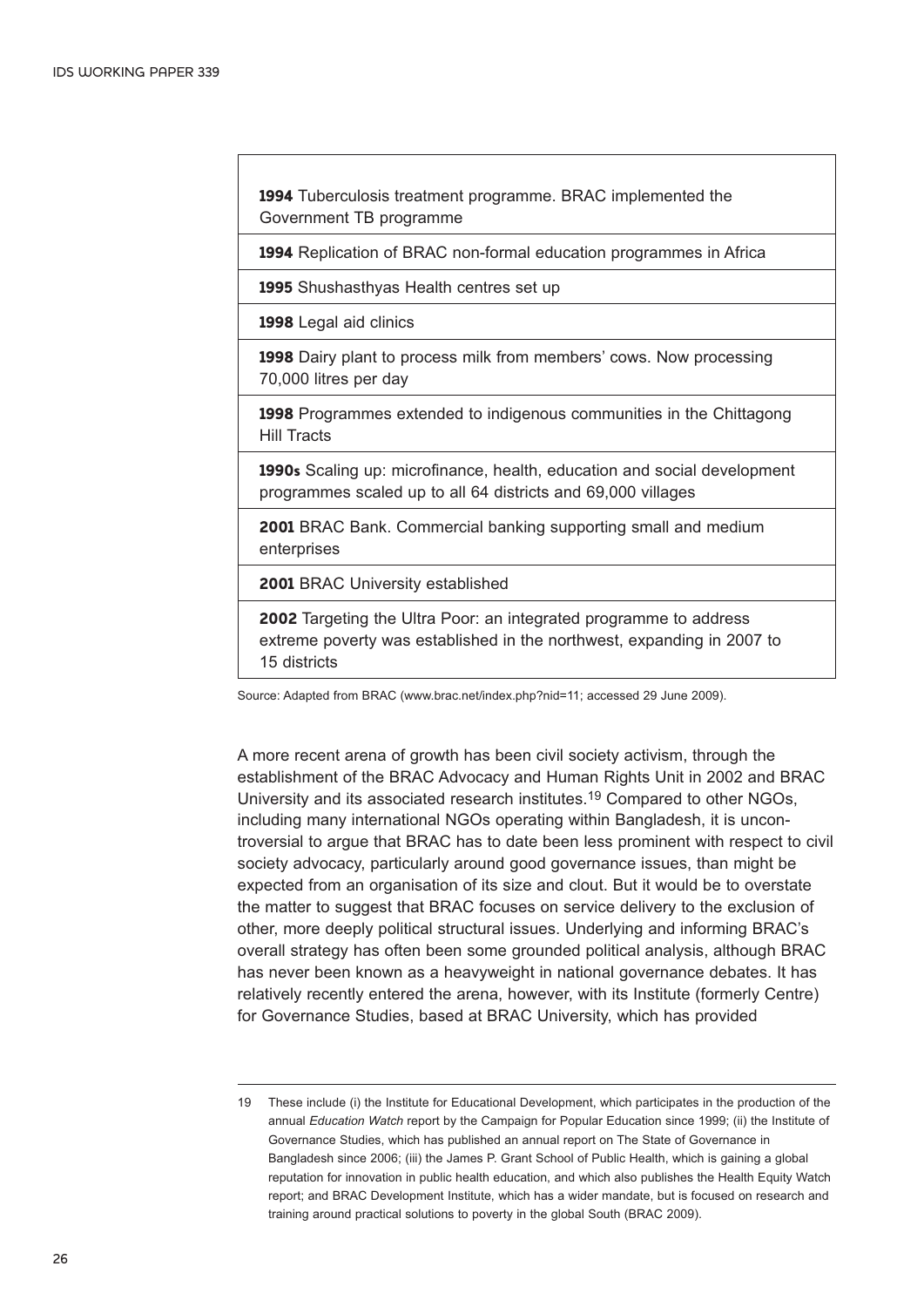postgraduate training on governance and development to civil servants, as well as publishing the annual review, *State of Governance in Bangladesh* report series, since 2006. And in other ways BRAC's political analysis has had considerable influence, both within and beyond the organisation.20

#### *2.4.1 'Small may be beautiful, but big is necessary'*

It is impossible to tell the BRAC story without resort to statistics: it is substantially a story of large numbers. A much-favoured dig of Abed, the founder/CEO of BRAC, is at Schumacher's 'small is beautiful'; this may be so, he is quoted as saying, 'but big is necessary'. Figure 2.1 provides some sense of the financial size of BRAC, with 2008 expenditure reaching more than US\$500 million. Donor grants amounted to 34 per cent of total income in 2008, slightly less than the contribution from microfinance service charges (US\$144 compared to US\$150 million; BRAC 2009). It should be noted that the declining relative significance of donor support reflects the growing importance of cost recovery in the microfinance programme, rather than declining absolute donor support. In fact, between 2000 and 2005, BRAC's share of donor support to the 15 big NGOs increased from 55 to 60 per cent (Verulam Associates 2005).

There are more than 115,000 BRAC employees, including teachers, in Bangladesh alone. This excludes volunteers and para-professionals (who earn on the job) and around 6,000 staff working in the international programmes. The scale of BRAC's activities is hard to capture; a recent monograph had to skim lightly across decades of development work and new international programmes in order to be able to tell a coherent story (see Smillie 2009). A DFID-sponsored report on the Big NGOs noted that BRAC 'is in a league of its own' in terms of size and budget (Verulam Associates 2005: 7). For many, BRAC's ambitions are consistent with its 20-storey tower in Dhaka, for others this is a symbol of the failure of NGOs to generate 'alternatives' – home-grown, transformational strategies of change, led by committed bands of activists. David Lewis and Nazneen Kanji's recent book *Non-governmental Organisations and Development* captures this contrast with a photograph of the undeniably corporate-styled BRAC tower early in the text: the caption reads: 'BRAC Headquarters, Dhaka, Bangladesh'; it seems that the image speaks for itself, as no other commentary is provided (Lewis and Kanji 2009).

Analysis of the factors behind the scale of BRAC's Bangladesh programme has centred on three aspects of the organisation: management, capacity development and innovation. A fourth, that of political space has to date, received less attention. We look now at each of these in turn.

<sup>20</sup> *The Net*, an account of how patronage and power create dependency in rural Bangladesh, remains influential (BRAC 1980). Within BRAC, field-level political analysis of the local constraints to a programme for the extreme poor led to an important innovation in its activities (Hossain and Matin 2005).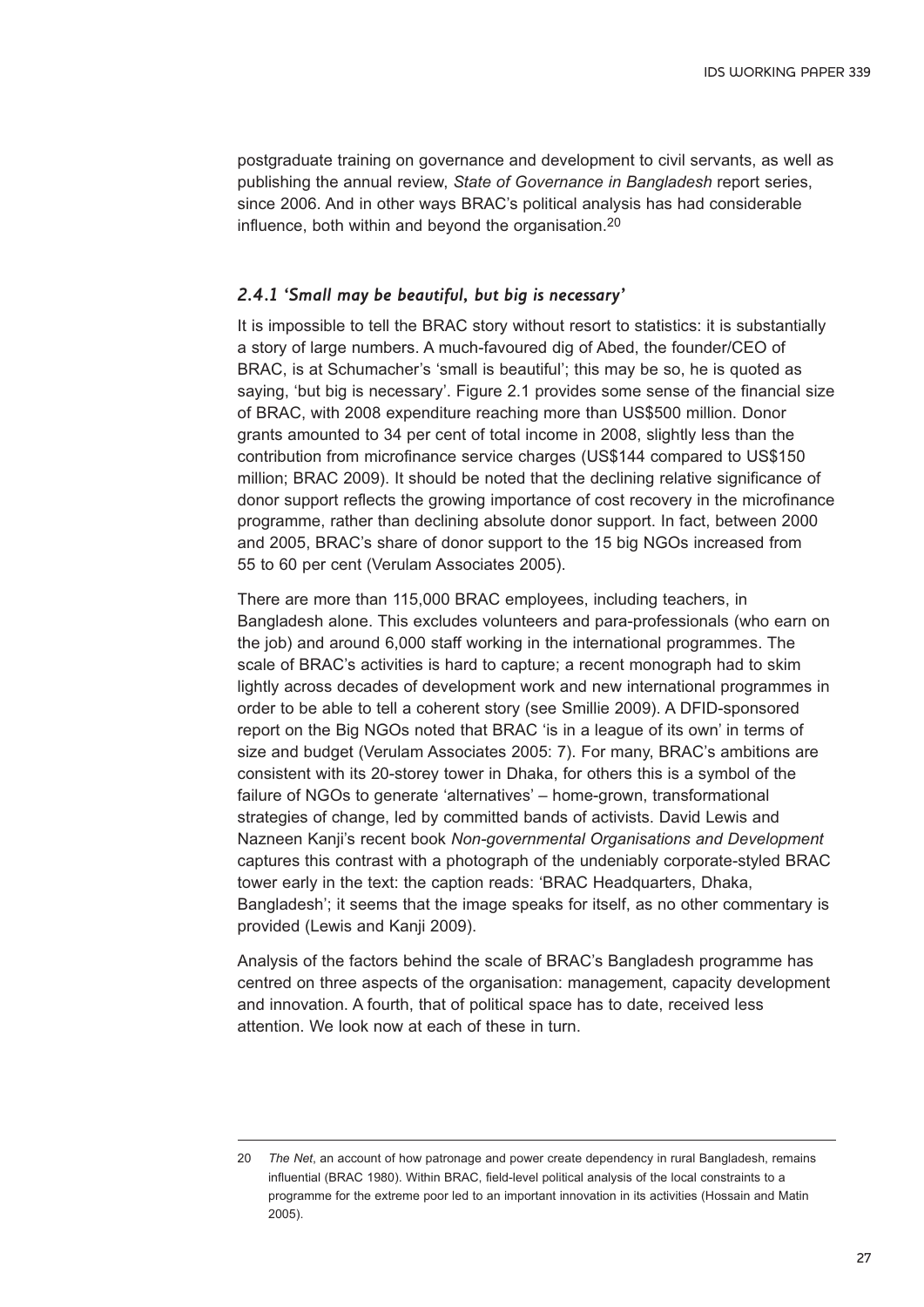

#### **Figure 2.1 BRAC budget and share of donor contribution, 1980–2008**

Source: *BRAC: BRAC At A Glance* (March 2009) (www.brac.net/index.php?nid=16, accessed 29 June 2009).

#### *Management*

Those familiar with the highly professional financial operations of BRAC will be unsurprised to learn that its founder, F.H. Abed, had been a private sector executive (Shell Oil) with a background in accountancy. Financial accountability has always been an organisational strength, and the practices of financial accountability have extended to strong systems of performance accountability throughout the organisation, notable for its tight internal controls and close monitoring mechanisms at every level (Zaman 2004).<sup>21</sup> The organisation is audited internally and externally, and recently won a prize from CGAP at the World Bank for its financial transparency.

In their analysis of why microcredit programmes work so effectively, Jain and Moore conclude that while part of the answer lies in the nature of the service (homogenous, easily-quantifiable performance), two other factors matter: regular, close daily monitoring of fieldworkers, and encouraging good work performance by 'increasing the extent to which the staff identify with [the organisation] and its mission' (2003: 19). This management strategy of encouraging identification with the organisation's mission is clearly present in the BRAC case, and many of the features of effective microcredit programme management identified by Jain and Moore (2003) apply to BRAC, including:

<sup>21</sup> Zaman's point is not specifically about BRAC, but about big NGOs and MFIs in Bangladesh; it may also apply to Grameen Bank, ASA, Proshika and others (2004). See also Jain and Moore (2003).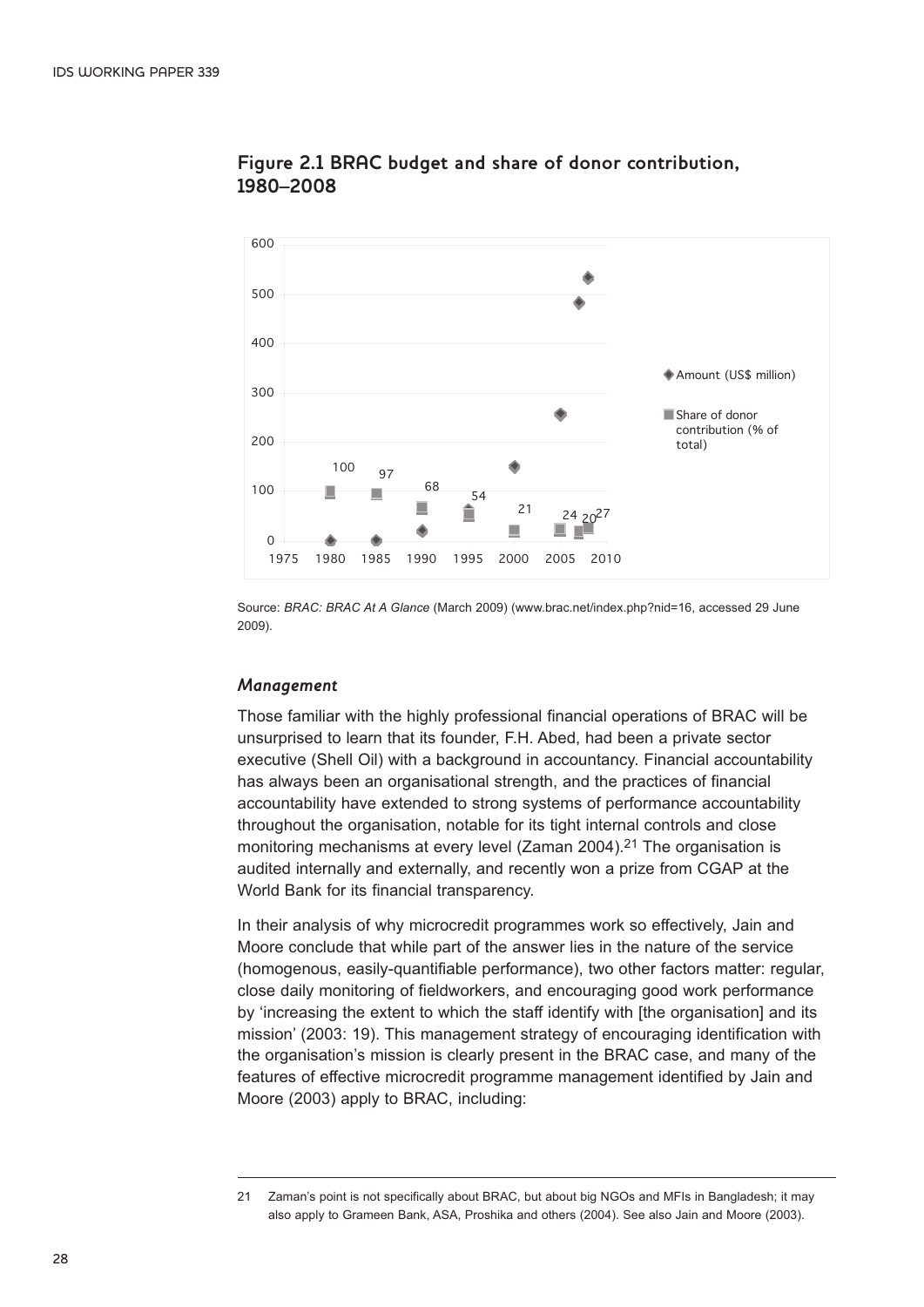- l Celebrating organisational success (promotes staff identification with the mission)
- l 'Campus'-style living field arrangements, preventing staff from feeling socially isolated, creating a relatively flat frontline management structure in which living conditions and rules apply equally across all staff, and creating peer pressure for performance and maintaining rules
- A strong emphasis on field visits by headquarters or senior management staff (Jain and Moore 2003: 19–20). Despite strong monitoring systems for feeding quantitative performance indicators up to senior management, in BRAC management culture there is no substitute for field visits and grounded programme knowledge. In the authors' experience, regular field visits are unquestionably a core management activity. Even top-tier managers can often display a highly detailed knowledge, not only of the overall programme, but of individual programme beneficiaries and their circumstances.

There have been concerns about the governance of the big NGOs, including BRAC, in Bangladesh, including that many are hierarchical organisations lacking the space for direct staff participation or for accountability downward, to clients or members. A recent DPhil thesis explored these issues in relation to gender equity, and concluded that formal mechanisms for accountability to women members were more or less absent in BRAC. However, it also found that some staff was responsive to pressures for accountability informally, based on their social connections to clients or members.22 There have also been concerns that the visionary and charismatic first generation leaders of the NGO movement in Bangladesh continue to wield overwhelming organisational control (for example Verulam Associates 2005; Siddiqi 2001). However, one analysis of big South Asian NGOs undermines the view that strong, personality-driven leadership in Bangladeshi NGOs has led to authoritarian forms of management. Smillie and Hailey's observations were instead that leadership of successful NGOs tends to be characterised by capacities for listening, responding, managing multifunctional teams and delegating (Smillie and Hailey 2001; also World Bank 2006). The Smillie and Hailey characterisation fits with what one of the authors has herself observed in five years of working for and with BRAC: the views of staff lower down the hierarchy feed effectively up the chain.23

#### *Staff capacity development*

A second strength of the BRAC Bangladesh programme is in its staff capacity development strategy. BRAC and other NGOs do not pay high salaries compared

<sup>22</sup> Personal communication with Sohela Nazneen, based on her 2007 DPhil thesis, 'Gender Sensitive Accountability of Service Delivery NGOs: BRAC and Proshika in Bangladesh', Institute of Development Studies.

<sup>23</sup> Mobile telephones appear to have facilitated this flow of information. When one of the authors was working for BRAC in 1994–5, communications between field and head offices were definitely con strained by the lack of landline telephones. Returning to BRAC in the 2000s, she found that the mass use of mobile telephones had sped up communications, and made a number of management functions easier and faster.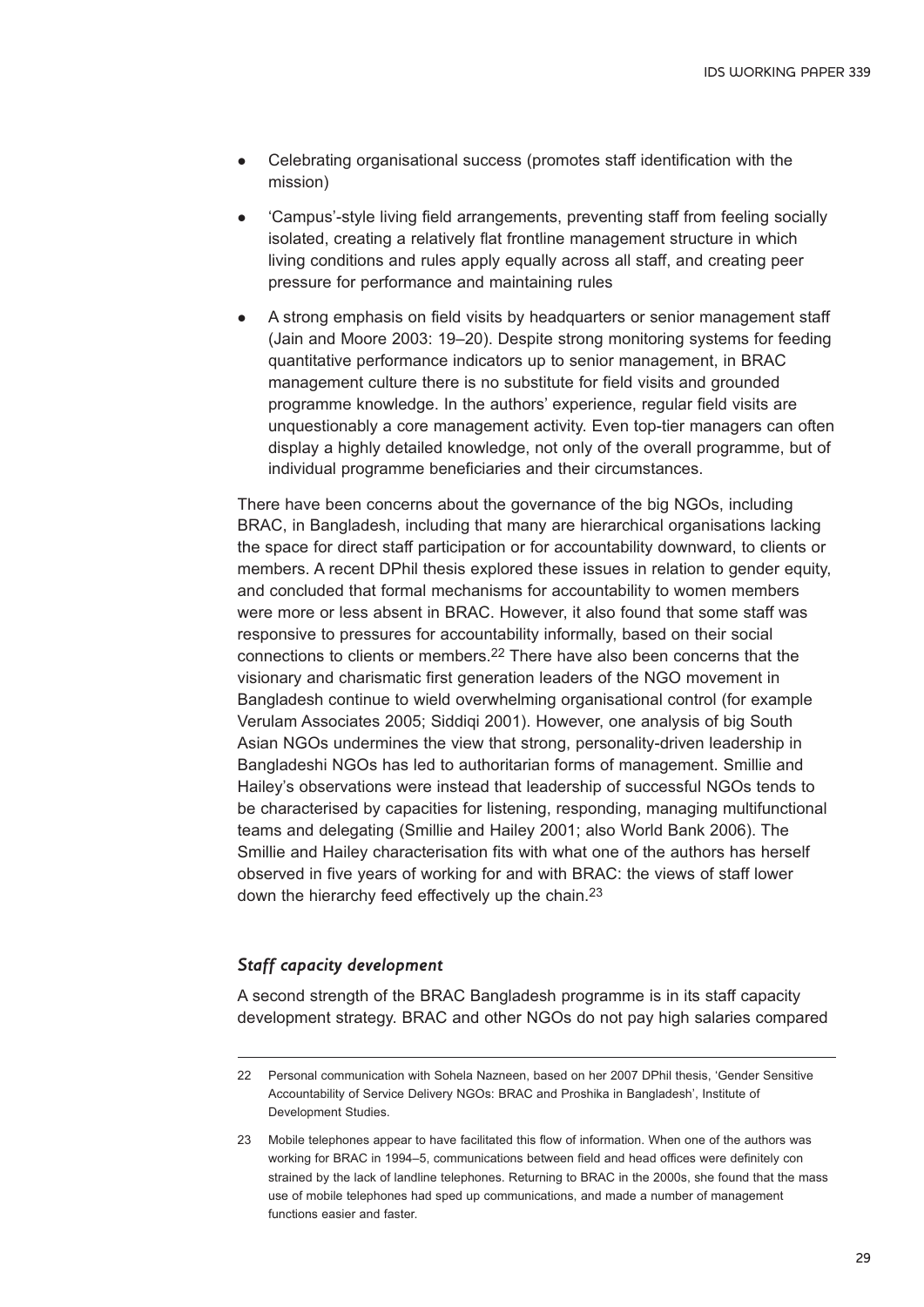to government or other private sector employment, nor are there significant material perks of the job. BRAC's strategy has been to invest substantially in training, including external training opportunities for high-performing staff (Smillie 2009). This is partly significant because much middle and senior management has come up through the ranks (*ibid.*). The issue of staff capacity development emerges prominently in discussion of the challenges facing BRAC's global expansion. The LeAD and DevPro training programmes have been geared towards building middle management capacity with this in mind.24 BRAC managers explain that they are exploring new ways of attracting and retaining national staff in Tanzania and Uganda; these are labour markets in which people with education and professional experience are in greater demand than was the case in Bangladesh, with its large supply of the educated unemployed.

#### *Innovation*

In 1980, when there were only 378 BRAC staff members, David Korten was the first to identify a striking BRAC quality – that it is a 'learning organisation'. Korten noted an 'unusual capacity for rapid learning through the constant identification, acknowledgement, and correction of its own errors' (1980: 488). The theme was taken up and further developed in relation to the BRAC expansion by Catherine Lovell in 1992. Smillie and Hailey (2001) and Smillie (2009) reiterated the idea that BRAC as an organisation has an unusual capacity to innovate and adapt based on learning about what works. Capacity to learn is supported by the proximity of senior management to the ground, which enables senior managers and field staff to communicate constantly about what is working (or otherwise). In one of the present author's experience, it can be a source of some frustration for programme evaluation teams that programme designs change so fast and so seamlessly that this complicates any simple impact assessment model, based on assumptions of a stable programme design being implemented in pre-planned ways. By the time a programme hits the ground it is likely to have gone through several iterations since its original proposal.

Capacity to learn has also been supported by the long-standing support – and often critical perspective – afforded by the fact of an in-house research and evaluation division. BRAC-RED was established early on during BRAC Bangladesh's expansion, and has been viewed as one important factor in its learning, auto-evaluation, and its innovations. Again, learning, adaptation and innovation seem likely to be critical to how BRAC International approaches the new challenges.

<sup>24</sup> The LeAD training programme, which aimed to build a new cadre of development leaders to supply BRAC's growing needs for strong managers, emerged out of critical reflection and to support forward planning. Yet early on it lost its distinctiveness and separate status, and become folded into BRAC's regular staff training (David Lewis, personal communication). The present research could not confirm whether this was because LeAD itself lacked powerful champions within BRAC, or because it was concluded that there was more value to be had from learning-by-doing.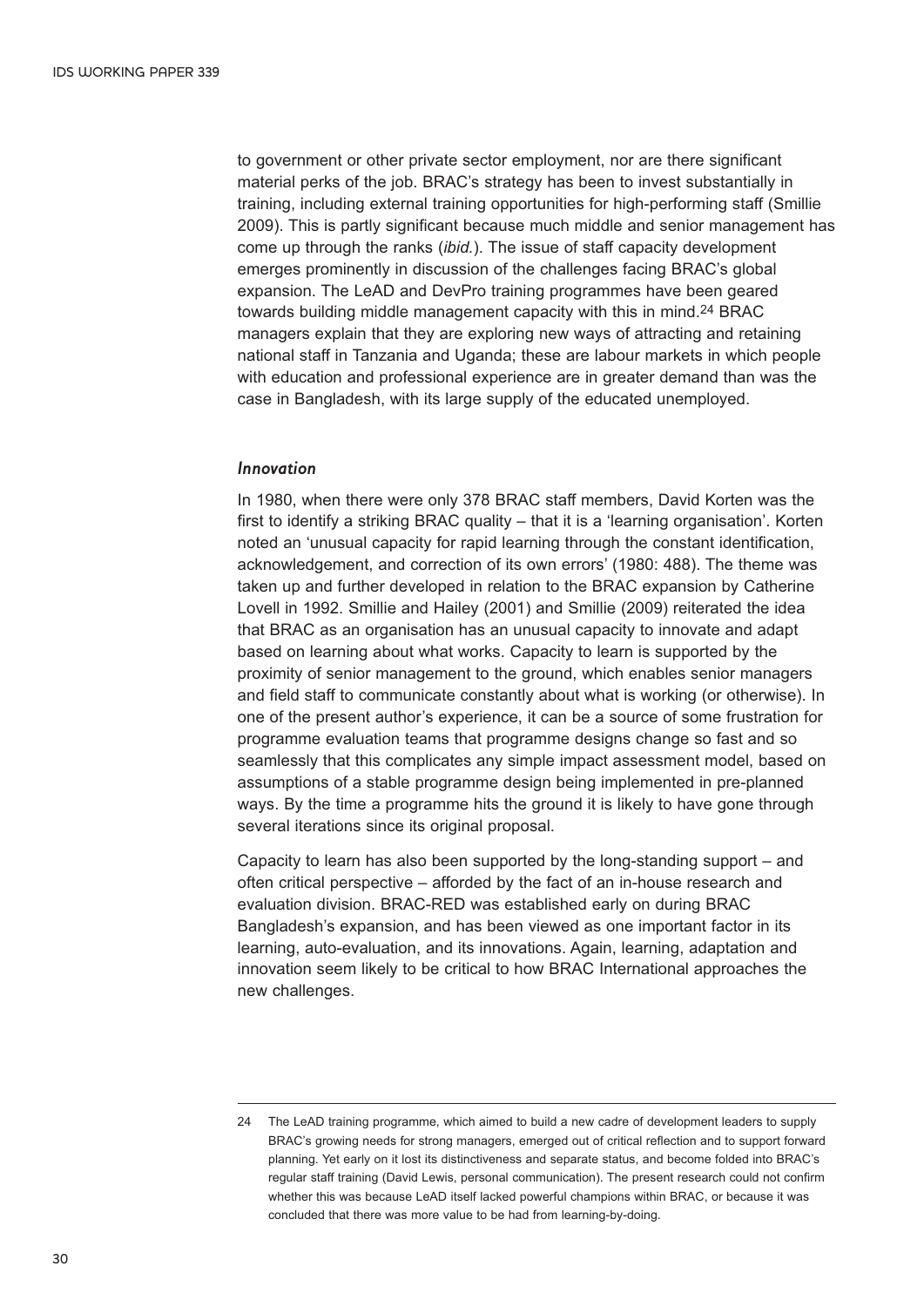#### *Political space*

BRAC and other large NGOs and MFIs were able to go to scale in Bangladesh partly because of the unusual freedom with which they were able to operate. The space for NGO services first opened up significantly during the Ershad military regime of (1982–90), when donors, disappointed with the pace of progress on poverty reduction, began to push for more room for NGO activities (Barry 1988; Sanyal 1991). The lack of tight regulation on microfinance was another critical dimension of this space (World Bank 2006; Zaman 2004). The importance of the regulatory space has been brought home to BRAC in its efforts to expand microfinance activities in Africa, where regulations, particularly on savings services, are considerably tighter.<sup>25</sup>

There is no shortage of domestic criticism of NGOs and microfinance.<sup>26</sup> Given the sustained public critique of NGOs, both from the political left (seeking a more radical strategy; see Hashemi and Hassan 1999) and the religious-political right (who clashed with NGOs over their adherence to Western cultural values in the early 1990s) it may be remarkable that NGO services have been able to expand as they have in Bangladesh. Certainly, national elite involvement and support in a context of abundant aid have helped to maintain a significant space open for NGOs (Hossain 2005). This space has included a role in the provision of services for which there are strong arguments that the state should supply. This entails the critical 'franchise state' notion, in which the lines of accountability between citizen and state are blurred (Wood 1997).

The political space for NGOs raises questions of how governments of Bangladesh have come to accommodate these programmes – if we do not accept that donor pressure is absolute and that aid-dependent governments entirely lack agency. In this case, an unexplored question has been that of the degree of institutional 'fit' between government and BRAC (Houtzager 2005). At the frontline, relationships between NGO staff and government officials can be functional and friendly (see White 1999); while at higher levels, the line is officially hostile, particularly in the populist critique of microfinance interest rates. But in practice, it seems more plausible to argue that BRAC and the Government of Bangladesh enjoy a reasonably good 'fit', institutionally. The relationship varies across sectors – strong partnerships in public health, pre-primary education and social protection, compared to enduring antagonism in primary education, for instance. But as noted above, within BRAC, the view has been that their role complements public services. It is interesting that in an effort to defend NGO service delivery activities, David Hulme drew on the example of BRAC:

<sup>25</sup> Imran Matin, BRAC International Deputy Executive Director, 29 July 2009.

<sup>26</sup> In addition to widespread popular suspicion of organisations that handle resources intended for the poor, and of media exposés and other less serious critiques, there have been a number of more serious efforts to analyse the accountability of NGOs in Bangladesh, starting with Hashemi (1995). More recently, there have been a Transparency International Bangladesh study levelling serious charges of corruption against NGOs; the World Bank (2006) study; the two DFID Bangladesh Big NGO studies (DFID 2000; Verulam Associates 2005); and from the BRAC stable, the State of Governance in Bangladesh 2007 report (IGS 2008).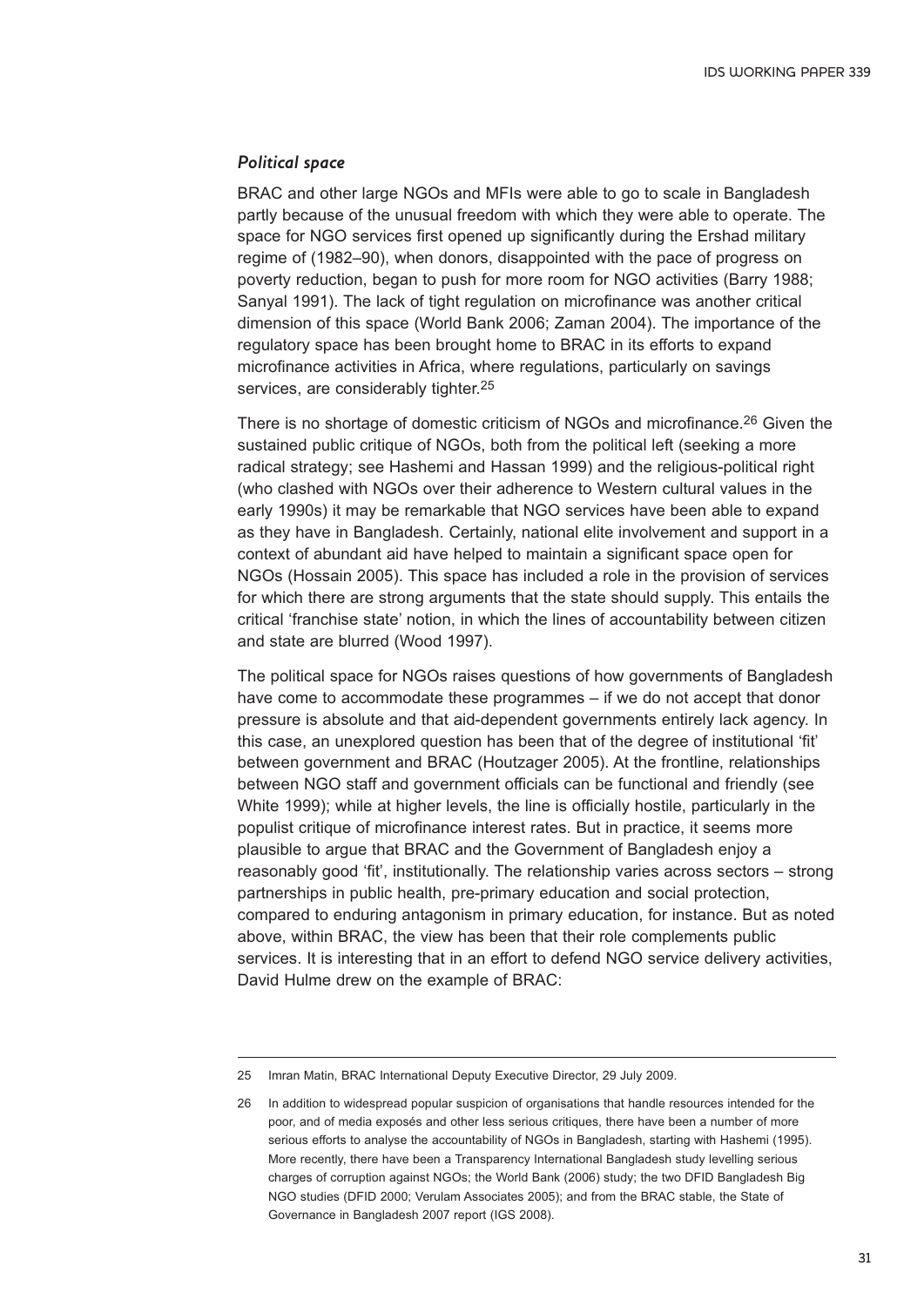I have 'changed my spots' over the years... my concerns about NGOs undermining processes of public sector reform and state formation have reduced. For example, the concerns I had about BRAC substituting for the state in Bangladesh have evaporated. BRAC provides services that ideally I think the state should provide (primary education and basic health services) as well as services the private sector should provide (cash transmission and ISP services). However, I do not believe it is 'crowding out' the state or the market: there is plenty of unmet demand for such services if the public and/or private sectors in Bangladesh get their acts together. And the ideas, systems and staff of BRAC are resources on which the state and private sector can draw in the future.

(Hulme 2008: 338)

In at least some of its new countries, particularly those not experiencing post-conflict conditions, BRAC appears to have run up against the confines of the political space in which it must operate. These limits have included the obvious facts of the relatively tight microfinance regulatory regimes. But they also include the (compared to Bangladesh) narrower space for NGOs service delivery. This is not a space that BRAC is currently well-positioned to enlarge, as a new actor with markedly foreign (if not Northern) origins.

# 3 The challenges of going global

#### **3.1 Adapting to new contexts: how important is 'Southernness'?**

The single most striking aspect of BRAC's global adventure is the Southern identity of the new entrants. It is precisely because the management, both the senior operational management back in Dhaka and the frontline management in the new countries, are Bangladeshi, that the BRAC expansion merits attention. But in practice, how does this 'Southernness' play out in the key relationships that need to be forged, with communities, national staff, aid donors, national civil society and government actors? It may be too soon to judge this issue; only the Afghanistan programme has been in place longer than five years. But a number of issues emerge as of interest, keeping in mind the analysis above of the elements of BRAC's expansion in Bangladesh.

One is that Bangladeshi BRAC staff do not receive what are by local standards, high international NGO salaries. They are paid twice what they would earn in Bangladesh, as well as modest expenses, a total which could not amount to half the salary of a UK-based international NGO. Nor does BRAC follow the stringent and costly security rules of other international actors, such as the UN system or international NGOs. Part of the reasoning behind this is that Bangladeshi aid workers are less obvious targets, even in Africa where they are racially distinct, than white aid workers would be. This is one reason BRAC offers to explain their success in establishing non-formal education programmes in the Internally Displaced Persons camps in northern Uganda, where other NGOs appear to have been unable or unwilling to base programmes.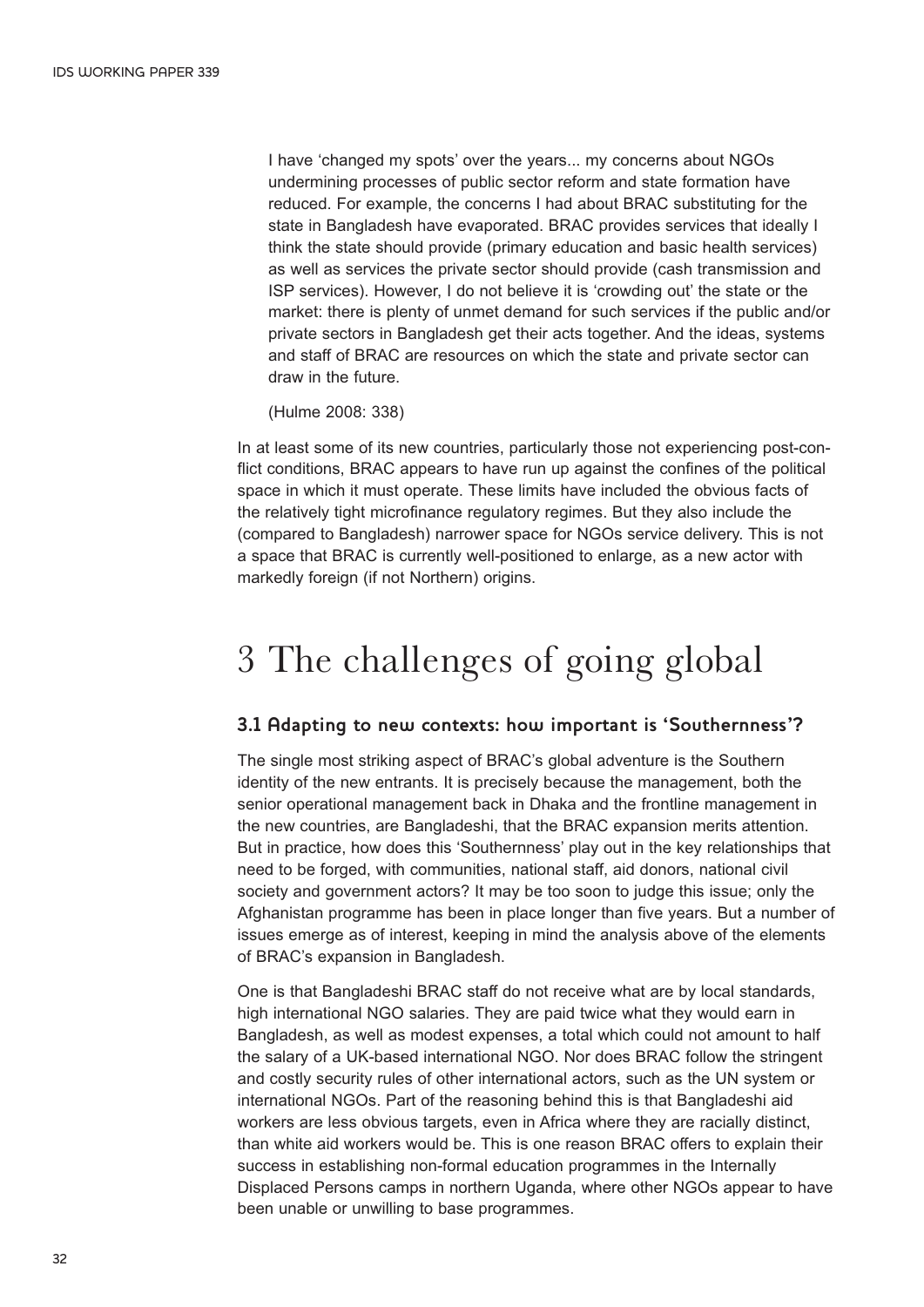All of this entails that BRAC staff rarely live amongst or socialise much with other actors within this system, with the possibility that this may curtail their acceptance within civil society and policy spaces. The 'Southern salary' advantages are not purely those of cost-effectiveness, however; it is possible that the smaller economic distance between Bangladeshi staff and the communities in which they work may bring the managerial advantages of closer contact with beneficiaries. That many Bangladeshi BRAC International staff speak limited English also matters with respect to how they engage at the centre; it is interesting that this is not a prominent concern for BRAC management, who consider it more important for their International staff to learn local languages than English: in Afghanistan, Bangladeshis tend to learn Dari (which has similarities to Bangla), and French language training is also being considered, with the planned Haiti expansion in mind.

Second, the implications of campus-style living arrangements, a core feature of the BRAC frontline office set-up, may differ when there are relations between national staff and their Bangladeshi managers to take into account. It will be instructive to see how the transplanted arrangement fares if national and Bangladeshi staff live and eat separately, $27$  and whether they retain their management and organisational cultural benefits when marked with cultural difference (Jain and Moore 2003). These are issues that BRAC management appear to be considering while they experiment with adaptations to the new contexts.

Third is the possibility that solidarity around the shared experience of 'Southernness' will lead to different ways of relating. This appears to have been a feature of the Afghanistan experience, where BRAC was welcomed in part as from a fellow Muslim South Asian nation. There, BRAC staff emphasise the elements of their identity and national history that they believe Bangladeshis share with Afghans – Sunni Islam, conflict, poverty, a history of suspicion of the Pakistani state.<sup>28</sup> BRAC does not play up the Southern connections. It is diffident about its role in helping to establish the Afghanistan programme: Chowdhury *et al.* write that 'the name of Bangladesh, a Muslim country with some historic ties and with no strategic interest in Afghanistan, may have played a positive role' in helping to establish the programme (2006: 679). But it is clear, nonetheless, that this shared Southernness has some basis. Staff seem to find this common ground helps them to gain acceptance within communities, to the extent that BRAC depends on communities to protect their workers, rather than elaborate security

<sup>27</sup> Imran Matin describes how the process of entering a new country starts with two BRAC staff being sent for six months to register the new NGO and find out how to get things done. An important part of this, he says, is finding the right food, and teaching someone to cook it. The BRAC office in Jalalabad, Afghanistan served excellent Bengali fish dishes to one of the present authors, in a region where fish is rarely eaten.

<sup>28</sup> Cathy Shutt notes that similar claims of commonality are sometimes made among the community of Filipino aid professionals in southeast Asia (personal communication).

<sup>29</sup> BRAC's security problems in Afghanistan appear to have related more to ordinary criminality rather than to political objectives, perhaps because as was seen in the opening paragraph, Bangladeshi hostages are likely to carry less weight than European or North American ones.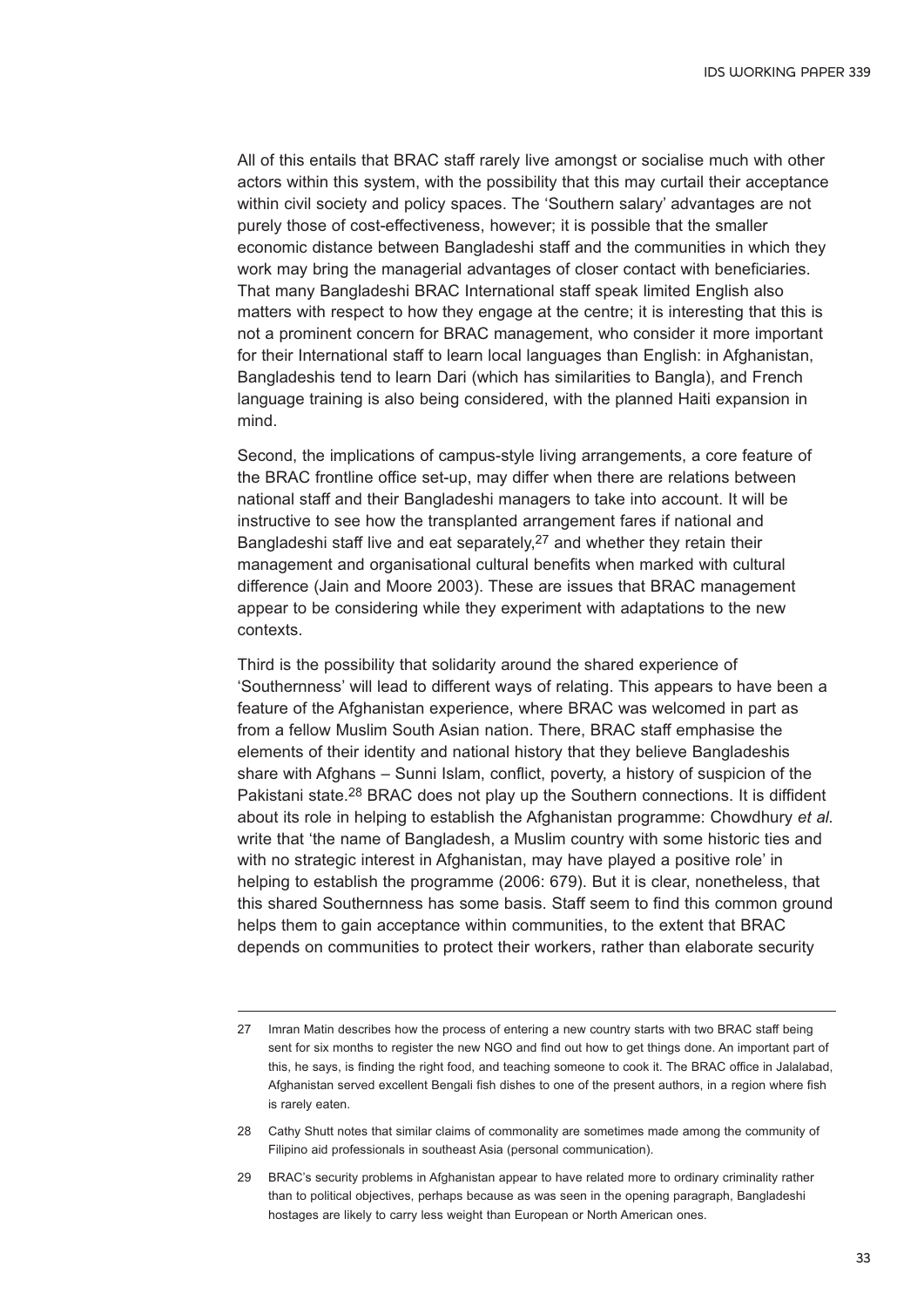arrangements. As the kidnapping of Nurul Islam and the killing of two other workers has shown, this is not a perfect strategy.<sup>29</sup> But even in that instance, the importance of shared religion and culture was apparent:

Noor had learned Dari, but his captors spoke Pashto, so communication was almost impossible... On one occasion, he was taken to meet his captors' commander, a man named Abdullah... He told Abullah, 'I am a Muslim, and I am in Afghanistan not to fight, but to promote microfinance for the development of the people.' He told them, 'My father's name is Abdul Gaffer Mollah.' They replied, 'Oh, you are a *mullah*... Good!'. But more weeks would pass in the dark cave.

(Smillie 2009: 223)

It has been far harder to establish such connections in the new countries, perhaps particularly in East Africa, where suspicion of people of South Asian origin has a long and troubled political history. That senior managers are predominantly from Bangladesh as well as male, while field staff and junior managers are often local women, created some initial suspicion, as well as an additional axis of difference between management and field staff.

In Sierra Leone, where the Bangladeshi peace-keeping mission has enjoyed great popularity, being Bangladeshi has positive popular associations. But elsewhere, it is not clear that – or how – being Bangladeshi (implicitly, instead of white) has shaped relationships on the ground. There are parallels here with Chinese engagement in Africa, as some within BRAC International management noted. It remains to be seen how this 'non-whiteness' figures politically:

Beyond this manipulated politics there are complex racial and cultural discourses of whether the Chinese are treated as different and 'other' by Africans or are somehow the same insofar as they are 'not white'... Whether and how this shared 'non-whiteness' and its linkages to the anti-imperialist agenda of the political leaders plays out is another issue for ongoing analysis.

(Power and Mohan 2008: 34)

#### **3.2 The end of alternatives? New ideologies of action**

With the caveat that much remains to be seen, BRAC's global expansion challenges expectation in a context of gloom about NGOs and the 'alternatives' they were once believed to promise (see Bebbington *et al.* 2007; Lewis and Opoku-Mensah 2006; Lewis and Kanji 2009). There are two distinct strands to the 'disappointment' theme. The first is declining interest in NGOs (and civil society more generally) among aid donors, partly brought about by a stronger focus on the state resulting from good governance, security, and aid coordination agendas

<sup>29</sup> BRAC's security problems in Afghanistan appear to have related more to ordinary criminality rather than to political objectives, perhaps because as was seen in the opening paragraph, Bangladeshi hostages are likely to carry less weight than European or North American ones.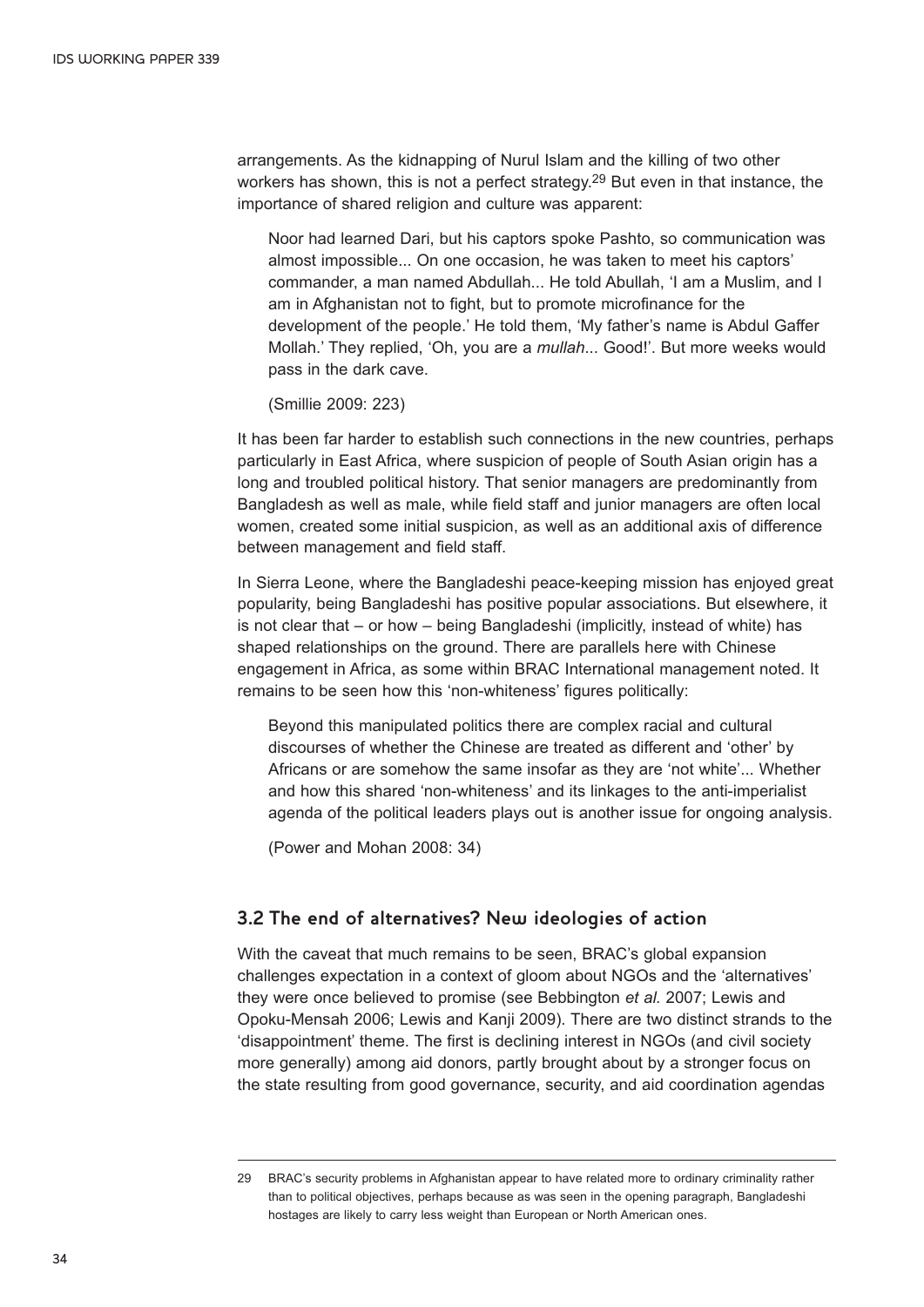(Lewis and Opoku-Mensah 2006; Howell *et al.* 2006). The second is disappointment with the apparent failure of NGOs to engage in radical transformative action to deliver positive social change (Bebbington *et al.* 2008; Tvedt 2002, 2006). This includes an increasing homogeneity of language and approach across NGOs, signalling a decline in local innovation and ownership of the agenda (Mawdsley *et al.* 2002). The role of NGOs in supporting neoliberalist economic agendas, particularly through service delivery activities believed to undermine political accountability between states and citizens, is an important element to this discussion (Tvedt 2002, 2006).

Against this backdrop, BRAC's ambition contrasts with the strong sense that far from being 'magic bullets', NGOs have 'hit a wall' (Bebbington *et al.* 2008, in the introduction to the latest of the Manchester NGO Conference books). Nevertheless, BRAC International does appear to have run up against the new coldness of aid donors towards NGOs. And while there may be a global sharing of development discourse, this has served BRAC only partially; the way matters have been viewed in Bangladesh is (inevitably) not how they are viewed in Uganda or Tanzania. The differences have been material, for BRAC's capacity to attract relatively low transaction cost, large-scale bilateral grant financing. In other words, national context continues to matter greatly, despite the structuring power of the international aid system. As Tvedt puts it, these are 'internationalised national traditions and... nationalised international institutions and ideas' (Tvedt 2006: 685): the globalisation of aid discourses and practices only goes so far in penetrating national institutions, and international institutions and practices are effectively domesticated in the countries in which they operate.

BRAC is certainly different from other big international NGOs, but it does not represent an 'alternative' in the tradition of radical, transformative struggles against structures of power that impoverish and oppress. BRAC does envisage a long-term engagement in the countries in which it works, seeing its role as in 'development', or deep processes of social, political and economic change, and not as the narrower 'Development' of aid interventions (Bebbington *et al.* 2008). This sense of engaging with long-term processes may help to explain why the challenges BRAC International currently faces are cast as teething problems; the perspective is not one of successful projects, but one of building frontline organisations that can deliver services. This long-term engagement in service delivery means that questions of political accountability will inevitably arise. While there are reasons to believe that in Bangladesh, at least, the impact of BRAC services has not been to undermine accountability, the new contexts mean the question merits revisiting (see Lewis and Kanji 2009 for an up-to-date review of the debates about NGO service delivery).

In its adaptive strategy, BRAC has begun to position itself as 'social enterprise', as distinct from an 'NGO' (although the term is not being abandoned). This repositioning is most noticeable within the activities and language of BRAC USA, whose President has a background in social entrepreneurship. This adaptation to a new, largely US-based sociopolitical ideology about development may be the result of several pressures: (a) the general criticism of and cooling off towards 'NGOs'; $30$ (b) the sense within Bangladesh that 'NGO' does not encapsulate what Grameen Bank, BRAC and others are doing: the idea of 'social business' has already been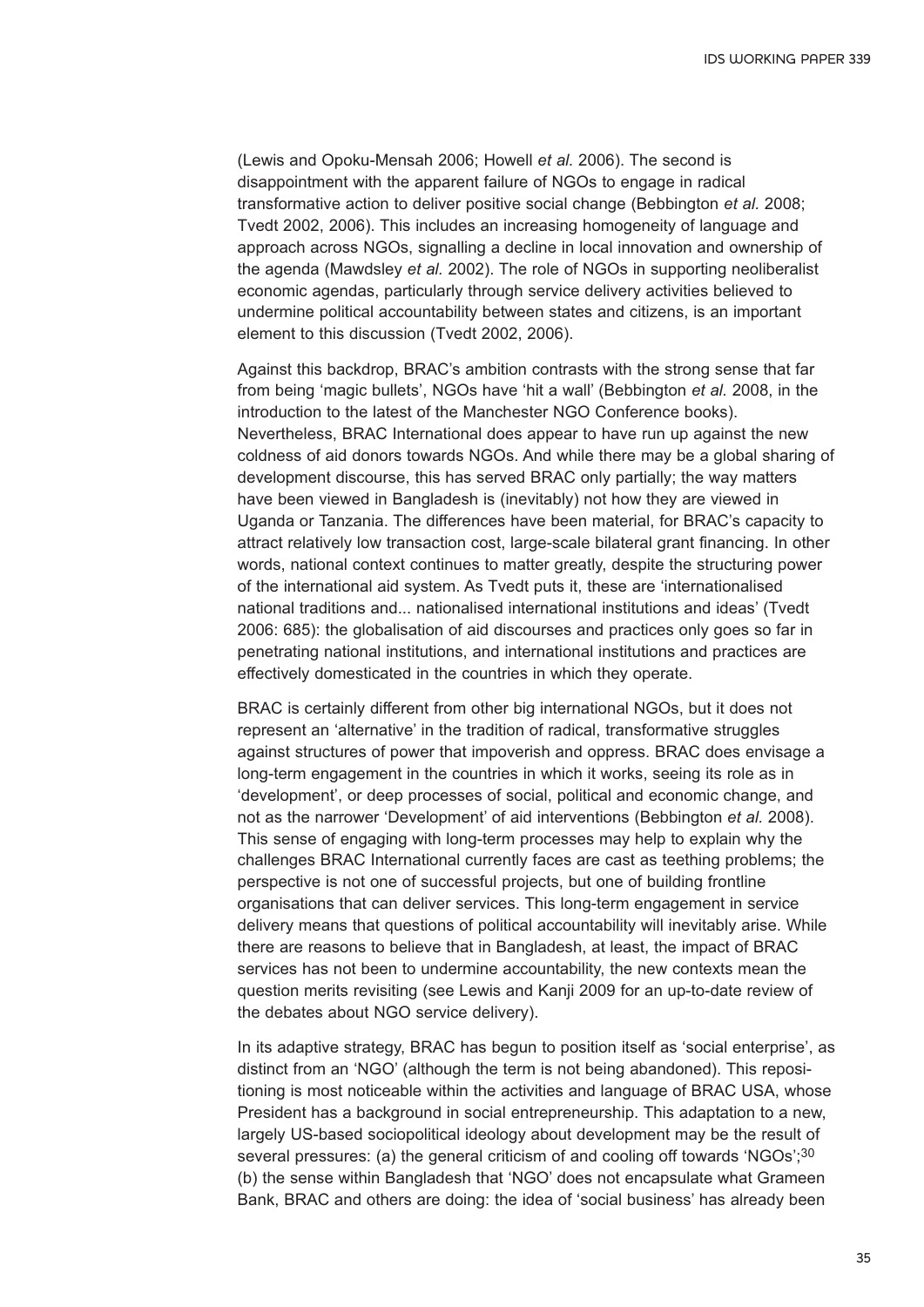taken to a global stage by the Bangladeshi Nobel Peace Prize-winner, Professor Yunus; and (c) the need to generate interest and attract foundation grant and commercial loan funding from within the US.

This repositioning as social enterprise is involving a considerable amount of communications work; arguably for the first time, a BRAC entity is taking on public relations in a serious way. BRAC USA plans to draw on its prominent supporters to raise awareness about BRAC's work around the world. One idea is for the Buffetts (who are supporters through the Buffett Foundation) to send a copy of Ian Smillie's book *Freedom From Want* to 100 influential people, to include the US President and celebrities. With respect to the question of 'alternatives' it is worth noting that while the idea of 'social enterprise' involves an ideological shift to the right from the perspective of a radical NGO social mobilisation agenda, within the US it is a more progressive notion emerging out of the non-profit world, which explicitly aims to build solidarity between the global South and the North.

#### **3.3 The aid regime**

It seems likely that BRAC's Southernness has also affected its capacity to mobilise aid in the new countries. That BRAC's reputation and brand have not preceded it into the aid circles of the new countries is a matter of some surprise and disappointment for BRAC management; it highlights, too, the incomplete nature of the 'transnationality' of aid to NGOs in development (Mawdsley *et al.* 2002). The Deputy Executive Director with responsibility for African programmes felt that they were often an unknown quantity, and that within aid agencies, knowledge of BRAC in Bangladesh and Afghanistan had not spread. Many aid donors in the new countries, he said 'seem to think we are stupid... or arrogant',31 unaccustomed to requests for amounts like US\$50 million, for what they view as the untested programme of an unknown NGO. While no specific instance could be given, the overall low profile of BRAC as an international actor is likely to reflect its Southern origins. This low international profile seems to be part of the reason for the current branding exercise: the Dhaka Head Office has recently recruited a brand manager, and Nike provided some branding support in 2007 (BRAC 2009).

Bilateral aid to service-delivery NGO programmes appears to be less easily available to BRAC outside of Bangladesh than their domestic experience had led them to believe might be the case. Funds have been raised: in 2008, BRAC International (excluding BRAC Bangladesh) had a budget of US\$57.8 million, and the budget for 2009 was US\$118 million. But BRAC's plans for expansion mean it could absorb more. The transaction costs of working with smaller donors, from whom much recent BRAC International funding has come, can be high, at a time

<sup>30</sup> We are grateful to David Lewis for pointing this out.

<sup>31</sup> Interview with Imran Matin. Imran did not think that the fact of their nationality was an important factor in these discussions. But whereas for Sarah White, her 'whiteness opened me doors, jumped me queues, filled me plates, and invited me to speak' (2002: 408), it seems likely that the fact that BRAC staff are Bangladeshi means that such doors do not so easily open. Certainly race merits consideration as a possible aspect of the BRAC experience with the aid regime.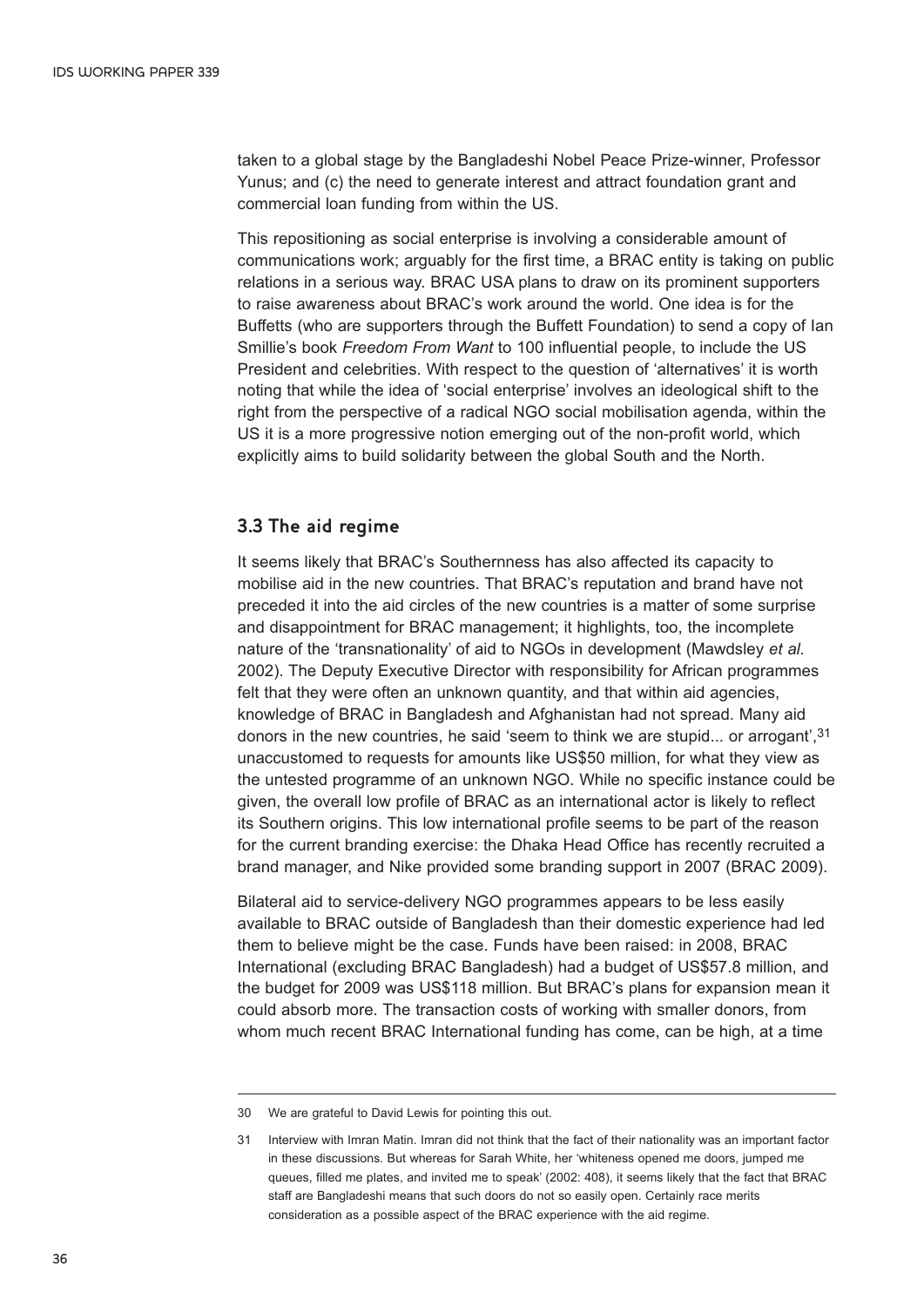when senior managers are occupied with teething problems on the ground. Aid to service-delivery NGOs in Bangladesh has probably been more significant than in other countries, other than those in post-conflict conditions, so that BRAC's expectations of bilateral aid may never have been realistic. The Paris Agenda, particularly the move towards sectoral approaches, and the emphasis on NGOs as civil society actors rather than service delivery agents (which has been relatively muted in Bangladesh) have contributed to these challenges.

While BRAC's profile has proven to be surprisingly low among aid donors in the new countries, central political figures and government actors in the new countries appear to have more knowledge of and interest in BRAC programmes than had been anticipated. There have been some high-level government visits to BRAC Bangladesh from powerful people in a number of the new countries, as well as from the Gandhi dynasty. Despite this interest, the strategic focus has remained on concentrating efforts and personnel on the ground, rather than on (as one possible element of an expansionary strategy) cultivating a supportive constituency at the centre.

There is a sense that BRAC can gain entry into contexts in which other international NGOs, perhaps with prominent concerns about human rights, may not wish or be invited to enter: Sri Lanka is one such example. Not seeking direct political influence at the centre, neither being so constrained by security concerns, BRAC may find it easier to work in some of these sensitive political environments. Here again, there are parallels with Chinese engagement, with its 'older rhetoric of third world solidarity' and its *Africa Policy* 'premised on respect for sovereignty and "non-interference" in national political processes' (Power and Mohan 2008: 34).

The Southernness of BRAC International is relevant to thinking about power relations among NGOs, as international NGOs (possibly increasingly) behave as brokers of aid for smaller Southern NGOs. To date, the 'international NGO' has referred to large Northern-based organisations (McIlwaine 2007); these have enjoyed good access to official aid flows, particularly bilaterally, which is channelled to 'partner' local NGOs in developing countries. Some within the NGO world, both Southern and Northern, see this relationship as entailing that international NGOs increasingly behave like bilateral aid donors (Bebbington *et al.* 2008: 17). While the BRAC expansion model does not rely on such partnerships, it does set up new hierarchical relationships between culturally and racially distinct sets of actors.

# 4 Conclusions: graduation or metamorphosis? From NGO to social enterprise

This paper set out as a preliminary exploration of BRAC's global expansion. It quite possibly raises more questions than it answers. The big question remains unanswered: does BRAC International buck a trend of NGOs 'hitting a wall'? Is BRAC an 'alternative' development approach? Or merely the hand-maiden to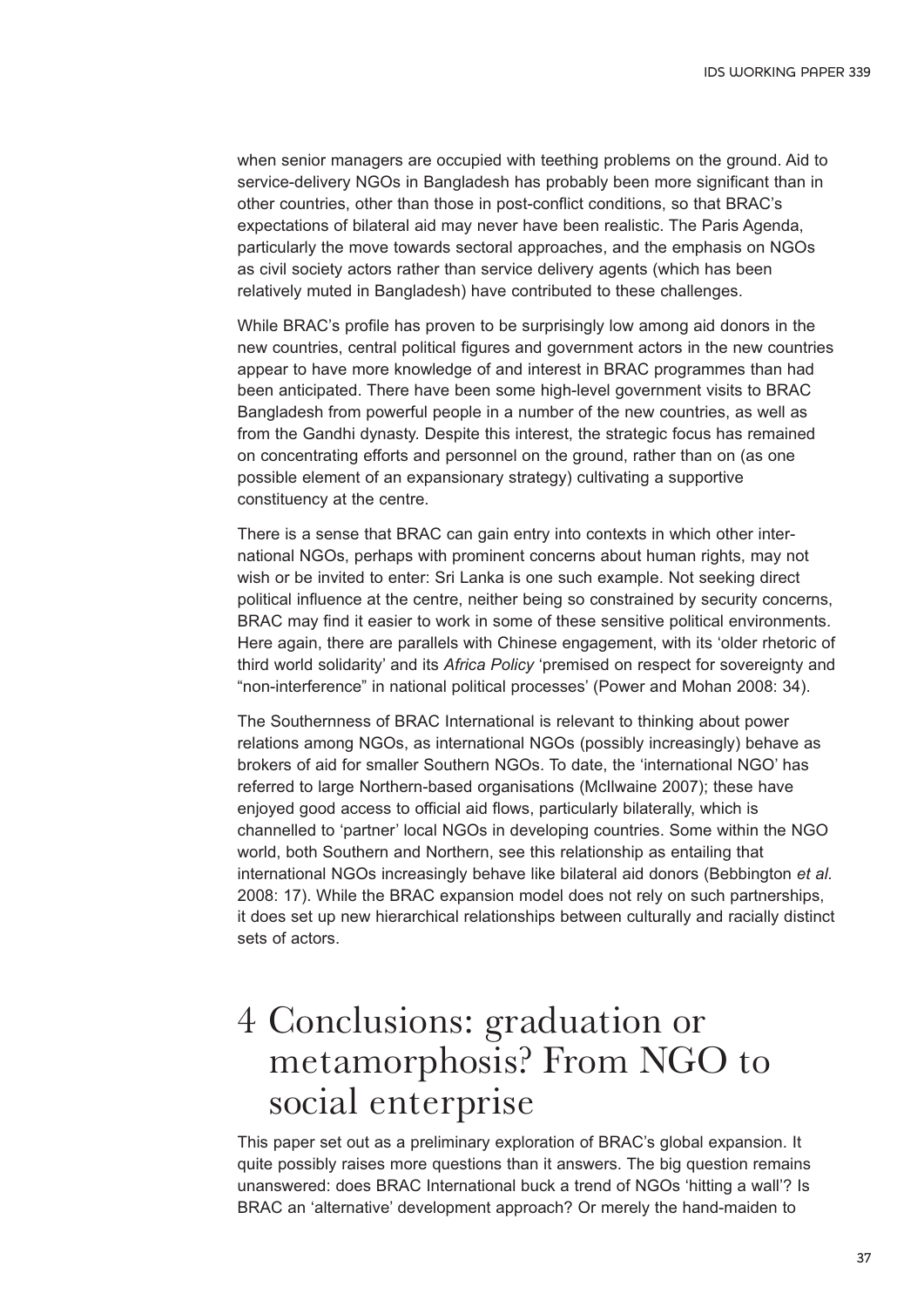neoliberal development policy? BRAC is certainly not what we have become used to hoping an NGO might be. It now presents itself more as a hybrid form of social enterprise than as a social movement. But the enterprise is ultimately social mission critical: in its own terms, it does not matter how fast it grows or attains financial sustainability if it fails to demonstrate measurable, significant positive changes for poor people.

If we think of organisations like BRAC engaged in a competitive market for service delivery within Tvedt's DOSTANGO (donor-state-NGO) system, its expansion makes more sense. BRAC's social mission is layered on a platform of economic development and service delivery, at the frontline quite literally anchored within the infrastructure of microfinance. This is what makes it economical to reach so many with social services. Its ambitions of scale are another feature of BRAC's distinctiveness: the core BRAC philosophy is that is just not enough to do something useful on a small scale. And because it is necessary to be big, it becomes necessary to be businesslike in the service delivery market. One challenge for BRAC's expansion is that while concerns about the impact of NGO service delivery on public accountability have to some extent been allayed or neutralised in Bangladesh, the situation is different elsewhere. Very recently, BRAC's response has included a perceptible shift towards the language of 'rights-based approaches, with a focus on "enforceable rights" of access to resources' (BRAC 2009: 12–13).

Whether BRAC is merely different, rather than 'alternative', and the challenges it faces in carving out a space and securing financing for its expansion are issues rooted in its distinctive Southernness. The paper makes an initial survey of the ways in which BRAC's Southern origins seems to have shaped its global adventure. For reasons of focus and the lack of evidence, it unfortunately leaves untouched issues of frontline relations among Bangladeshi and national staff, the communities in which they work, and the local political and civil society context in which they operate; these will have to be the focus of future research. The paper does begin to sketch ways in which BRAC's distinctive Southernness introduces new dimensions to aid relationships; but the importance of this difference, and the advantages it may bring, are at times overshadowed by the material impacts of the aid regime. As BRAC reshapes itself to enter new non-profit markets as social enterprise, it is partly repositioning itself to frame its Southernness as a core advantage. If, as has been suggested by this review, BRAC International represents a trend towards South-South exchanges within development cooperation, it will continue to be of interest to see how this newest animal in the aid jungle fares.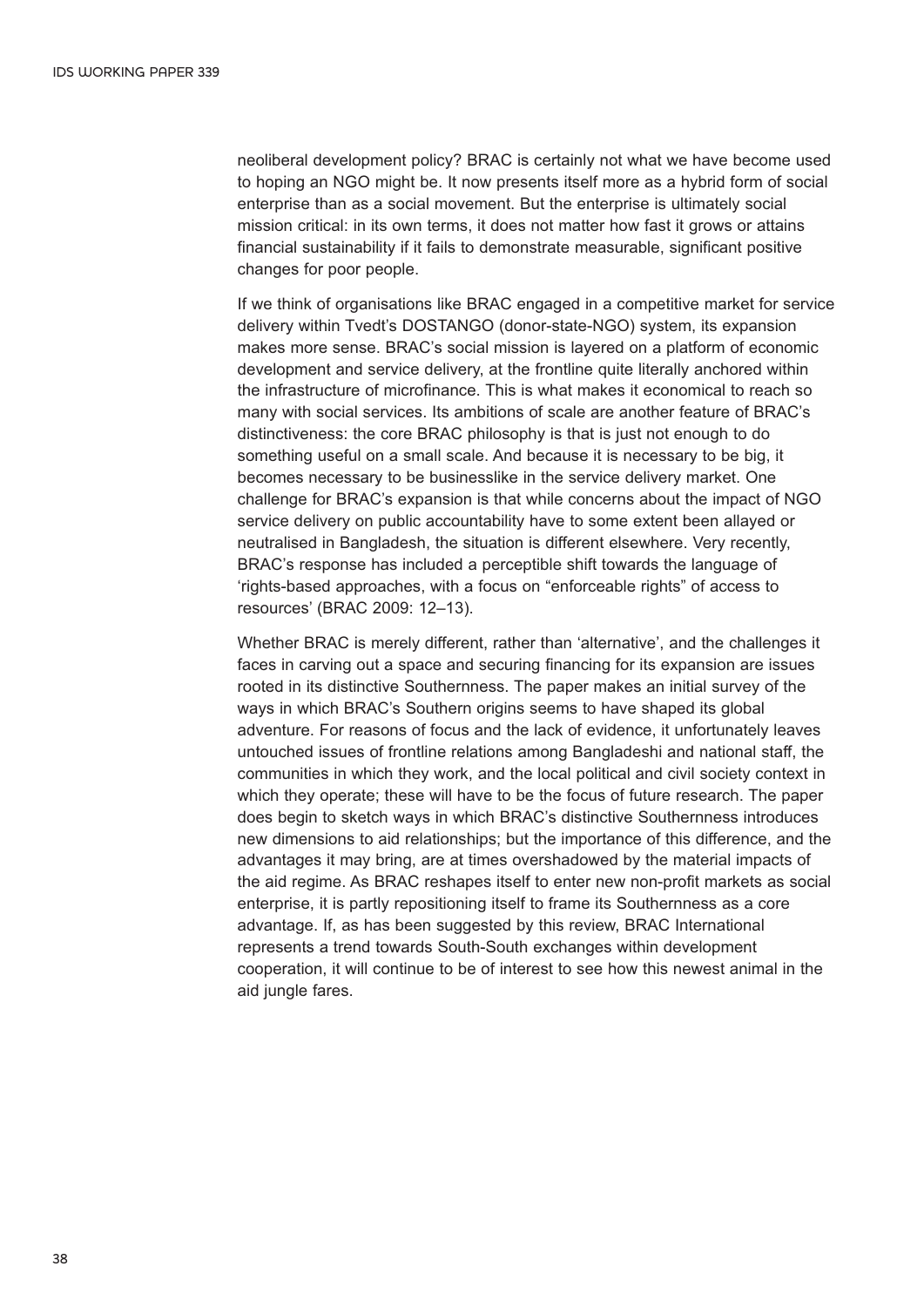### References

#### **BRAC official reports**

BRAC (2009) *Annual Report 2008*, Dhaka: BRAC

BRAC Southern Sudan (2008) *Empowering Women and Girls in Southern Sudan*, Annual Report, Dhaka: BRAC

BRAC Tanzania (2008) *Empowering Women and Girls in Tanzania*, Annual Report, Dhaka: BRAC

BRAC Uganda (2008) *Empowering Women and Girls in Uganda*, Annual Report, Dhaka: BRAC

#### **Websites**

BRAC International, *Where We Work, Timeline* (online), available from: www.brac.net/index.php?nid=11 (accessed 26 June 2009) www.brac.net/index.php?nid=66 (accessed 26 June 2009)

BRAC Afghanistan, *Activities* (online), available from www.bracafg.org/activities1.php (accessed 26 June 2009)

BRAC UK, *BRAC UK is Launched* (online), available from www.bracuk.net/reader.aspx?id=17&NgID=50 (accessed 26 June 2009)

BRAC USA, *About Us, BRAC's Work* (online), available from www.brac.net/usa/about\_us.php (accessed 26 June 2009) www.brac.net/usa/bracs\_work.php (accessed 26 June 2009)

#### **Publications**

Barry, A.J. (1988) *Aid Co-ordination and Aid Effectiveness: A Review of Country and Regional Experience*, OECD Development Centre Papers, Paris: Organisation for Economic Co-operation and Development

Bebbington, Anthony J.; Hickey, Samuel; and Mitlin, Diana, J. (2007) 'Introduction: Can NGOs Make a Difference? The Challenge of Development Alternatives', in Anthony J. Bebbington, Samuel Hickey and Diana, J. Mitlin (eds), *Can NGOs Make a Difference? The Challenge of Development Alternatives,* London: Zed Books

Biggs, Stephen and Lewis, David (2009) 'Fair Trade and Organizational Innovation in Nepal: Lessons from 25 Years of Growth of the Association of Craft Producers (ACP)', *European Journal of Development Research* 21: 377–96

BRAC (2009) *BRAC Annual Report 2008,* Dhaka: BRAC

—— (1980) *The Net: Power Structure in Ten Villages,* Dhaka: BRAC Prokashona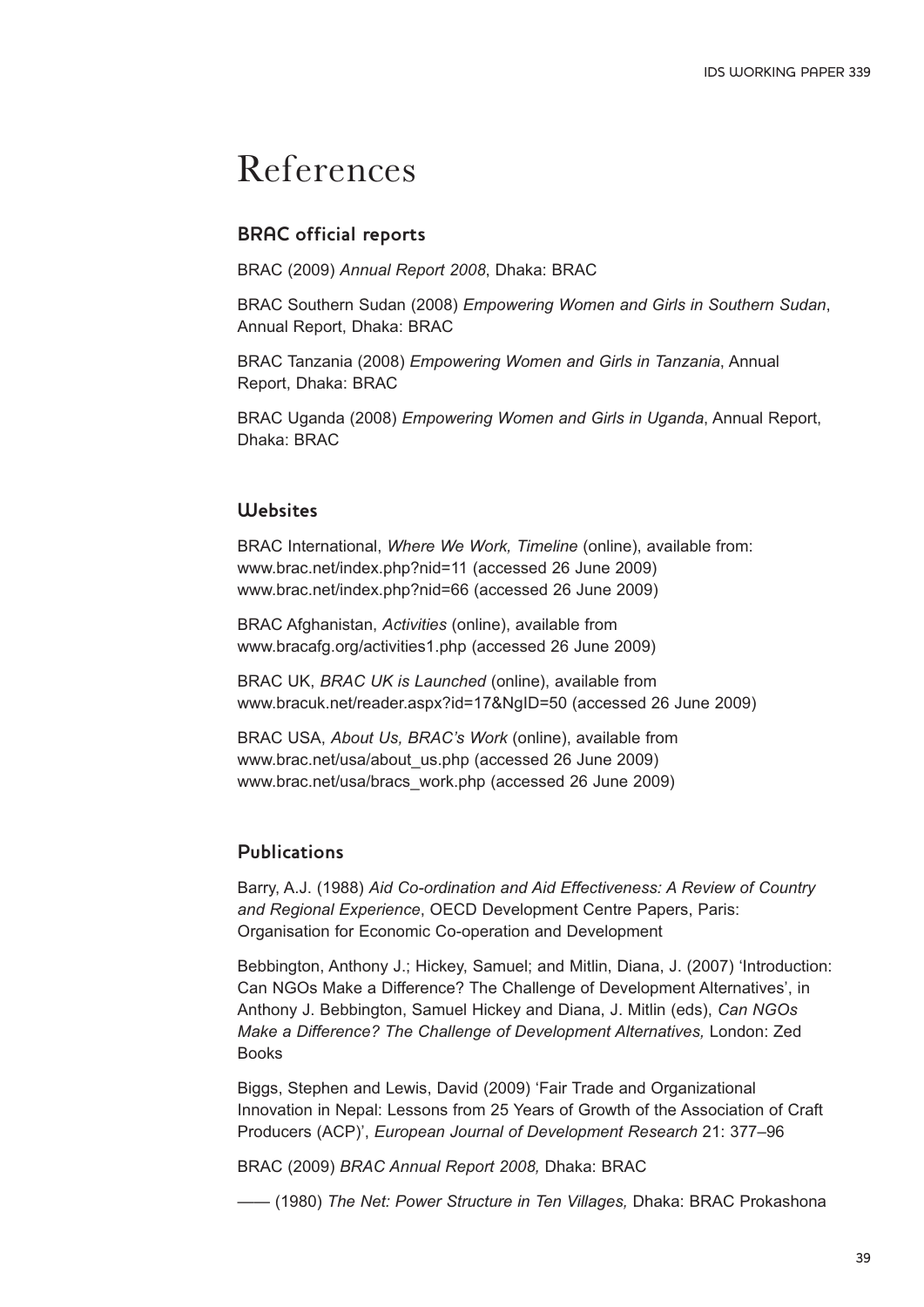Chen, M.A. (1986) *A Quiet Revolution: Women in Transition in Rural Bangladesh,* Dhaka: BRAC Prokashona

Chowdhury, A.M.R.; Alam, M.A. and Ahmed, J. (2006) 'Development Knowledge and Experience – From Bangladesh to Afghanistan and Beyond', *Bulletin of the World Health Organization* 84.8: 677–81

DFID (UK Department for International Development) (2000) *Partners in Development: A Review of Big NGOs in Bangladesh,* Report to Department for International Development, Bangladesh

Eyben, R. (ed.) (2006) *Relationships for Aid,* London: Earthscan

Hashemi, S. (1995) 'NGO Accountability in Bangladesh: Beneficiaries, Donors and the State', in M. Edwards and D. Hulme (eds), *Non-governmental Organisations: Performance and Accountability: Beyond the Magic Bullet,* London/West Hartford: Earthscan/Kumarian: 103–10

Hashemi, S. and Hassan, M. (1999) 'Building NGO Legitimacy in Bangladesh: The Contested Domain', in D. Lewis (ed.), *International Perspectives on Voluntary Action: Reshaping the Third Sector,* London: Earthscan: 124–31

Hossain, Naomi (2005) *Elite Perceptions of Poverty in Bangladesh,* Dhaka: University Press Limited

Hossain, N. and Matin, I. (2007) 'Engaging Elite Support for the Poorest? BRAC's Targeted Ultra Poor Programme for Rural Women in Bangladesh', *Development in Practice* 17.3: 380–92

Hossain, N.; Subrahmanian, R. and Kabeer, N. (2002) *The Politics of Educational Expansion in Bangladesh,* Working Paper 167, Brighton: IDS

Houtzager, Peter P. (2005) 'Introduction: From Policycentrism to the policy' in Peter P. Houtzager and Mick Moore (eds), *Changing Paths: International Development and the New Politics of Inclusion,* Ann Arbor: University of Michigan Press

Howell, Jude; Ishkanian, Armine; Obadare, Ebenezer; Seckinelgin, Hakan and Glasius, Marlies (2008) 'The Backlash Against Civil Society in the Wake of the Long War on Terror', *Development in Practice* 18.1: 82–93

Hulme, David (2008) 'Reflections on NGOs and Development: The Elephant, the Dinosaur, Several Tigers but No Owl' in Anthony J. Bebbington, Samuel Hickey and Diana, J. Mitlin (eds), *Can NGOs Make a Difference? The Challenge of Development Alternatives,* London: Zed Books

—— (1990) 'Can the Grameen Bank be Replicated? Recent Experiments in Malaysia, Malawi and Sri Lanka', *Development Policy Review* 8: 287–300

IGS (2008) *The State of Governance in Bangladesh 2007,* Dhaka: Institute of Governance Studies, BRAC University

Jain P and Moore, M. (2003) *What Makes Microcredit Programmes Effective? Fashionable Fallacies and Workable Realities,* IDS Working Paper 177, Brighton: IDS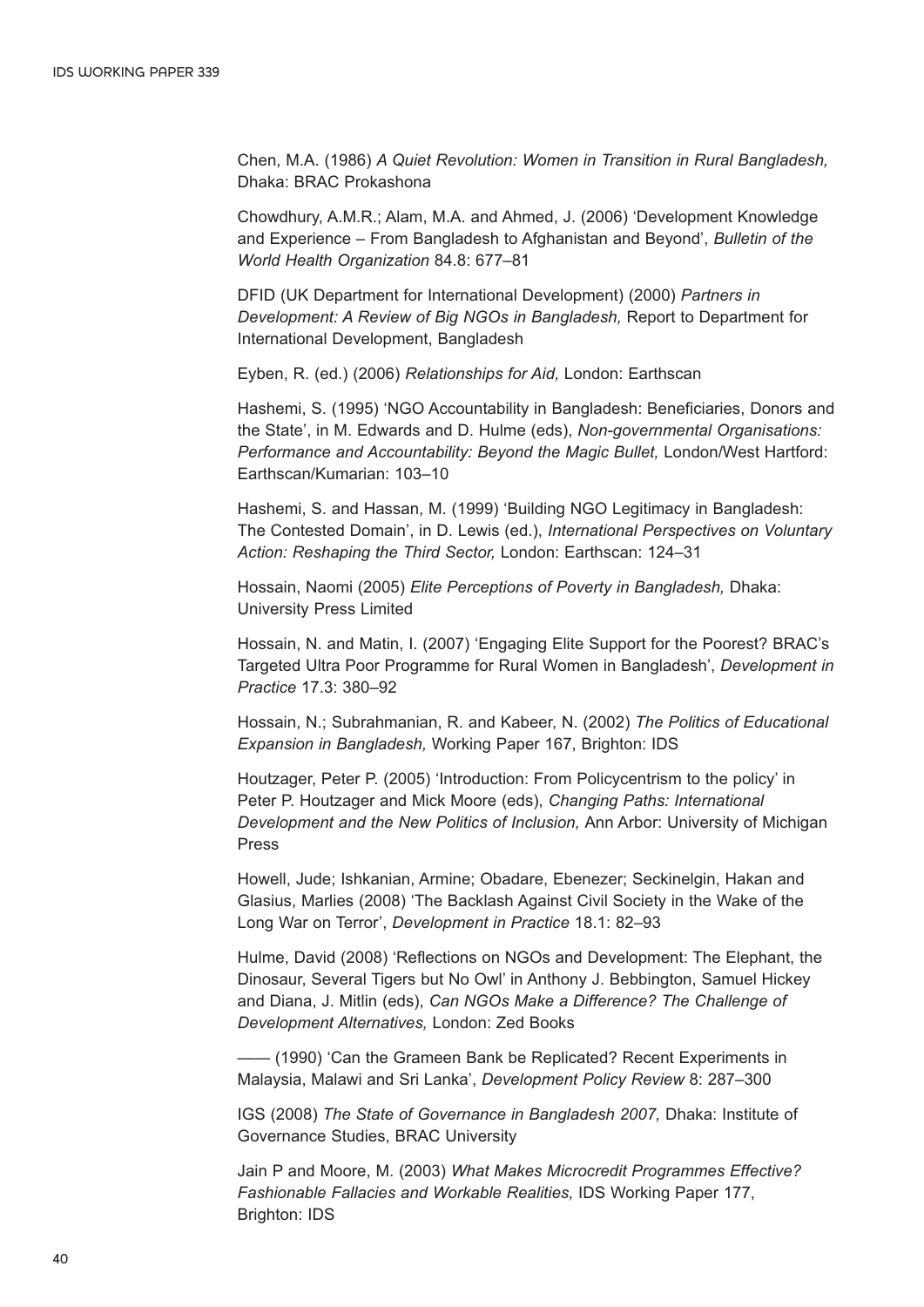Korten, D.C. (1980) 'Community Organization and Rural Development: A Learning Process Approach', *Public Administration Review* 40.5: 480–511

Lewis, D. and Kanji, N. (forthcoming 2009) *Non-governmental Organizations and Development,* London: Routledge Perspectives on Development Series

Lewis, D. and Opoku-Mensah, P. (2006) 'Moving Forward Research Agendas on International NGOs: Theory, Agency and Context', *Journal of International Development* 18: 665–75

Lovell, C. (1992) *Breaking the Cycle of Poverty: The BRAC Strategy,* West Hartford, Conn: Kumarian Press

Mawdsley, E.; Townsend, J.; Porter, G. and Oakley, P. (2002) 'Knowledge, Power and Development Agendas; NGOs North and South', *INTRAC NGO Management and Policy Series* 14, Oxford: International NGO Training and Research Centre (INTRAC)

McIlwaine, C. (2007) 'From Local to Global to Transnational Civil Society: Re-Framing Development Perspectives on the Non-State Sector', *Geography Compass* 1.6: 1252–81

Mohan, G. and Power, M. (2008) 'New African Choices? The Politics of Chinese Engagement', *Review of African Political Economy* 35: 115, 23–42

Nazneen, Sohela (2007) 'Gender Sensitive Accountability of Service Delivery NGOs: BRAC and Proshika in Bangladesh', unpublished DPhil thesis, Brighton: IDS

Power, Marcus and Mohan, Giles (2008) 'Good Friends and Good Partners: The "New" Face of China-African Cooperation', *Review of African Political Economy* 35.115: 5–6

Sanyal, B. (1991) 'Antagonistic Cooperation: A Case Study of Nongovernmental Organizations, Government and Donors' Relationships in Income-generating Projects in Bangladesh', *World Development* 19.10: 1367–79

Siddiqi, M.S. (2001) *Who will Bear the Torch Tomorrow? Charismatic Leadership and Second-line Leaders in Development NGOs,* London School of Economics Centre for Civil Society International Working Paper 9, London: London School of Econonomics for Civil Society

Smillie, I. (2009) *Freedom From Want: The Remarkable Success Story of BRAC, the Global Grassroots Organization That's Winning the Fight Against Poverty,* Sterling, VA: Kumarian Press

Smillie, I. and Hailey, I. (2001) *Managing for Change: Leadership, Strategy and Management in Asian NGOs,* London: Earthscan

Thornton, P.; Devine, J.; Houtzager, P.P.; Wright, D. and Rozario, S. (2000) *Partners in Development: A Review of Big NGOs in Bangladesh Commissioned by DFID*, Dhaka: Department for International Development